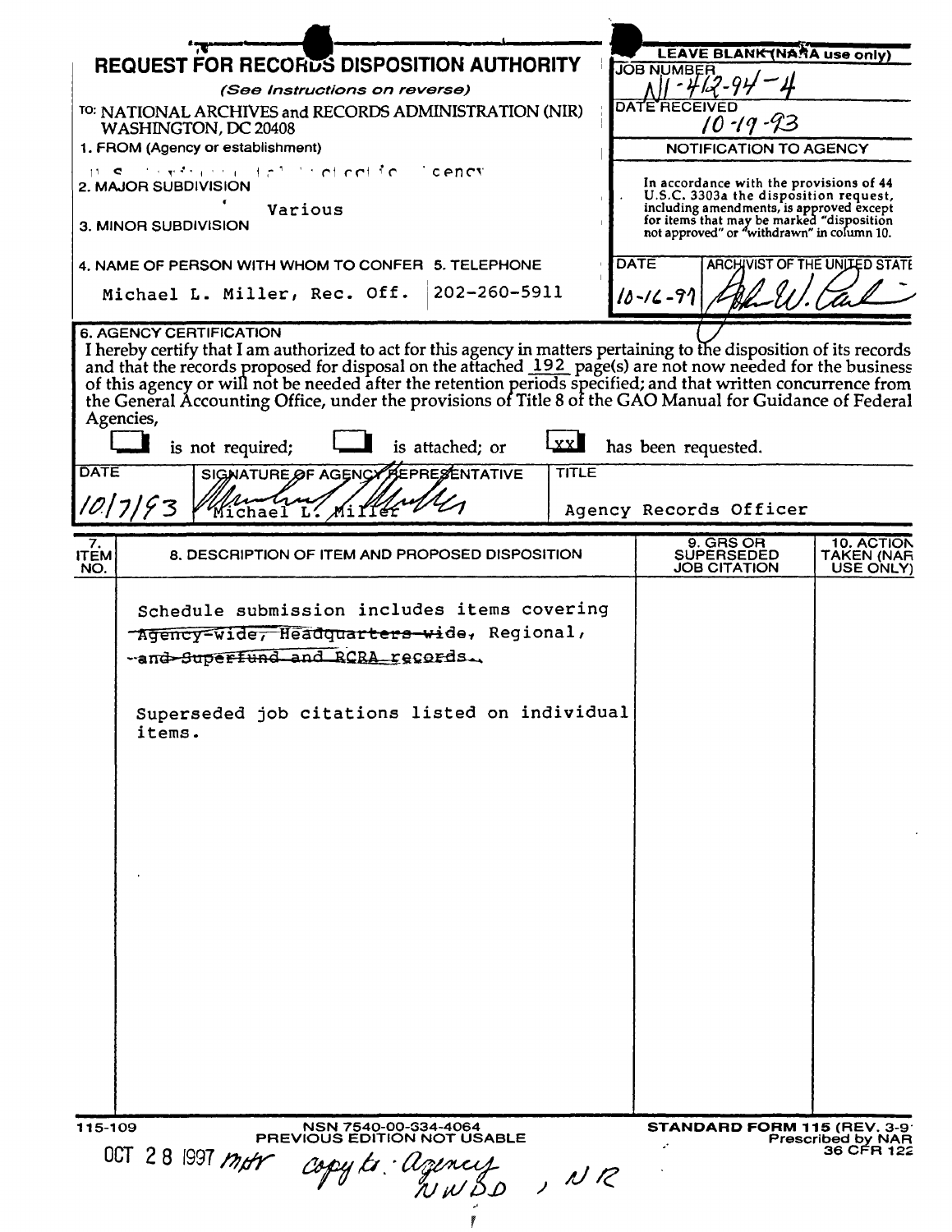



### DRAFT OF 2/10/97

# u.s. EPA RECORDS CONTROL SCHEDULE

() SERIES TITLE: Site Assessment

PROGRAM: Superfund

EPA SERIES NO: OlOR

NARA SCHEDULE NO. Nl-4l2-94-4/1 (Use this number to retire records to the FRC)

APPLICABILITY: Regions

# *IDENTIFYING INFORMATION:*

DESCRIPTION: Includes site-specific records related to sites which were investigated for listing on the National Priorities List (NPL). Specific types of documents include Site Discovery, Preliminary Assessment (PA), Site Investigation (SI) and Hazard Ranking System (HRS) package (e.g., facility worksheet scored by the Region/State, site summary documents which describe the site conditions or problems), comments, supporting documentation deletion packages, and documentation which verifies that records supporting site scores exist in State or Regional files. Records consist of the following categories:

a. No Further Remedial Action Planned Sites (NFRAPs),

b. Sites placed on the NPL,

c. Sites warranting a removal action, and

d. Sites not yet assigned to the NPL or NFRAP.

ARRANGEMENT: Arrangement varies.

| <b>TYPE OF RECORDS:</b> | SPECIFIC RESTRICTIONS:            |  |
|-------------------------|-----------------------------------|--|
| Case files              | Confidential Business Information |  |
|                         | Enforcement Sensitive Information |  |

MEDIUM: VITAL RECORD: Paper, video/film, photographs, publications, maps, and architectural materials, forms

FUNCTIONS SUPPORTED: Program operations

SPECIFIC LEGAL REQUIREMENTS: Comprehensive Environmental Response, Compensation, and Liability Act of 1980, as amended, Section 105, 42 USCA 9605 40 CFR 300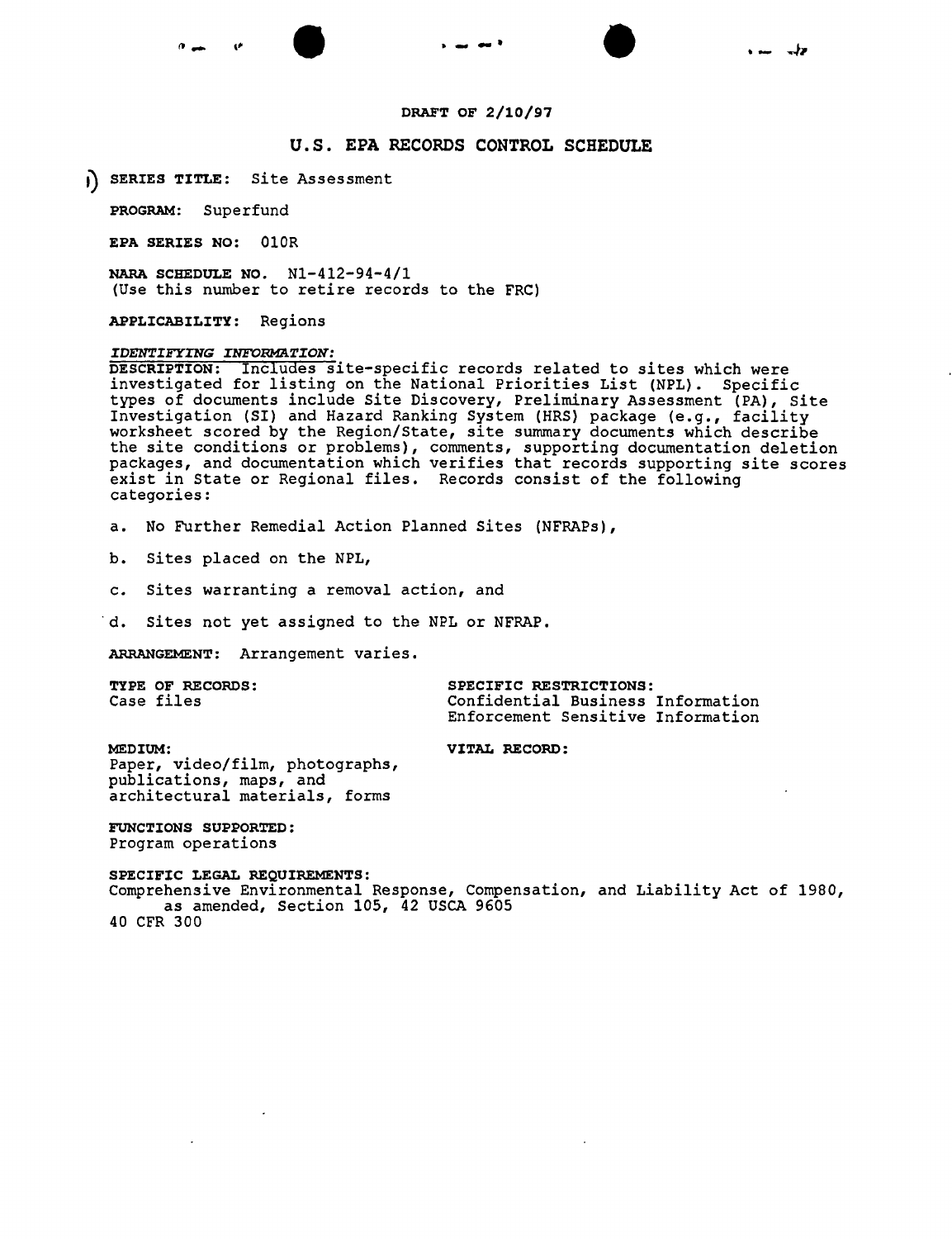

*DISPOSITION INFORMATION:*<br>FINAL DISPOSITION: Pe<del>rmanent</del> Dis*posab*le

TRANSFER TO FRC PERMITTED:<br>Yes

FILE BREAK INSTRUCTIONS: Break file upon remediation determination.

DISPOSITION INSTRUCTIONS:

a. Keep in office at least I year after file break, then retire to FRC. fransfer to NARA 30 years after file break Jestray when 40 years old.

b. File becomes part of remedial site file. See EPA OI4A.

c. File becomes part of removal site file. See EPA OI3A.

d. File remains in site assessment series until remediation determination.

### *APPLICATION* GUIDANCE:

REASONS FOR DISPOSITION: Records are important historical documentation of potential and actual Superfund sites. Although some of the sites are not selected for inclusion on the NPL at this time, the records in this series contain information on the nature of the site, the dangers it poses, and the status of the investigation. For this reason, they may be needed for remediation activities in the future. These records are also necessary to protect the rights of those involved in the transfer or sale of the land or property involved. Records for sites that are placed on the NPL become part of the remedial site file which is also a permanent record.

AGENCY-WIDE GUIDANCE: Site assessment records for sites placed on the NPL become part of the remedial site file and should be transferred to the office or unit responsible for that series - See EPA OI4A. Records for removal actions should be transferred to the office or unit responsible for that series - See EPA 013A. Records not yet determined to be NPL or NFRAP should remain in the site assessment series. Reference copies of these files held by all other offices can be destroyed when no longer needed to support current activities.

Federal Facilities Hazardous Waste Sites are scheduled as EPA 012A. Other Superfund site specific items are: Sampling and Analytical Data Files - EPA OISA, Administrative Records - EPA 019R, Contract Management Records - EPA 020A, and Enforcement Records - EPA 025A. See EPA 024A for Cost Recovery Records.

As required by 36 CFR 1228.58, records with special restrictions such as confidential business information (CBr) or those exempted from disclosure by statute such as the Privacy Act must be shredded or otherwise definitively destroyed with witnessed disposal for records destroyed by contractors.

PROGRAM OFFICE GUIDANCE/ DESCRIPTIVE INFORMATION:

| CUSTODIAL INFORMATION:           |                   |
|----------------------------------|-------------------|
| CONTROLLING UNIT: Multiple units | CONTACT POINT:    |
| Name:                            | Name:             |
| Location:                        | Mail Code:        |
| Inclusive Dates:                 | <b>Telephone:</b> |
| Volume on Hand (Feet):           | Office:           |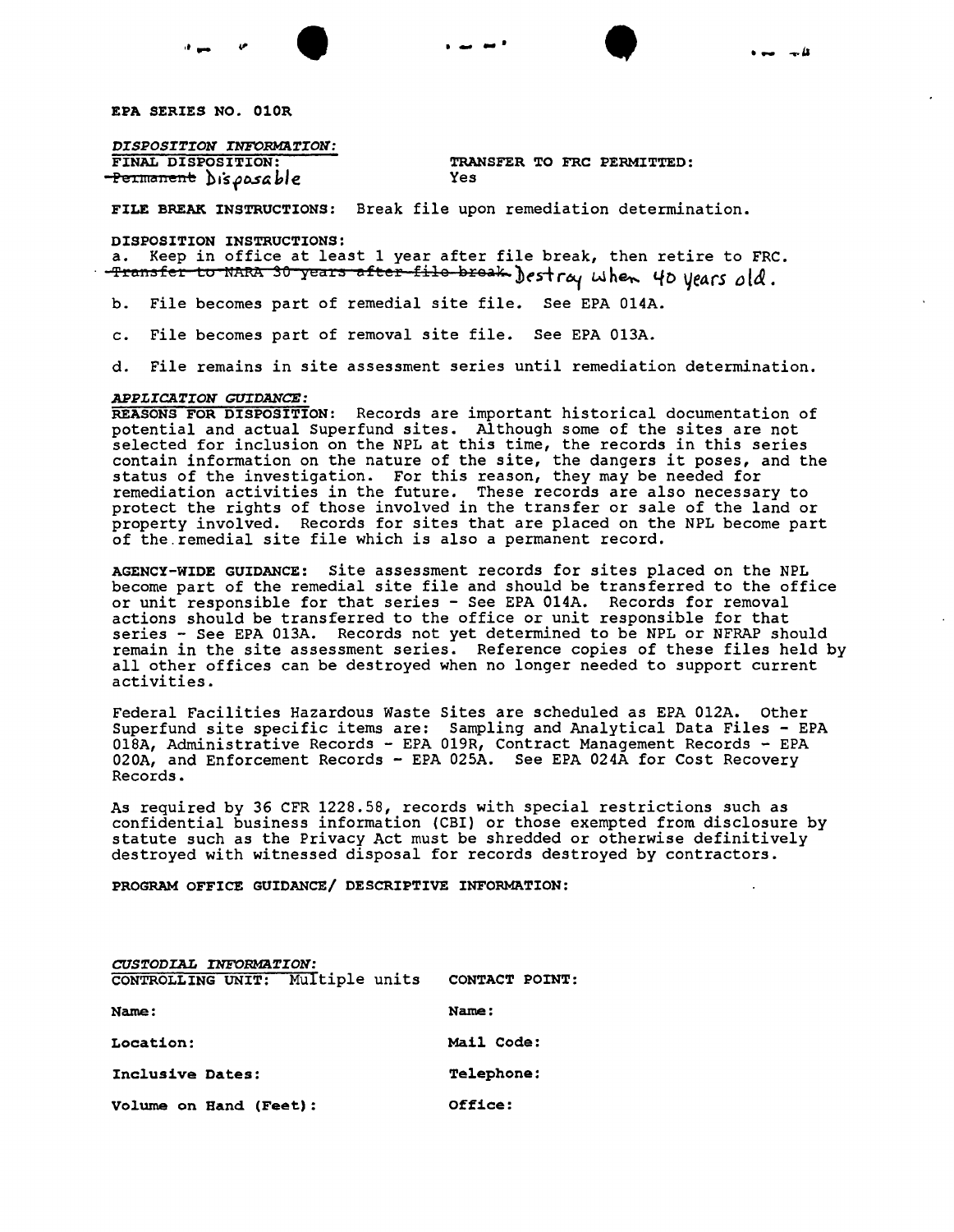

 $\ddot{\phantom{a}}$ 

 $\sim$ 

EPA SERIES NO. 010R

÷.

 $\sim$ 

Annual Accumulation: (feet or inches) Room:

*CONTROL INFORMA~ION:* RELATED ITEMS: EPA 012A, EPA 013A, EPA 014A, EPA 018A, EPA 019R, EPA 020A, EPA 025A

PREVIOUSLY APPROVED BY NARA SCHEDULE NOS: NC1-412-85-18/23

 $\ddot{\phantom{a}}$ 

 $\mathcal{L}_{\text{max}}$  and  $\mathcal{L}_{\text{max}}$ 

| Approval        | Approval  | Entry       | Last     |
|-----------------|-----------|-------------|----------|
| <b>Date EPA</b> | Date NARA | <b>Date</b> | Modified |
|                 |           | 3/26/91     | 2/10/97  |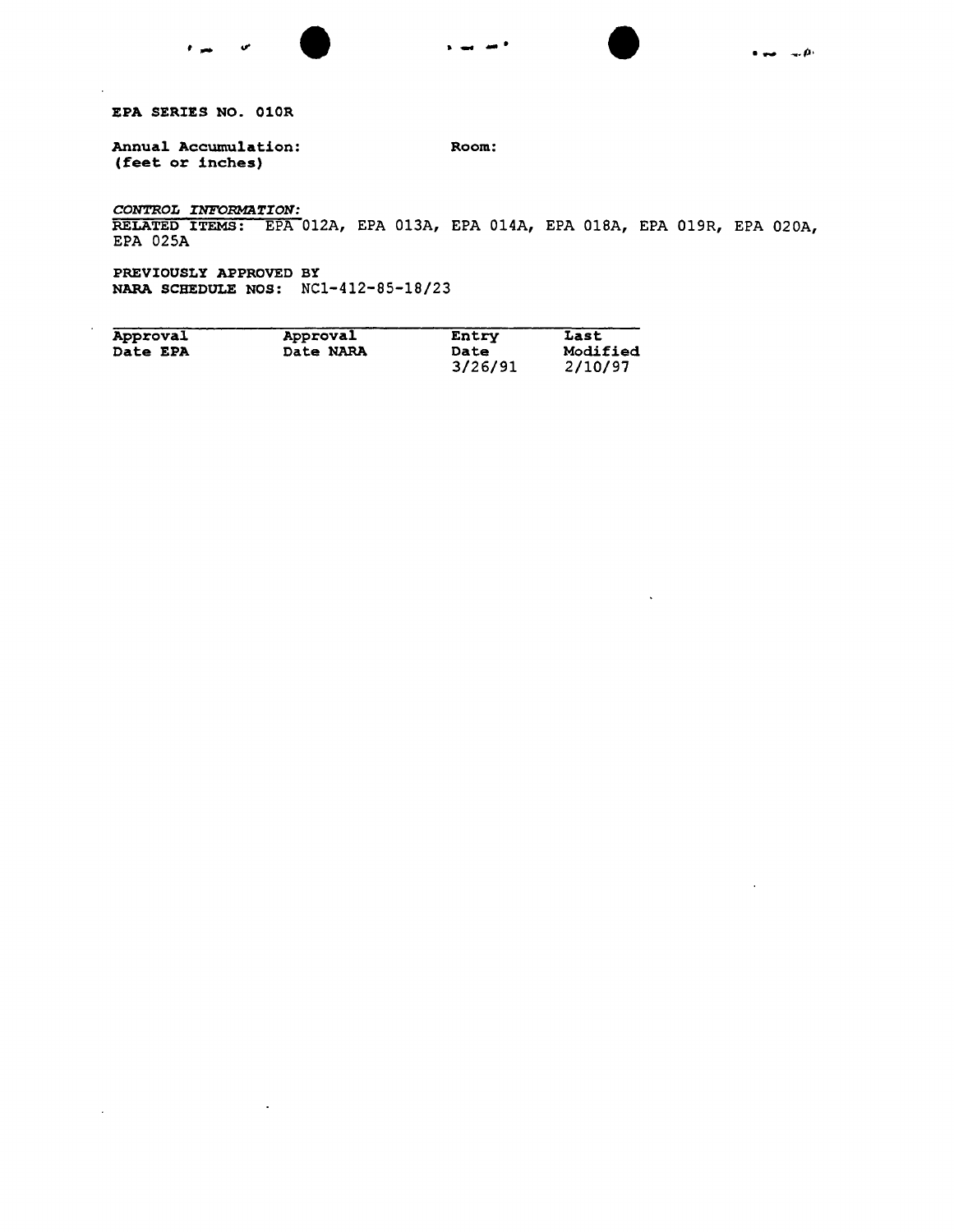



### DRAFT OF 3/29/96

### u.s. EPA RECORDS CONTROL SCHEDULE

~) SERIES TITLE: Administrative Records - Superfund Site-Specific

PROGRAM: Superfund

EPA SERIES NO: 019R

NARA SCHEDULE NO. NI-412-94-4/2 (Use this number to retire records to the FRC)

APPLICABILITY: Regions

# *IDENTIFYING INFORMATION:*

DESCRIPTION: The Administrative Record (AR) is a subset of the remedial and removal site file compiled and made available to the public as the basis for selected Superfund response actions. Specific types of records include Action Memoranda, Administrative Orders, Consent Orders, Applicable or Relevant and Appropriate Requirements (ARARs), the Preliminary Assessment/Site Inspection, the Remedial Investigation/Feasibility Study, Community Relations Plans, correspondence, fact sheets, news clippings, work plans, Natural Resource Trustee information, site reports, the proposed and approved remedial action, POLREPs, Potentially Responsible Party (PRP) letters, the Record of Decision (ROD), technical assistance documentation, technical issue papers, public meeting transcripts, public comments on the development of the Administrative Record, and an index to the record.

ARRANGEMENT: Arranged by site.

TYPE OF RECORDS: SPECIFIC RESTRICTIONS Case files Confidential Business Information Enforcement Sensitive Information

MEDIUM: VITAL RECORD:

Microform, paper, forms, sampling cards, photograph, maps and architectural materials

FUNCTIONS SUPPORTED: Program operations

SPECIFIC LEGAL REQUIREMENTS: Comprehensive Environmental Response, Compensation, and Liability Act of 1980, as amended, Sections 113 and 117, 42 USCA 9613 and 9617 40 CFR 300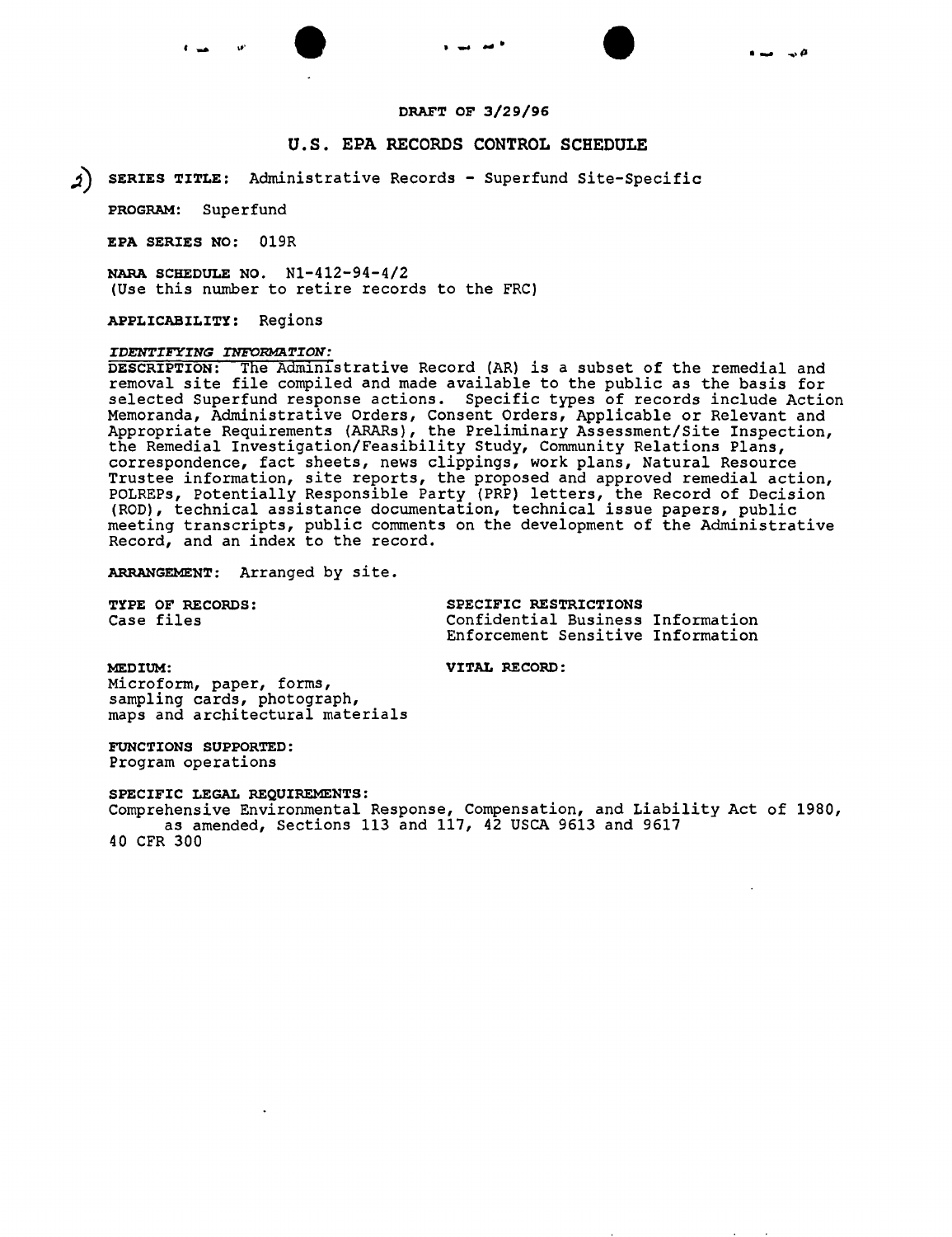### EPA SERIES NO. 019R

*DISPOSITION INFORMaTION:*

a. Paper (non-microformed) or microform: <del>Permanen</del>t b*siosable* Yes

TRANSFER TO FRC PERMITTED:

...... ..., ..

b. Paper (microformed) : Disposable No

### FILE BREAK INSTRUCTIONS:

a. Remedial records: Break file upon issuance of Record of Decision (ROD) for the site or operable unit and appropriate milestones thereafter.

Removal records: Break file upon issuance of the Action Memo or appropriate decision document.

• • 1\_ " .......

b. Break file upon completion of microfilming.

### DISPOSITION INSTRUCTIONS:

a. Keep in office at least 1 year after file break, then retire to FRC. f<del>ransfer to the National Archives 20 years after file broak.</del><br>Destry when 30 years s[d]

b. Destroy paper upon completion of quality assurance. Keep microform in office at least I year after issuance of ROD, then retire to FRC. Transfer to the National Archives 20 years after file break.

### *APPLICATION GUIDANCE:*

REASONS FOR DISPOSITION: The Administrative Record, as required by CERCLA, serves two primary purposes. First, the record contains those documents which form the basis for selection of a response action and any judicial review of any issue concerning the adequacy of any response action is limited to the record. Second, the record acts as a vehicle for public participation in selecting a response action. This item was previously scheduled as part of NCl-41-S5-IS/23.

AGENCY-WIDE GUIDANCE: The designated Regional Superfund Administrative Record Coordinator is responsible for maintaining and implementing the disposition for the record copy of this item. Records may need to be kept longer if ongoing or possible litigation or public interest warrants, as determined by the AR Coordinator. Repository copies should be disposed of upon authority of the AR Coordinator. All other copies held in any other office are reference copies and may be destroyed when no longer needed.

Documents referenced in the AR but not physically located in it  $(e.g.,)$ guidance documents located in a guidance compendium) need to have the same retention as the AR. Otherwise, the document must be included in the AR. Guidance documents may already be scheduled as EPA 007A - Directives and Policy Guidance Documents Issued by Specific Programs and Regions, EPA IOSA - EPA Agencywide Directives, EPA I49A - Regulations, Standards, and Guidelines, or EPA 150A - Rulemaking Dockets.

The AR is a subset of the removal or remedial site files, scheduled as EPA 013A and EPA 014A, respectively. Other related Superfund site records include the following:

|  | EPA 001A - Grants and Other Program Support Agreements - Superfund Site |
|--|-------------------------------------------------------------------------|
|  | Specific                                                                |
|  | EPA 009A - National Contingency Plan/National Priorities List Docket    |
|  | (Supporting Documentation Files)                                        |
|  | EPA $010A -$ Site Assessment                                            |
|  | EPA 012A - Federal Facilities Hazardous Waste Sites                     |
|  | EPA 018A - Sampling and Analytical Data Files - Superfund Site Specific |
|  | EPA 020A - Contract Management Records - Superfund Site Specific        |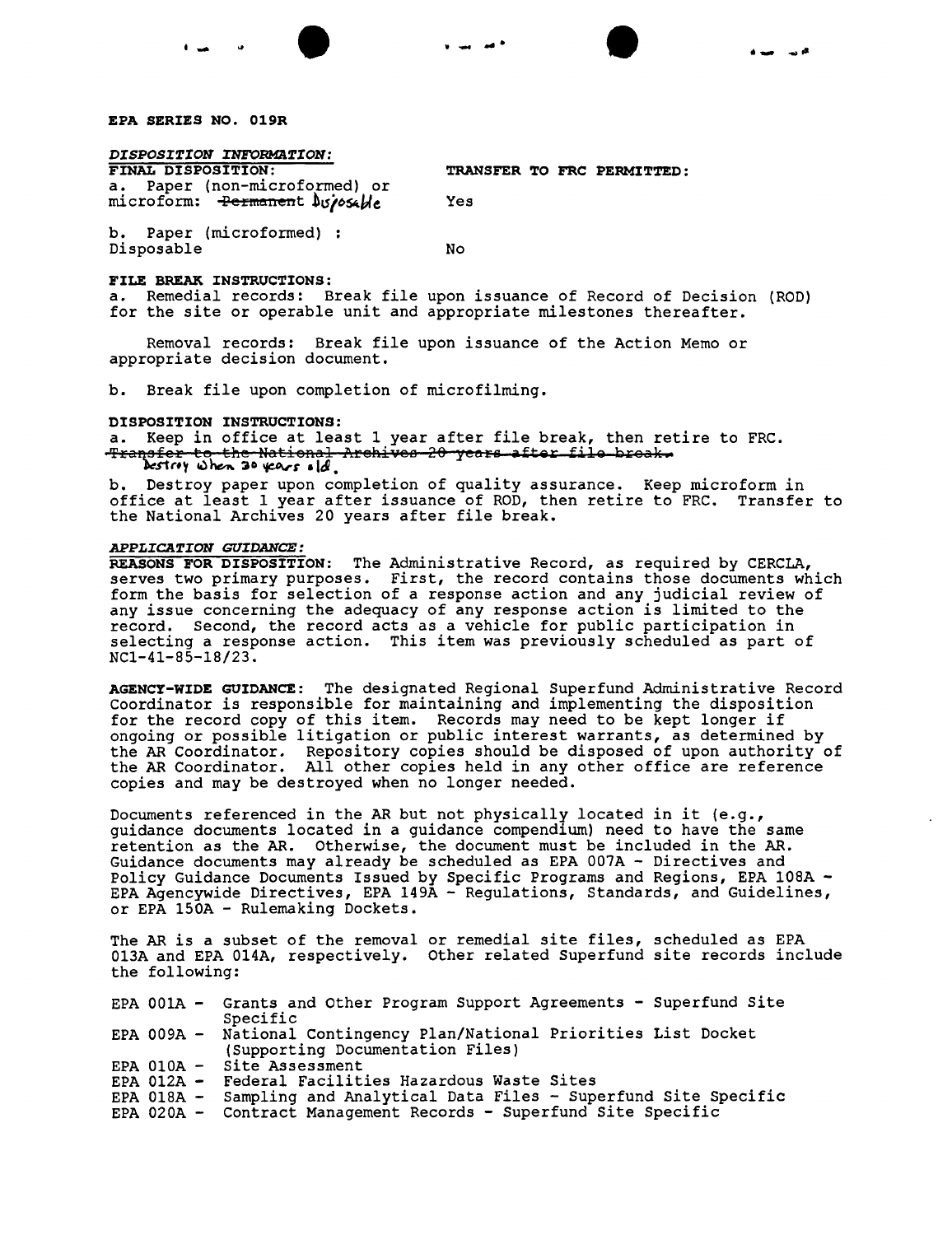

EPA SERIES NO. 019R

EPA 024A - Cost Recovery Records EPA 025A - Enforcement Actions - Superfund Site Specific

Additional guidance on the contents and procedures for the AR are found in OSWER Directive No. 9833.3A-1, Final Guidance on Administrative Records for Selecting CERCLA Response Actions.

,<br>,

Microfilm copies are to be produced in accordance with standards in 36 CFR 1230.10 and 1230.20. It is recommended that the unit retain a silver set as well as diazo sets which will simplify making copies. If records are not filmed, apply disposition a to the paper records.

As required by 36 CFR 1228.58, records with special restrictions, such as confidential business information (CBI) or those exempted from disclosure by statute such as the Privacy Act must be shredded or otherwise definitively destroyed with witnessed disposal for records destroyed by contractors.

PROGRAM OFFICE GUIDANCE/ DESCRIPTIVE INFORMATION:

| CUSTODIAL INFORMATION:                         |                   |
|------------------------------------------------|-------------------|
| CONTROLLING UNIT: Multiple units CONTACT POINT |                   |
| Name:                                          | Name:             |
| Location:                                      | Mail Code:        |
| Inclusive Dates:                               | <b>Telephone:</b> |
| Volume on Hand (Feet):                         | Office:           |
| Annual Accumulation:<br>(feet or inches)       | Room:             |

*CONTROL INFORMATION:* RELATED ITEMS: EPA 001A, EPA 007A, EPA 010R, EPA 012A, EPA 013A, EPA 014A, EPA 018A, EPA 020A, EPA 024A, EPA 025A, EPA 108H, EPA 149A, EPA 150A

PREVIOUSLY APPROVED BY NARA SCHEDULE NOS: NCl-412-85-18/23

| Approval        | Approval  | Entry           | Last                |
|-----------------|-----------|-----------------|---------------------|
| <b>Date EPA</b> | Date NARA | Date<br>3/27/91 | Modified<br>3/29/96 |
|                 |           |                 |                     |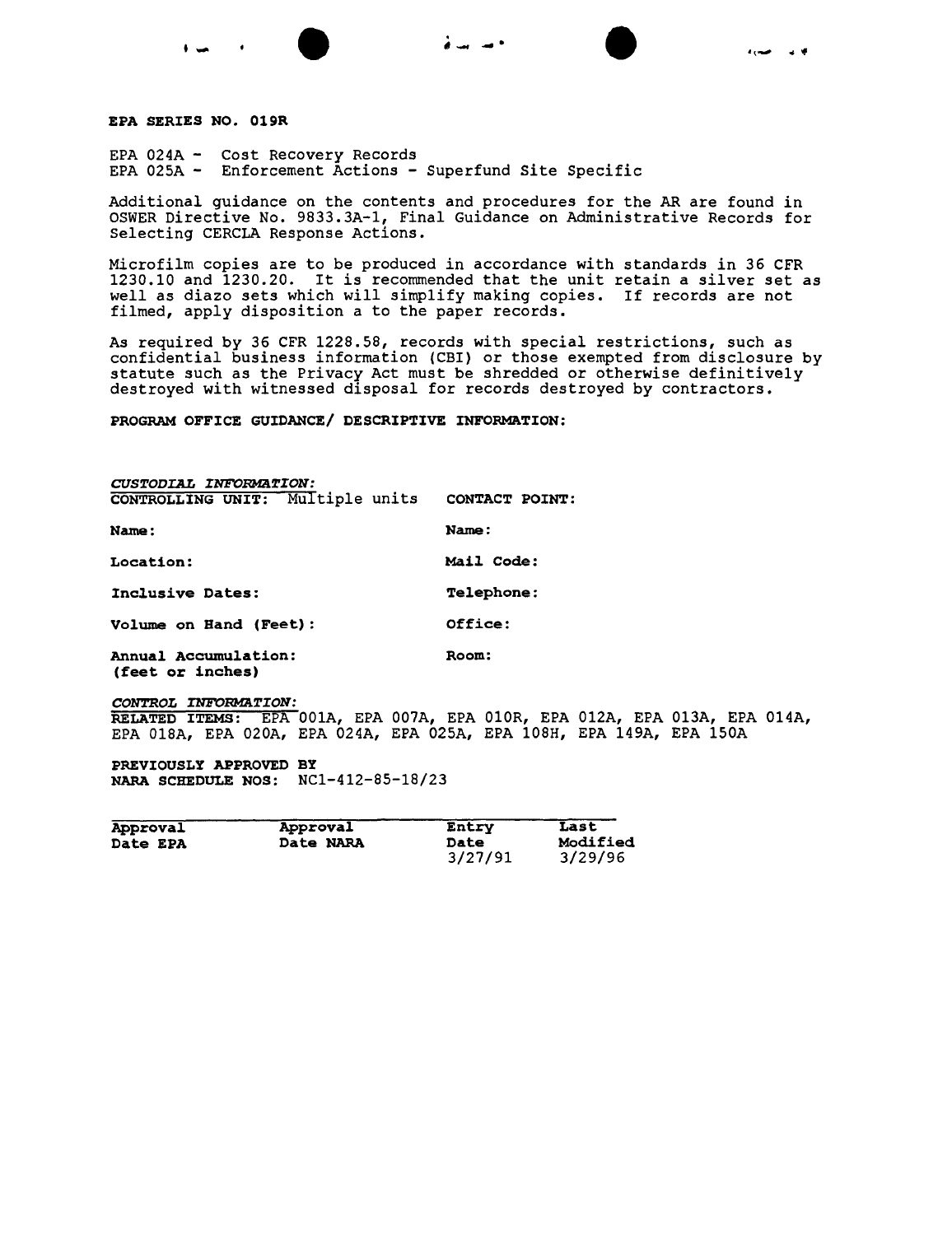# **DRAFT OF 10/18/95**

# **U.S. EPA RECORDS CONTROL SCHEDULE**

**3) SERIES TITLE:** Program Development Files of the Regional Offices

**PROGRAM:** All Programs

**EPA SERIES NO:** 126R

**NARA SCHEDULE NO.** Nl-412-94-4/3 (Use this number to retire records to the FRC)

**APPLICABILITY:** Regions

# *IDENTI1!TING INFORMATION:*

 $\overline{\texttt{DESCRIPTION:}}$  contains information related to the development of Regional environmental programs and policies. Records consist of reports on Regional environmental projects, surveys, briefing books, special studies, position papers, legislation, unpublished directives and policy guidance documents, enforcement actions, and other program documents related to water, air, pesticide, toxic, and hazardous materials, enforcement, and environmental services programs. Records are used by Regional Administrators, Division Directors, and Branch and Section Chiefs in policy evaluation and program planning.

**ARRANGEMENT:** Arrangement varies.

Subject files

**TYPE OF RECORDS: SPECIFIC RESTRICTIONS:**

**MEDIUM: VITAL RECORD:** Paper, electronic

**FUNCTIONS SUPPORTED:** Program development

**SPECIFIC LEGAL REQUIREMENTS:** None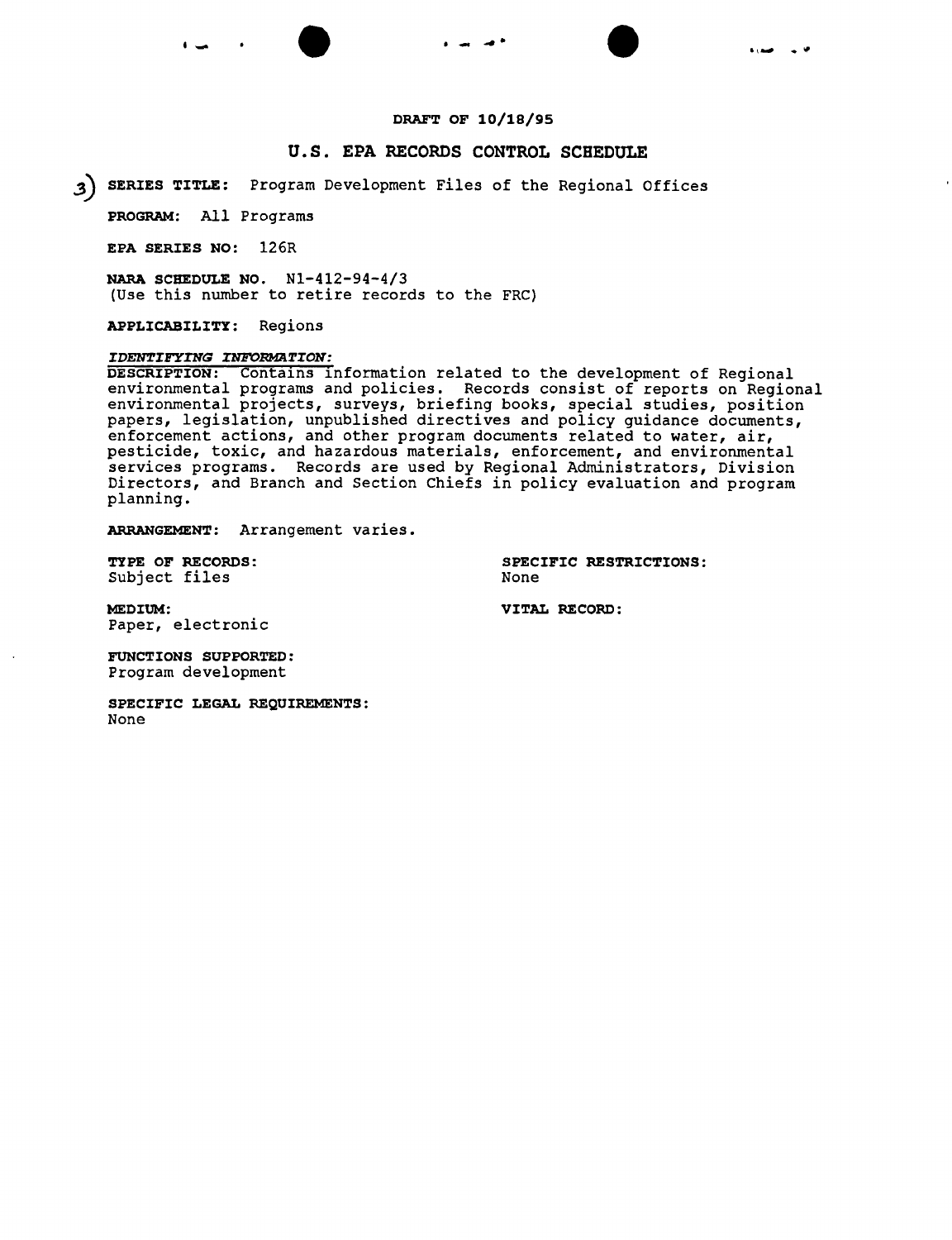

*DISPOSITION INFORMaTION:*

Permanent

# TRANSFER TO FRC PERMITTED:<br>Yes

FILE BREAK INSTRUCTIONS: Break file annually; bring forward active materials.

 $\bullet$   $\bullet$   $\bullet$ 

DISPOSITION INSTRUCTIONS: Keep inactive files in office up to 3 years after file break, then retire to FRC. Transfer to National Archives when 15 years old.

### *APPLICATION GUIDANCE:*

REASONS FOR DISPOSITION: This series is meant to capture many of the basic policy development records in the Region and constitutes the basic documentation of Regional office activities.

AGENCY-WIDE GUIDANCE: This item covers the program development subject files which are generally held by officials holding the following offices: Regional Administrators, Division Directors, Branch and Section Chiefs. These records may not be maintained as a discrete file in all Regions. If not, then records that fit the description and background and support materials held in offices other than those named above should be pulled together when they become inactive and retired as a unit.

See EPA l43H for Program Development Files with Headquarters applicability. Management Studies are scheduled as EPA 105A and Organization Plans as EPA 106H. Records that document the ongoing management of programs should be disposed of in accordance with EPA 006A. Routine administrative materials should be disposed of in accordance with the NARA General Records Schedule or EPA 110A. Directives and policy guidance directives are covered in EPA 007A. See EPA 099A for pilot Projects.

PROGRAM OFFICE GUIDANCE/ DESCRIPTIVE INFORMATION:

| CUSTODIAL INFORMATION:                             |                                                                          |
|----------------------------------------------------|--------------------------------------------------------------------------|
| CONTROLLING UNIT: Multiple units                   | CONTACT POINT:                                                           |
| <b>Name:</b>                                       | Name:                                                                    |
| Location:                                          | Mail Code:                                                               |
| Inclusive Dates:                                   | <b>Telephone:</b>                                                        |
| Volume on Hand (Feet):                             | Office:                                                                  |
| Annual Accumulation:<br>(feet or inches)           | Room:                                                                    |
| CONTROL INFORMATION:<br>RELATED ITEMS:<br>EPA 143H | $\overline{EPA}$ 006A, EPA 007A, EPA 099A, EPA 105A, EPA 106H, EPA 110A, |

PREVIOUSLY APPROVED BY NARA SCHEDULE NOS: NCl-412-76-1/I/l

| Approval        | Approval  | Entry       | Last     |
|-----------------|-----------|-------------|----------|
| <b>Date EPA</b> | Date NARA | <b>Date</b> | Modified |
|                 | 12/8/86   | 8/20/91     | 10/18/95 |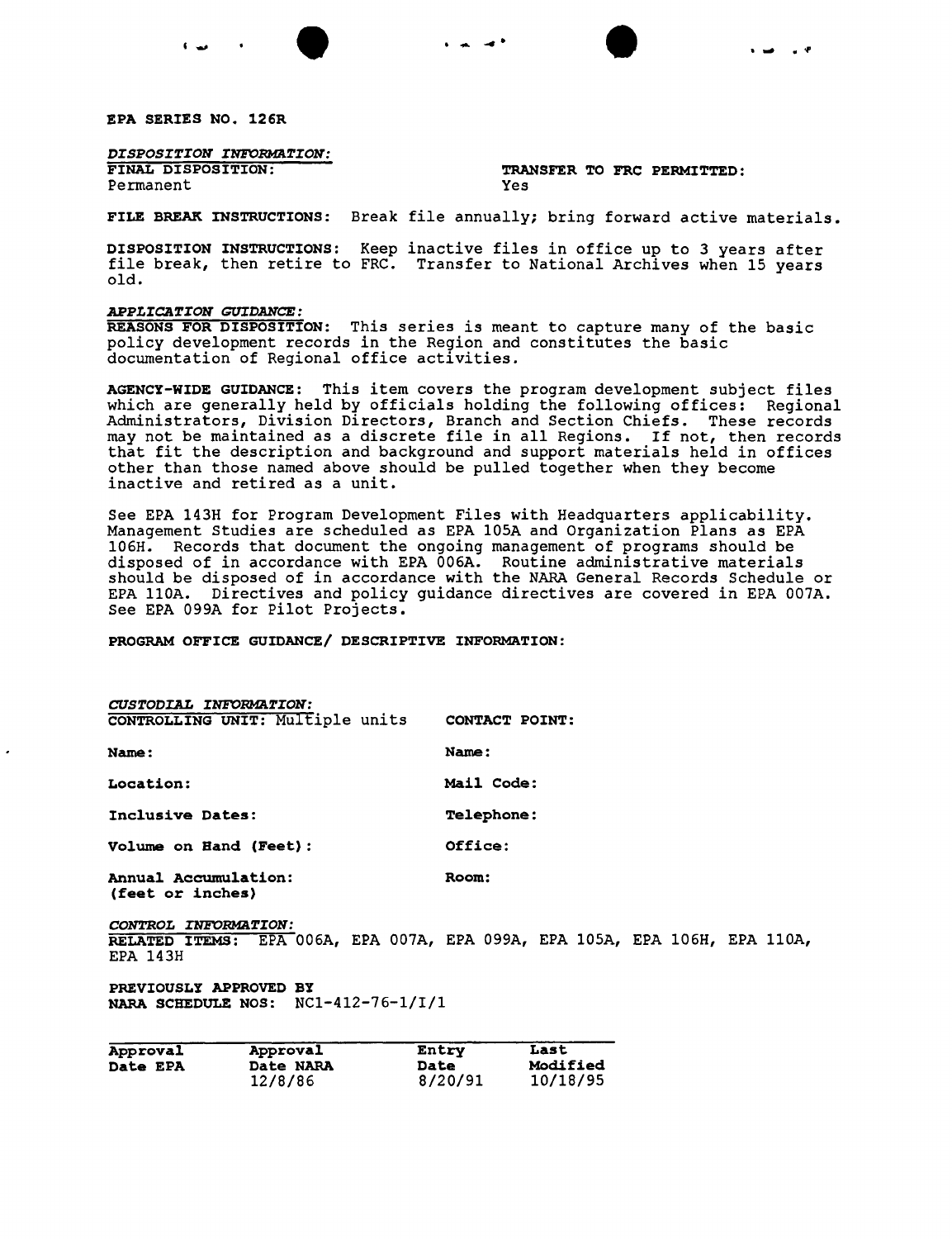# **DRAFT OF 12/14/94**

# **U.S. EPA RECORDS CONTROL SCHEDULE**

**~ SERIES TITLE:** RCRA Corrective Action Files

**PROGRAM:** RCRA

**EPA SERIES NO:** 206R

**NARA SCHEDULE NO.** Nl-412-94-4/4 (Use this number to retire records to the FRC)

**APPLICABILITY:** Regions

# *IDENTIFYING INFORMATION:*

**DESCRIPTION:** Contains records documenting corrective action measures as imposed through a permit or enforcement order. Includes RCRA Facility Assessments (RFA), RCRA Facility Investigations (RFI), Corrective Measures Studies (CMS), Corrective Measures Implementation (CMI), and related documents.

**ARRANGEMENT:** Arranged by site or facility.

| <b>TYPE OF RECORDS:</b> | SPECIFIC RESTRICTIONS:            |  |
|-------------------------|-----------------------------------|--|
| Case files              | Confidential Business Information |  |
|                         | Enforcement Sensitive Information |  |

**MEDIUM: VITAL RECORD:** Paper, forms, photographs

**FUNCTIONS SUPPORTED:**

permitting and enforcement activities

**SPECIFIC LEGAL REQUIREMENTS:**

Resource Conservation and Recovery Act, as amended, Section 3004 40 CFR 264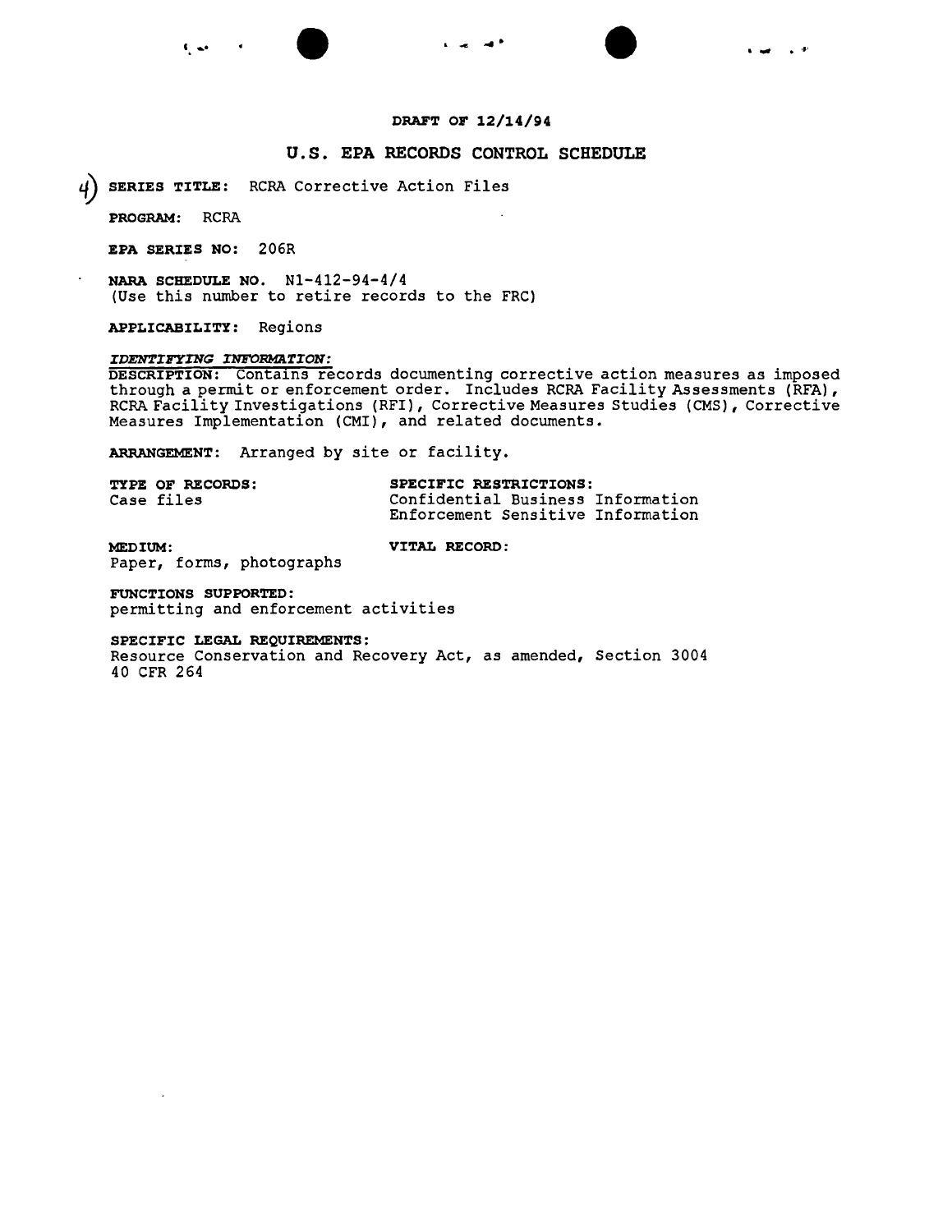

 $\mathbf{f} = \mathbf{f} \mathbf{e}$ 

# *DISPOSITION INFORMATION:*

TRANSFER TO FRC PERMITTED:

I..., .'

a. RCRA land disposal permits: Permanent Yes

b. All others: Disposable Yes

All others refers to generators, transporters, and TSD facilities (except land disposal) as well as facilities which comply with regulations without following the usual permitting process.

• • . .... .......

FILE BREAK INSTRUCTIONS: Break file at permit renewal or termination; bring forward active materials.

### DISPOSITION INSTRUCTIONS:

a. Keep inactive files in office up to 5 years after file break, then retire to FRC. Transfer to NARA 20 years after file break.

b. Keep inactive files in office up to 5 years after file break, then retire to FRC. Destroy 10 years after file break.

# *APPLICATION GUIDANCE:*

REASONS FOR DISPOSITION: Records previously included in NCl-412-85-21/7 or NCl-412-85-20/4. Disposition instructions changed to be consistent with related records series.

AGENCY-WIDE GUIDANCE: If authorized States maintain records as long or longer than EPA, the program office may decide to review the records, except for RCRA land disposal permits, in the State offices rather than maintain copies in Regional offices. If the Regional office chooses to review records in State offices, it may destroy these files when no longer needed. However, in that case, the Regional office may not retire the files to the FRC.

RCRA permit files are covered in EPA 478A - RCRA Generators, Transporters, and TSD Facilities Files.

The program office may retain files for facilities likely to become compliance or enforcement issues. Compliance Files are covered in EPA 211R. If case referred to Regional Counsel for enforcement action, files become part of Enforcement Action Files and are covered by EPA 207R. See EPA 210R for Administrative Records - Permits.

PROGRAM OFFICE GUIDANCE/ DESCRIPTIVE INFORMATION:

| CUSTODIAL INFORMATION:                          |                   |
|-------------------------------------------------|-------------------|
| CONTROLLING UNIT: Multiple units CONTACT POINT: |                   |
| <b>Name:</b>                                    | Name:             |
| <b>Location:</b>                                | Mail Code:        |
| Inclusive Dates:                                | <b>Telephone:</b> |
| <b>Volume on Hand (Feet):</b>                   | Office:           |
| <b>Annual Accumulation:</b><br>(feet or inches) | Room:             |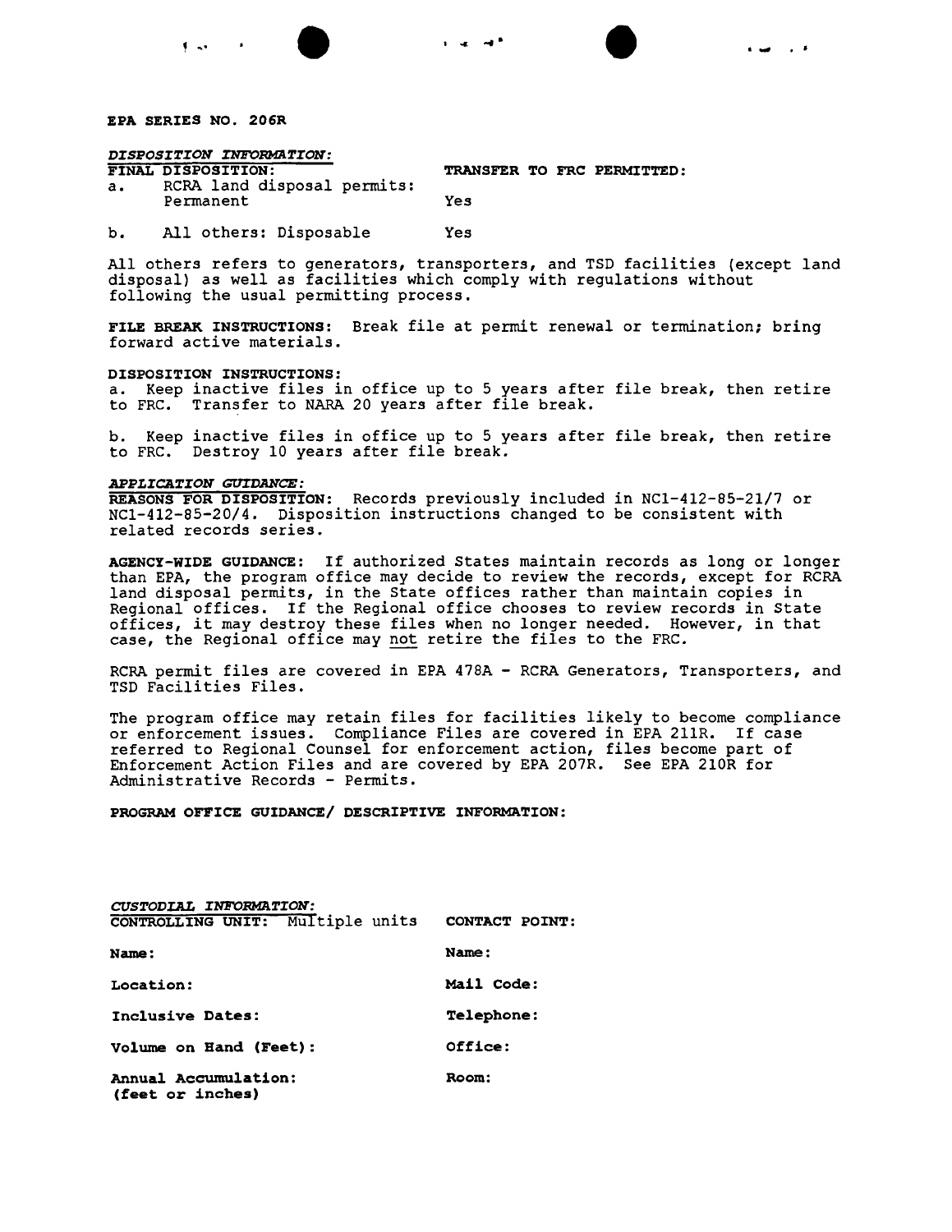

 $\sim$ 

 $\mathbb{Z}^2$ 

EPA SERIES NO. 206R

 $\mathcal{L}$ 

 $\emph{CONTROL}$  *INFORMATION* RELATED ITEMS: EPA 207R, EPA 210R, EPA 211R, EPA 478R

PREVIOUSLY APPROVED BY NARA SCHEDULE NOS: NC1-412-85-20/4, NC1-412-85-21/7

| Approval        | Approval  | Entry   | Last     |
|-----------------|-----------|---------|----------|
| <b>Date EPA</b> | Date NARA | Date    | Modified |
|                 |           | 2/24/92 | 12/14/94 |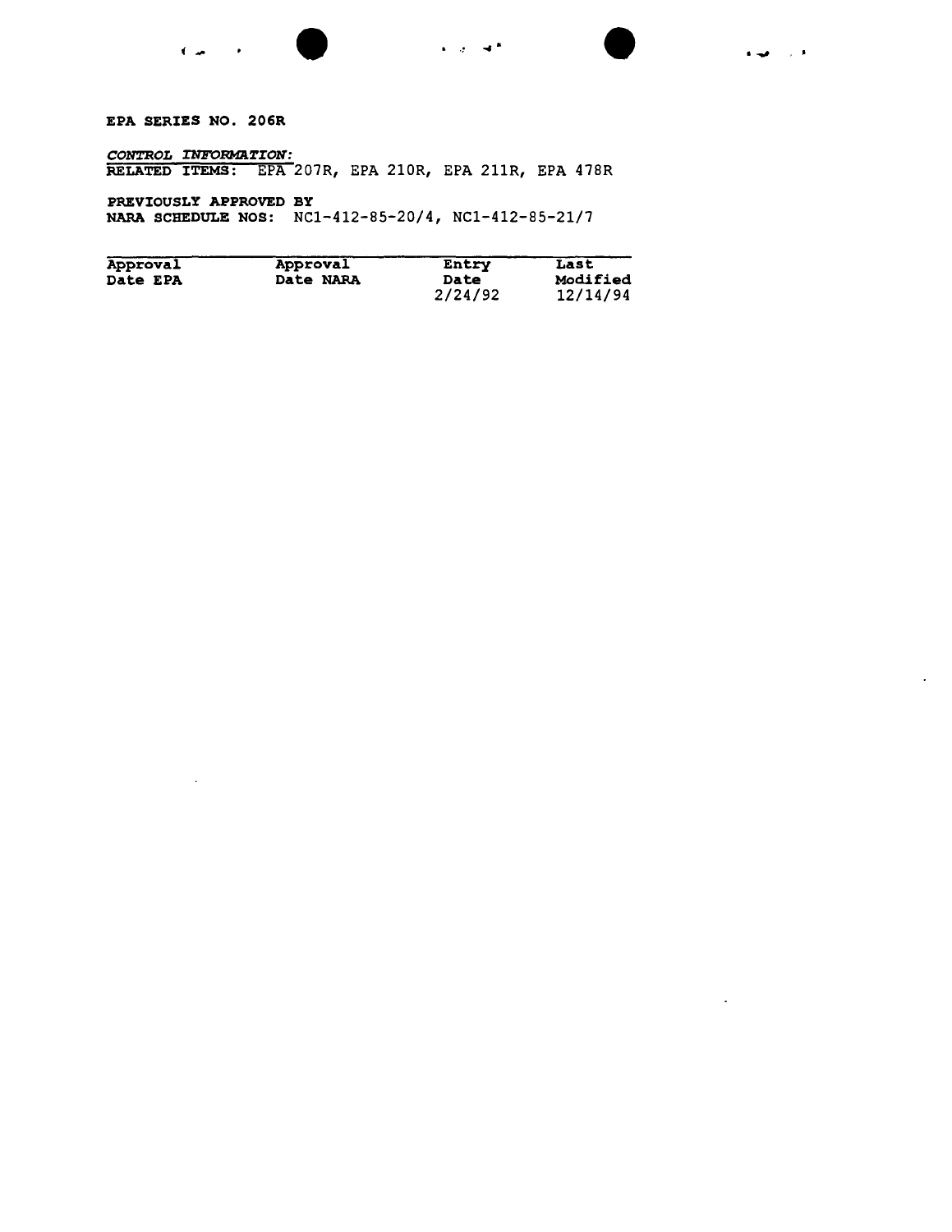Draft of 4/12/93

,- . ., .... • •• ...-

# .1

U.S. EPA RECORDS CONTROL SCHEDULE<br><sup>9</sup>SERIES TITLE: Medical Waste Tracking Files

PROGRAM: RCRA

 $EPA$  skriEs $NQ$ : 209R

.' .

NARA SCHEDULE\NO. Pending (Use this number to retire records to the FRC)

APPLICABILITY: Regions

*IDENTIFIING INFORMATION:*<br>DESCRIPTION: Contains records which document the demonstration program for tracking medical waste from generation to disposal. Includes generator exception reports, on-site incineration reports, transporter notifications, transporter semi-annual reports, tracking form discrepancy reports, and associated correspondence. '

ARRAMGEMENT: Arranged by facility.

... 71: CF RECORDS: THE SPECIPIC RESTRICTIONS:<br>Case files The Confidential Business Case files **confidential Business Information** Enforcement Semsitive Information I

Withdiawh

MEDIUM: VITAL RECORD! . Paper, photographs,  $NO$ publications, maps and architectural materials, forms

FUNCTIONS SUPPORTED: Progr&m management

 $\ddot{\phantom{a}}$ 

SPECIFIC LEGAL REQUIREME Resource Conservation and Recovery Act, as amended, Section 11001 40 CFR 259  $\sim$ 

,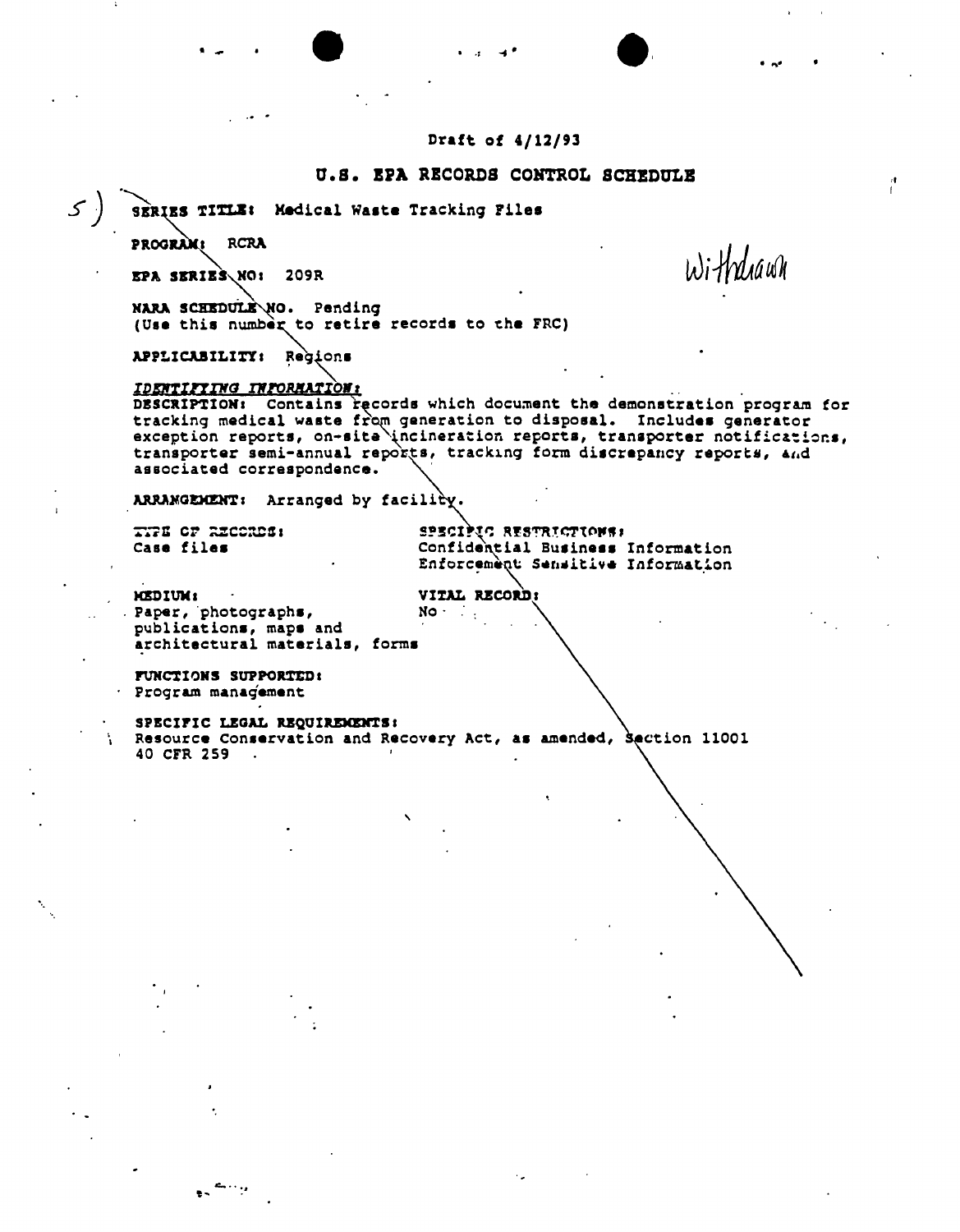•• • .., .~ .' . **EPA SERIES NO. 209R** *brsposition IXPORMATION:*<br>FIXAL DISPOSITION: TRANSFER TO FRC PERMITTED:<br>Yes Disposable FILE BREAK INSTRUCTIONS: Break file at end of demonstration project. If program is continued, break file annually. DISPOSITION\INSTRUCTIONS; Keep inactive materials in office 2 years, then retire to FRC. Destroy 10 years after filę break *APPLICATION GUIDANCE; . .* REASONS FOR DISPOSITION: Demonstration program was conducted in Regions 1 and 2. Long-term documentation of pilot project is captured in other permanent records series. Ten year retention is sufficient for regional administrative needs. AGENCYWIDE GUIDANCE: PROGRAM OPFICE GUIDANCE/ DESCRIPTIVE INFORMATION: *t:usroDIAI, I1Il'OR!fA1IOlf: . ~* CONTROLLING UNIT: Multiple units CONTACT POINT: **Name:** Nam Mail Code: Location: Inclusive Dates: Telephonet Volume on Hand (Feet): 0ffice: Annual Accumulation: Room: (feet or inches) *COKTRQL rNlOBlfAZION:* RELATED ITEMS: PREVIOUSLY APPROVED BY NARA SCHEDULE HOS: Approval Approval Entry Last Approval Approval Entry Last<br>Date EPA Date MARA Date Modified 2/24/92 4/12/93

 $b^{\frac{1}{2}}$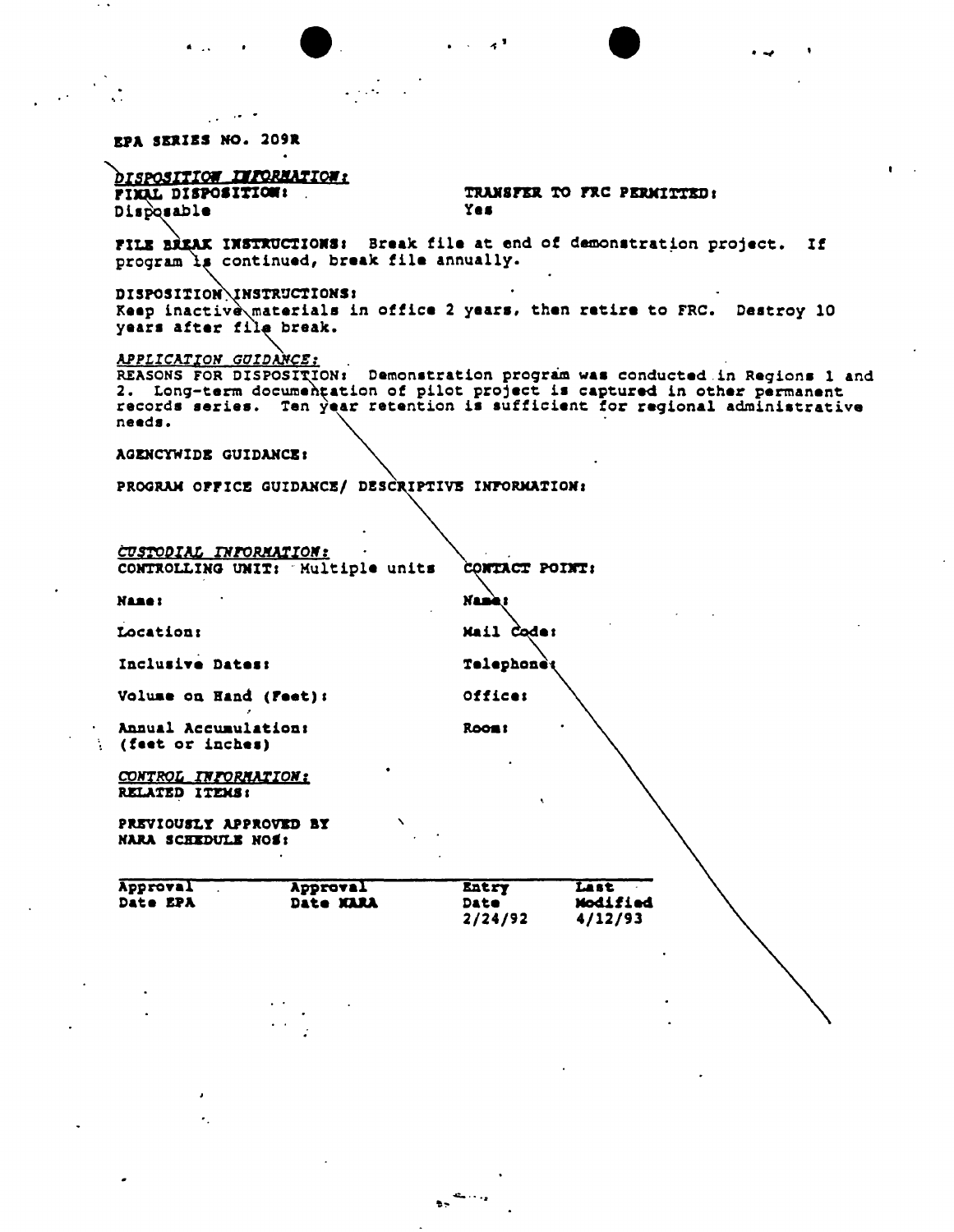# **DRAFT OF 3/29/96**

• <sup>~</sup> '. • *...,*

# **u.s. EPA RECORDS CONTROL SCHEDULE**

**TITLE:** Administrative Records - Permits

withdrawn

PROGRAM: All Programs except Superfund

**EPA SERIES NO: 210R** 

• •

**NARA SCHEDULE NO. N1-412-94-4/6** (Use this number to retire records to the FRC)

APPLICABILITY: Regions

### IDENTIFYING INFORMATION:

**DESCRIPTION:** The administrative record is required for issuance of draft and final permits for Prevention of Significant Deterioration (PSD), Resource Conservation and Recovery Act (RCRA), National Pollutant Discharge Elimination System (NPDES), and Underground Injection Control (UIC), <u>when EPA is the</u> permitting authority. The record includes the permit application, draft permi or notice of intent to deny, statement of basis and documentation, the environmental impact statement (NPDES only), comments received during the public comment period, public hearing transcripts and related documentation, and the final permit.

ARRANGEMENT: Arranged by facility or site.

Case files

**TYPE OF RECORDS: RESTRICTIONS:**

VITAL RECORD:

No

**MEDIUM:** Paper, maps and architectural materials

**FUNCTIONS SUPPORTED:** Permitting

**SPECIFIC LEGAL REQUIREMENTS:** Resource Conservation and Recovery Act, as amended, Section 3005 Clean Water Act, as amended, sections 402, 404 Safe Drinking Water Act, as amended, Section 1421 Clean Air Act, as amended, Section 502 40 CFR 124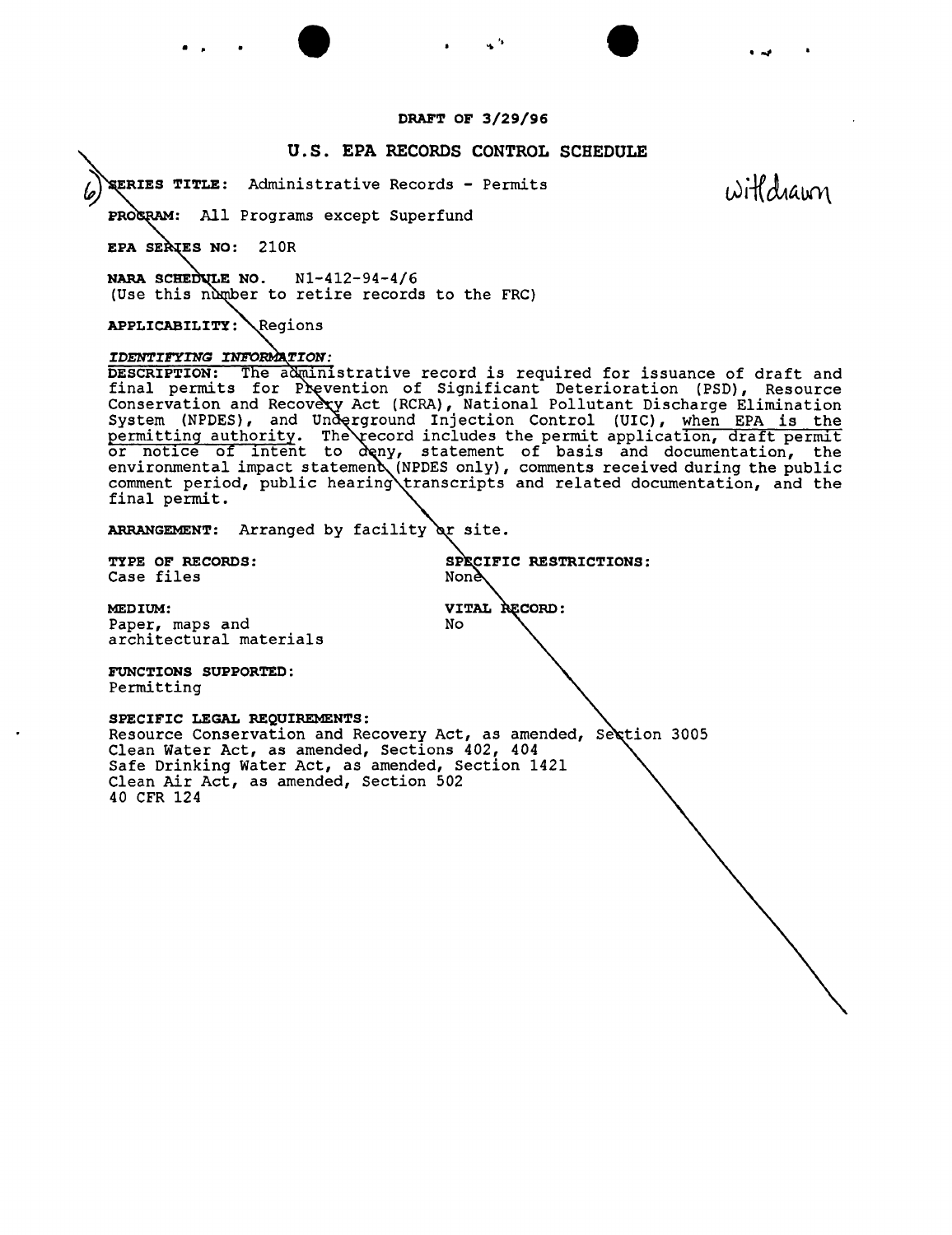EPA SERIES NO. 210R

*DISPOSITION INFORMaTION:* TINAL DISPOSITION: TRANSFER TO FRC PERMITTED:<br>a. RCRA land disposal: Permanent Yes RCRA land disposal: Permanent b. UN and UIC exemptions:<br>Permanent Yes c. NPDES minor permits: Disposable Yes

d. All others \ Disposable Yes

All others refers to: NPDES except minors, pretreatment, ocean dumping, Section 404 dredging and  $fN1$ , PSD, and TSCA PCB disposal.

• • . , .1 '-/

FILE BREAK INSTRUCTIONS: Break file at issuance of administrative record.

# DISPOSITION INSTRUCTIONS.

a and b. RCRA land disposal - Keep inactive materials in office up to 5 years after file break, then retive to FRC. Transfer to NARA 20 years after file break.

c and d. Keep inactive materials in office up to 5 years after file break, then retire to FRC. Destroy 10 years

# *APPLICATION GUIDANCE:*

REASONS FOR DISPOSITION:

a and b. Permanent retention provides qasis for on-going monitoring of possible public health threats to ground water. Khese records supplement those scheduled as permanent under EPA 205A, item a and EPA 478R, item a.

 ${\tt c}$  and  ${\tt d.}$   ${\tt A}$   ${\tt l0}$  year retention after the $\setminus$ file break is sufficient to meet administrative needs of program offices.

AGENCY-WIDE GUIDANCE: See EPA 019R for Adminis cative Records - Superfund Site Specific. Administrative Records Pursuant to the Administrative Procedure Act are scheduled as EPA 294A.

Drafts and working papers may be destroyed after is $\aleph$ ance of the final permit.

Compliance Files and Enforcement Files are scheduled as EPA 211 and EPA 207R, respectively. See EPA 206R for RCRA Corrective Actions.  $\overline{\phantom{a}}$ 

PROGRAM OFFICE GUIDANCE/ DESCRIPTIVE INFORMATION:

*CUSTODIAL INFORMaTION:* CONTROLLING UNIT: Multiple units Name: nits CONTACT POINT: Name: Location: Mail Code: Inclusive Dates: Telephone: Volume on Band (Feet): Office: Annual Accumulation: (feet or inches) Room: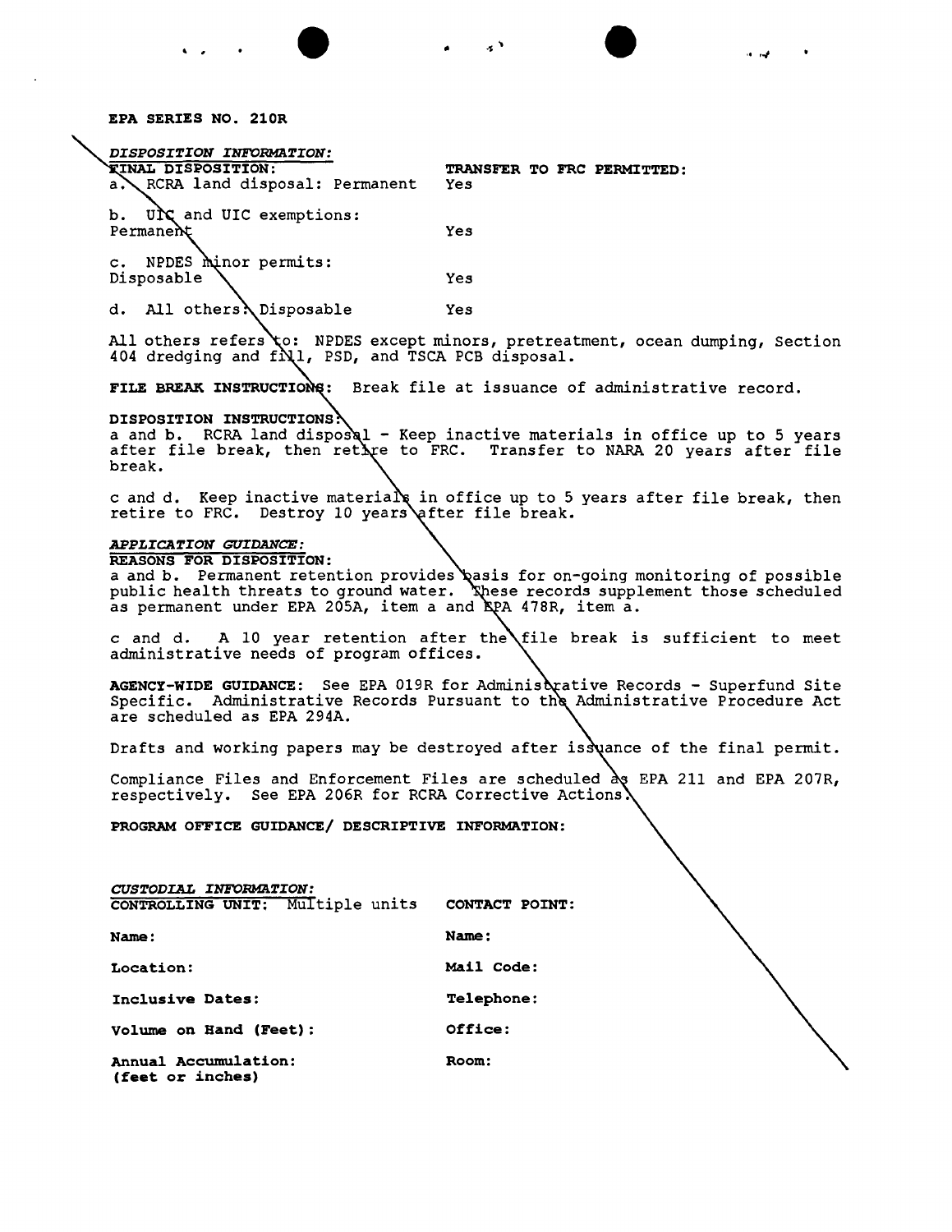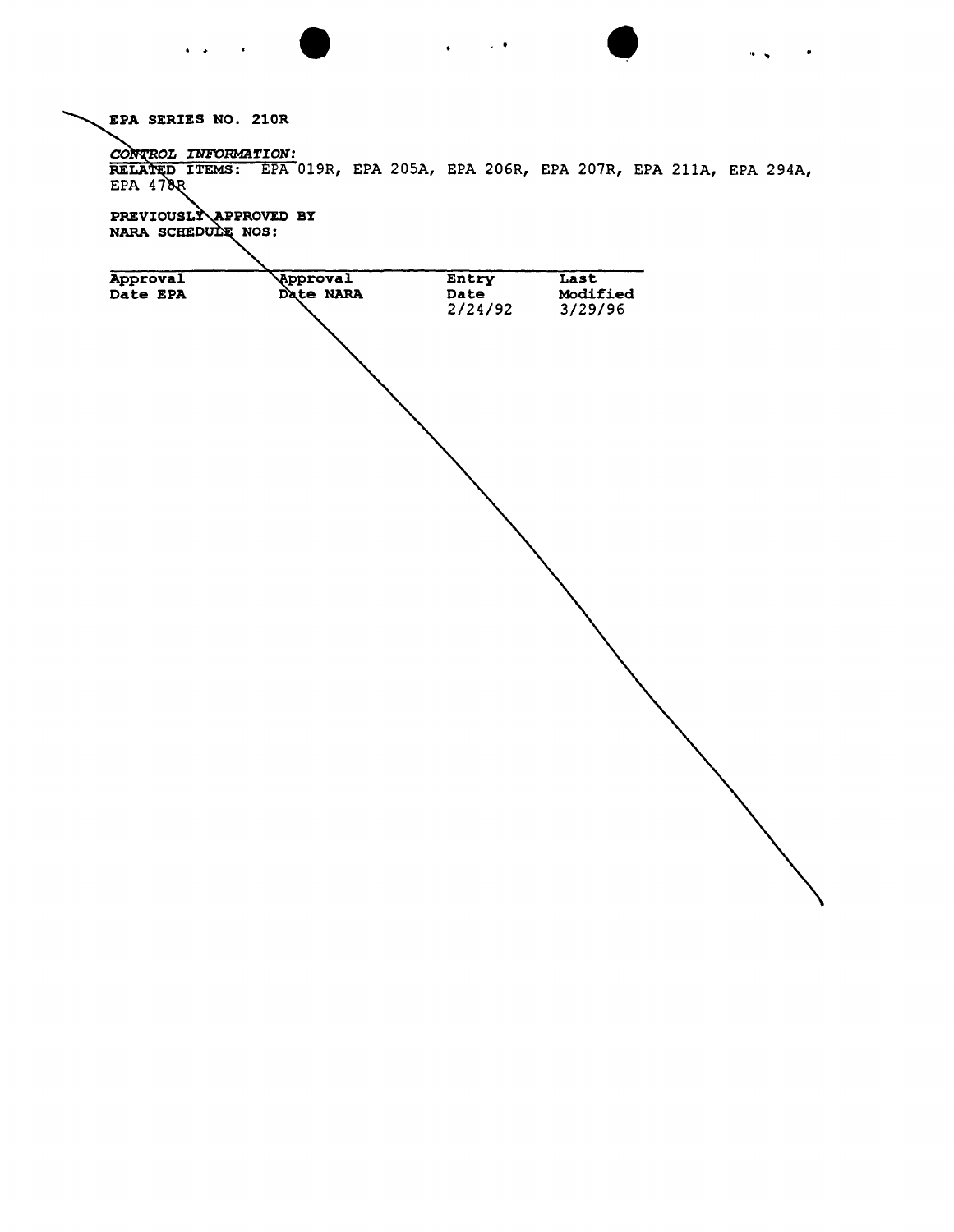# **DRAFT OF 10/18/95**

• ,. . . ...

# **u.s. EPA RECORDS CONTROL SCHEDULE**

**~) SERIES TITLE:** Water Quality Planning and Management Files

**PROGRAM:** Water

**EPA SERIES NO:** 213R

**NARA SCHEDULE NO.** Nl-412-94-4/7 (Use this number to retire records to the FRC)

**APPLICABILITY:** Regions

### *IDENTIFYING INFORMATION:*

**DESCRIPTION:** Contains documents relating to water quality planning, management and implementation undertaken by States, interstate, regional and local agencies. Also includes documents dealing with nonpoint source implementation projects and information on projects such as reservoirs, and nuclear power plants which may affect water quality. Includes water quality management plans, water quality reports, load allocation working papers, water quality models, correspondence and other related documents.

**ARRANGEMENT:** Arrangement varies.

| TYPE OF RECORDS: |      | SPECIFIC RESTRICTIONS: |
|------------------|------|------------------------|
| Case files       | None |                        |

**MEDIUM: VITAL RECORD:** Paper, electronic, maps and architectural materials

**FUNCTIONS SUPPORTED:** Program oversight

### **SPECIFIC LEGAL REQUIREMENTS:**

Clean Water Act, as amended, Sections 106, 205, 208, 303-305, 314, 319, 320, 402, 404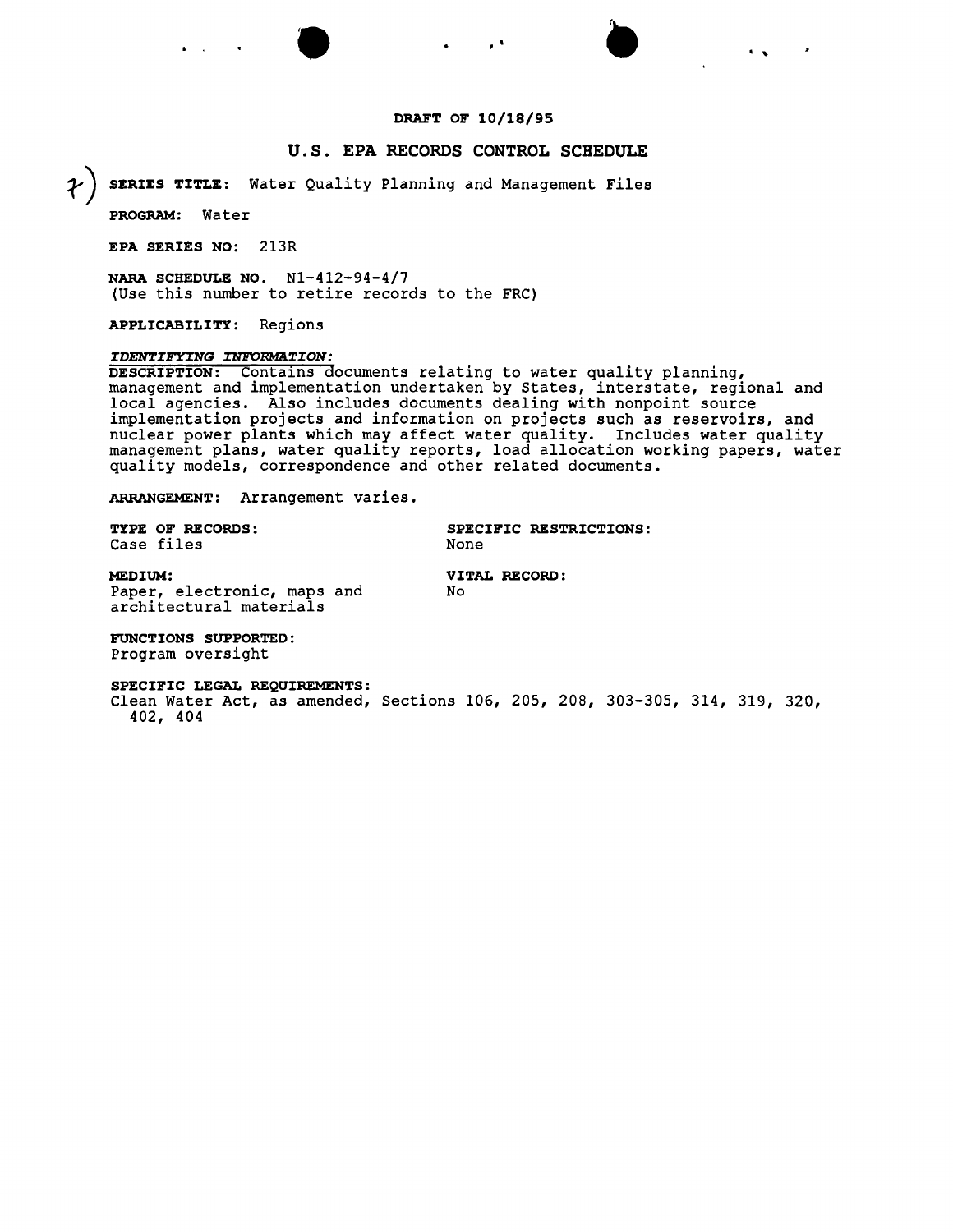

 $\mathbf{r}$ 

*DISPOSITION INFORMATION:*

TRANSFER TO FRC PERMITTED:

• • , . . ..

a. Final plans and annual/ biennial reports: Permanent Yes

b. Supporting files: Disposable Yes

FILE BREAK INSTRUCTIONS: Break files annually, bring forward active materials.

### DISPOSITION INSTRUCTIONS:

a. Final plans and annual/biennial reports - Keep inactive files in office up to 3 years after file break, then retire to FRC. Transfer to NARA when 10 years old.

b. Supporting files - Keep inactive files in office up to 3 years after file break, then retire to FRC. Destroy when 10 years old.

#### *APPLICATION GUIDANCE:*

REASONS FOR DISPOSITION: Combines multiple items from NCl-412-85-17 and one item from NCl-412-85-21. Retention period has been made consistent so all related records are treated in a uniform fashion.

AGENCY-WIDE GUIDANCE: See EPA 203R for records dealing specifically with EPA oversight of State programs and EPA 204R for State Program Authorization/Approval Files. Enforcement Action Files and Compliance Files are scheduled as EPA 207R and EPA 211A, respectively.

### PROGRAM OFFICE GUIDANCE/ DESCRIPTIVE INFORMATION:

| CUSTODIAL INFORMATION:                   |                   |
|------------------------------------------|-------------------|
| CONTROLLING UNIT: Multiple units         | CONTACT POINT     |
| <b>Name:</b>                             | Name:             |
| Location:                                | Mail Code:        |
| Inclusive Dates:                         | <b>Telephone:</b> |
| Volume on Hand (Feet):                   | Office:           |
| Annual Accumulation:<br>(feet or inches) | Room:             |

*CONTROL INFORMATION:* RELATED ITEMS: EPA 203R, EPA 204R, EPA 207R, EPA 211A

PREVIOUSLY APPROVED BY NARA SCHEDULE NOS: NCl-412-76-1/III/4, 9, 11, 12, and 25, NCl-412-85-17/5 and 8, NCl-412-85-21/8

| Approval | Approval  | Entry       | Last     |
|----------|-----------|-------------|----------|
| Date EPA | Date NARA | <b>Date</b> | Modified |
|          |           | 2/28/92     | 10/18/95 |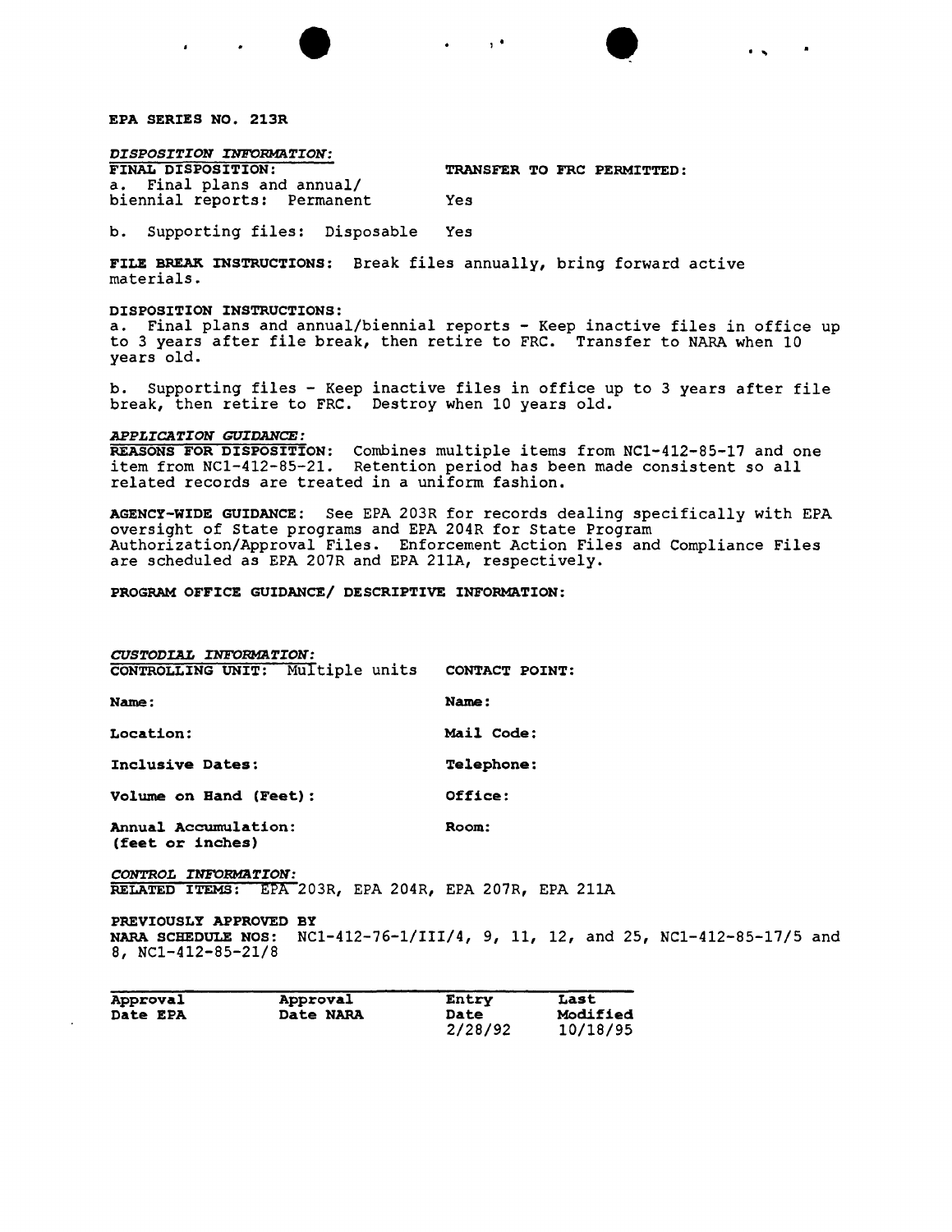# **DRAFT OF 7/31/96**

 $\mathbf{L}$ 

# **u.s. EPA RECORDS CONTROL SCHEDULE**

*D<sub>"</sub>(ect)* 

**~) SERIES TITLE:** Drinking Water Management andAImplementation Files

**PROGRAM:** Water

**EPA SERIES NO:** 214R

**NARA SCHEDULE NO.** N1-412-94-4/8 (Use this number to retire records to the FRC)

•

**APPLICABILITY:** Regions

### *IDENTIFYING INFORMATION:*

**DESCRIPTION:** Contains records relating to public water supply systems and the *difect*<br>implementation of the primary and secondary drinking water regulations. Includes supplier reports to the States, public notices and educational materials, public water system inventories, correspondence, and reports.

**ARRANGEMENT:** Arrangement varies.

Case files

**TYPE OF RECORDS: SPECIFIC RESTRICTIONS:**

•

**MEDIUM: VITAL RECORD:** Paper, electronic, maps and architectural materials, publications

**FUNCTIONS SUPPORTED:** Program oversight

**SPECIFIC LEGAL REQUIREMENTS:** Safe Drinking Water Act, as amended, Section 1401

'40CFR 141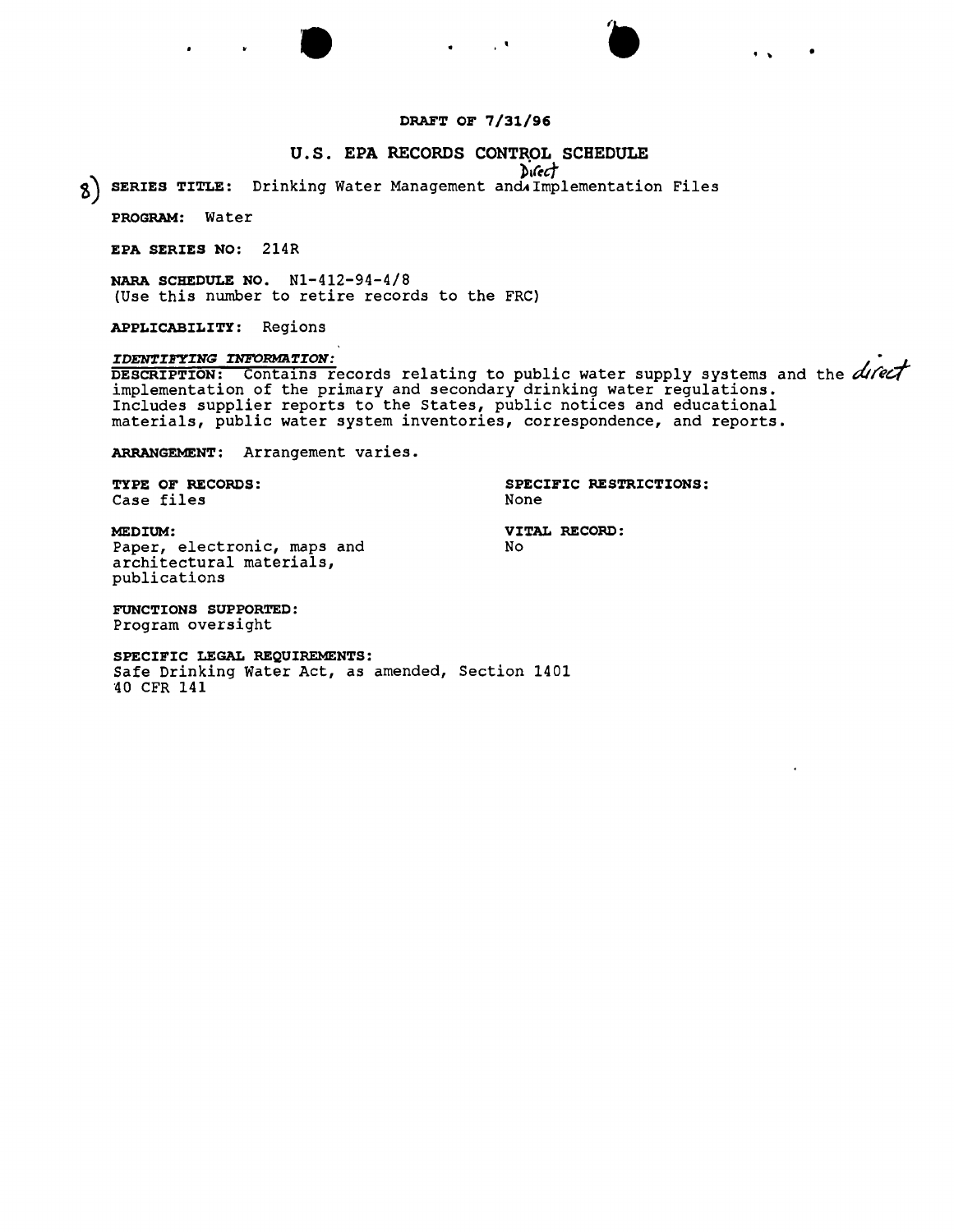EPA SERIES NO. 214R

*DISPOSITION INFORMaTION:*

Disposable

TRANSFER TO FRC PERMITTED:<br>Yes

• • . . •

FILE BREAK INSTRUCTIONS: Break file annually; bring forward active materials.

DISPOSITION INSTRUCTIONS: Retain inactive files in office at least 2 years after file break, then retire to FRC. Destroy when 10 years old.

### *APPLICATION GUIDANCE:*

REASONS FOR DISPOSITION: Retention of 10 years allows adequate time for trend comparison and for expanded sample times of 2 to 3 cycles. States have primary responsibility (primacy) for the programs.

AGENCY-WIDE GUIDANCE: Also known as Public Water Supply records.

If State is authorized and maintains records for retention periods identified above, the program office may decide to review the records in the State offices rather than maintain copies in Regional offices, and destroy the copies it receives.

Records documenting the approval process for State programs (primacy) are covered in EPA 204A, State Program Authorization/Approval Files. Other oversight activities covered in EPA 203R, State Oversight files. Enforcement Action Files and Compliance Files are scheduled as EPA 207R and 211A, respectively.

PROGRAM OFFICE GUIDANCE/ DESCRIPTIVE INFORMATION:

| CUSTODIAL INFORMATION:                          |                   |
|-------------------------------------------------|-------------------|
| CONTROLLING UNIT: Multiple units CONTACT POINT: |                   |
| Name:                                           | Name:             |
| Location:                                       | Mail Code:        |
| Inclusive Dates:                                | <b>Telephone:</b> |
| Volume on Hand (Feet):                          | Office:           |
| Annual Accumulation:<br>(feet or inches)        | Room:             |
| CONTROL INFORMATION:                            |                   |

RELATED ITEMS: EPA 203R, EPA 204A, EPA 207R, EPA 211A

PREVIOUSLY APPROVED BY NARA SCHEDULE NOS:

| Approval | Approval  | Entry                  | Last                       |
|----------|-----------|------------------------|----------------------------|
| Date EPA | Date NARA | <b>Date</b><br>2/28/92 | <b>Modified</b><br>7/31/96 |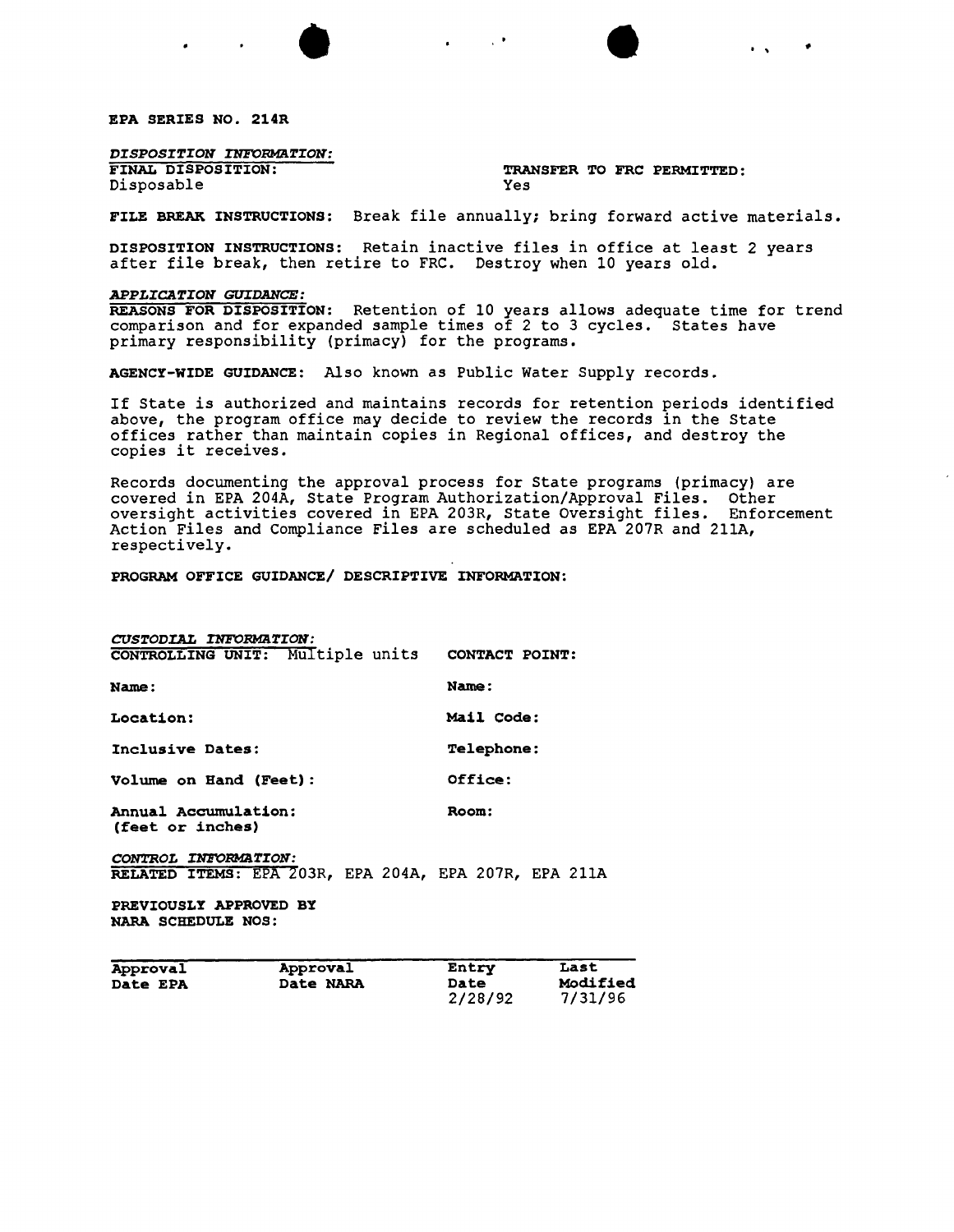# **DRAFT OF 12/14/94**

• • .. <sup>t</sup>

# **U.S. EPA RECORDS CONTROL SCHEDULE**

**q) SERIES TITLE:** Underground Storage Tanks Site/Facility Files

**PROGRAM:** Underground Storage Tanks

**EPA SERIES NO:** 215R

**NARA SCHEDULE NO.** N1-412-94-4/9 (Use this number to retire records to the FRC)

**APPLICABILITY:** Regions

### *IDENTIFYING INFORMarION:*

**DESCRIPTION:** Contalns records that document the management of the program. Includes release reports, site characterization reports, financial assurance, evaluations, information requests, and inspection and sampling reports.

**ARRANGEMENT:** Arranged by site or facility,

| <b>TYPE OF RECORDS:</b> | SPECIFIC RESTRICTIONS:            |  |  |
|-------------------------|-----------------------------------|--|--|
| Case files              | Confidential Business Information |  |  |
|                         | Enforcement Sensitive Information |  |  |

**MEDIUM: VITAL RECORD:** Paper, forms, publications maps and architectural materials

**FUNCTIONS SUPPORTED:** Program operations

**SPECIFIC LEGAL REQUIREMENTS:** Resource Conservation and Recovery Act, as amended, Section 9001 40 CFR 280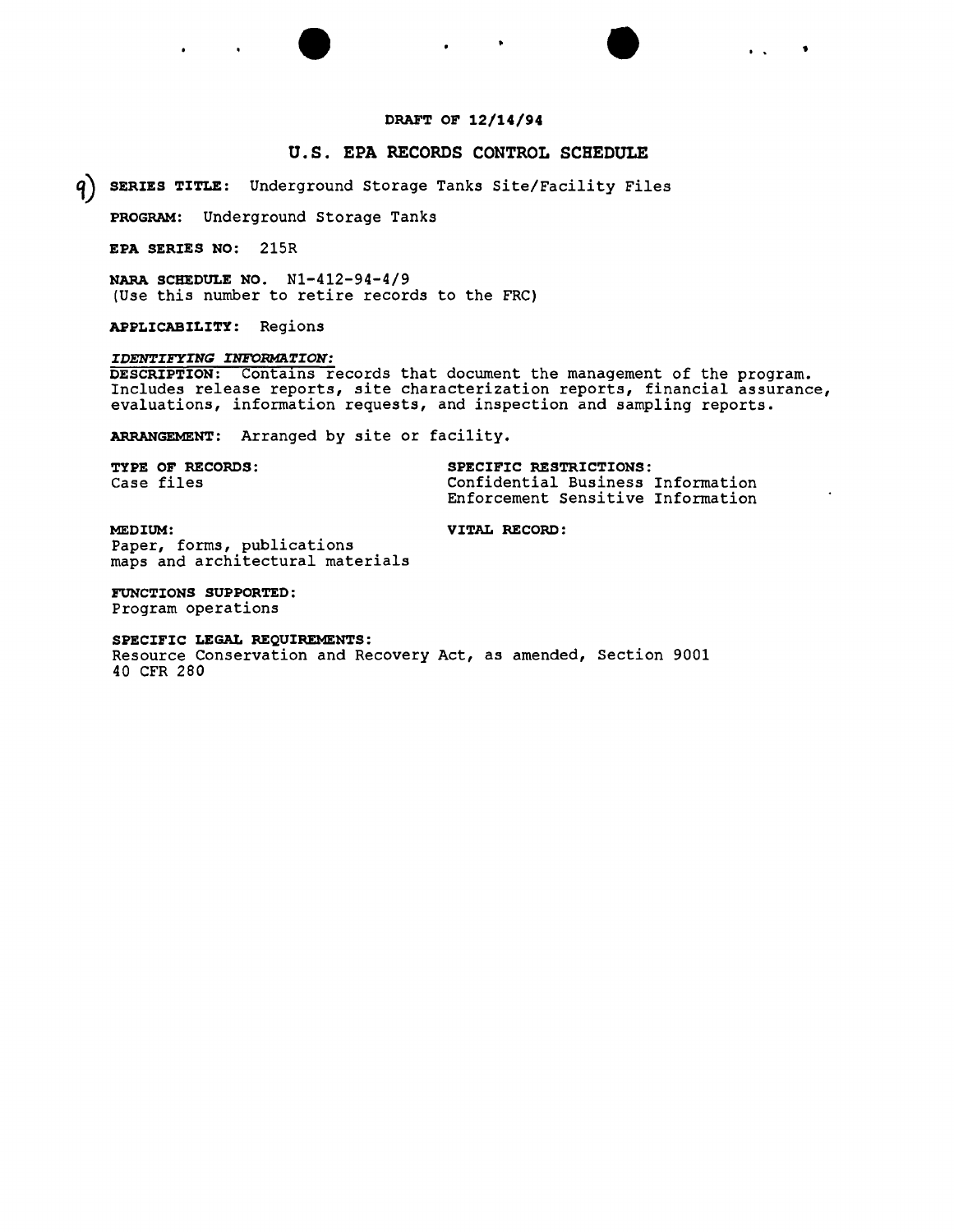EPA SERIES NO. 215R

*DISPOSITION INFORMaTION:*

Disposable

# TRANSFER TO FRC PERMITTED:<br>Yes

• • . ,

FILE BREAK INSTRUCTIONS: Break file annually, bring forward active materials.

DISPOSITION INSTRUCTIONS: Retain inactive files *in* office up to 2 years after file break, then retire to FRC. Destroy when 10 years old.

### *APPLICATION GUrDANCE:*

REASONS FOR DISPOSITION: This series constitutes essential documentation of EPA's responsibilities for ensuring underground storage tanks meet regulatory requirements. Retention meets Agency administrative needs.

AGENCY-WIDE GUIDANCE: If authorized States maintain records for retention periods identified above, the program office may decide to review the records *in* the State offices rather than maintain copies in Regional offices, and destroy the copies it receives.

Program office may retain files *in* the office if the site or facility is likely to become a compliance or enforcement *issue.* EPA *Series* 207R covers Enforcement Action Files and EPA Series 211R covers Compliance Files.

Program office may retain documents deemed to be important historical site information until no longer needed.

As required by 36 CFR 1228.58, records with special restrictions such as confidential business information (CBI) or those exempted from disclosure by statute such as the Privacy Act must be those shredded or otherwise definitively destroyed with witness disposal for records destroyed by contractors.

PROGRAM OFFICE GUIDANCE/ DESCRIPTIVE INFORMATION:

| CUSTODIAL INFORMATION:                          |                   |
|-------------------------------------------------|-------------------|
| CONTROLLING UNIT: Multiple units CONTACT POINT: |                   |
| Name:                                           | Name:             |
| Location:                                       | Mail Code:        |
| Inclusive Dates:                                | <b>Telephone:</b> |
| Volume on Hand (Feet):                          | Office:           |
| Annual Accumulation:<br>(feet or inches)        | Room:             |
| CONTROL INFORMATION:                            |                   |
| RELATED ITEMS: EPA 207R. EPA 211R               |                   |
| PREVIOUSLY APPROVED BY<br>NARA SCHEDULE NOS:    |                   |

| Approval        | Approval  | Entry       | Last     |
|-----------------|-----------|-------------|----------|
| <b>Date EPA</b> | Date NARA | <b>Date</b> | Modified |
|                 |           | 2/20/92     | 12/14/94 |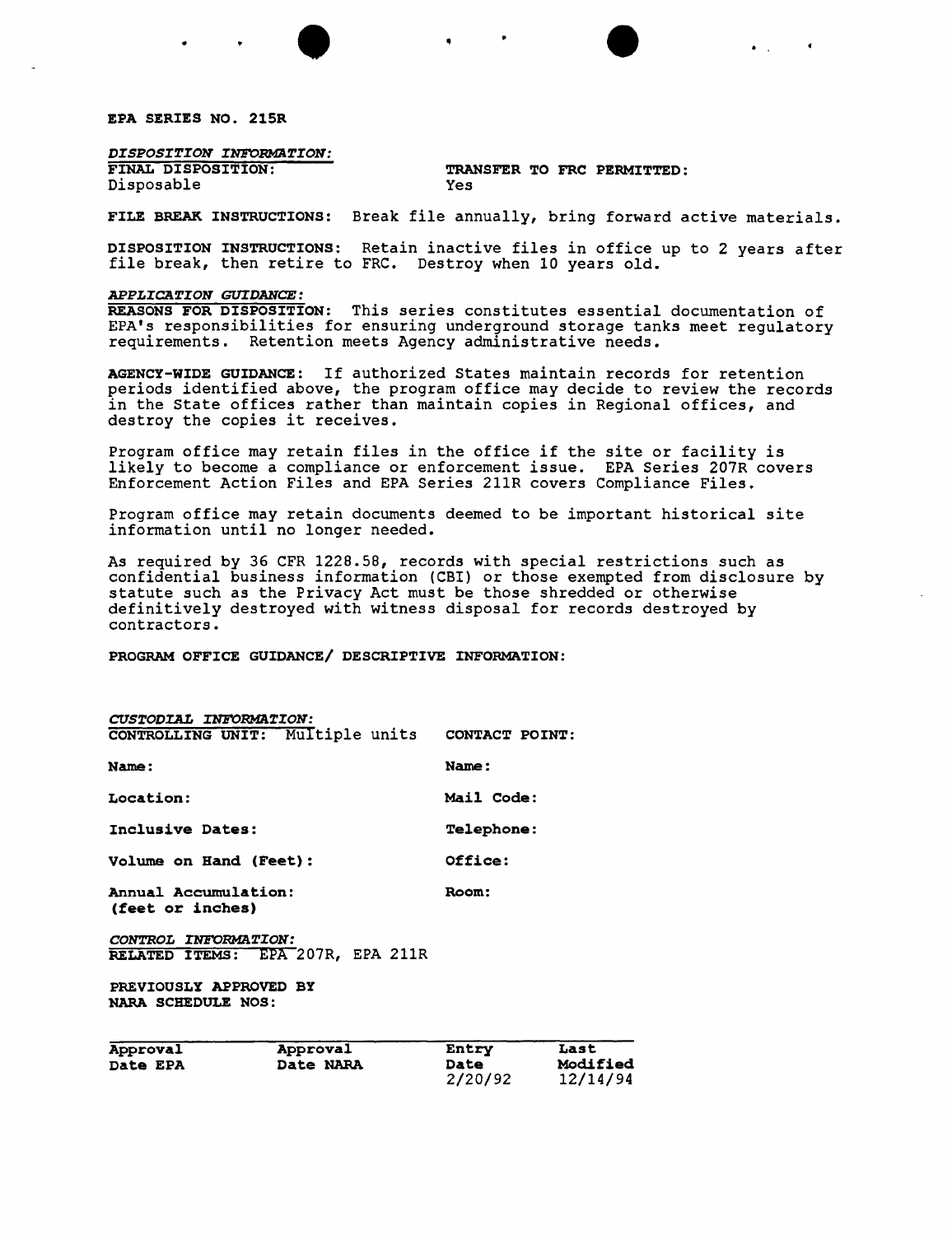## DRAFT OF 7/25/96

• • .. . ,

# U.S. EPA RECORDS CONTROL SCHEDULE

10) SERIES TITLE: Air Quality Management Files

PROGRAM: Air

EPA SERIES NO: 216R

NARA SCHEDULE NO. Nl-412-94-4/10 (Use this number to retire records to the FRC)

APPLICABILITY: Regions

### *IDENTIFYING INFORMATION:*

DESCRIPTION: Contains records pertaining to implementation and management of primary and secondary air quality standards for criteria pollutants (e.g., carbon monoxide, nitrogen oxides, lead, sulfur dioxides, ozone and particulates). Also covered are the National Emissions Standards for Hazardous Pollutants (NESHAPS) for hazardous air pollutants (e.g., asbestos, mercury, vinyl chloride, benzene, radionuclides, arsenic, and coke oven emissions). Includes annual air quality data reports, air quality modeling reports, annual source emissions and State action reports, prevention of significant air quality deterioriation (PSD) non-applicability files, notification forms, Section 109(j) consistency reports, correspondence, and related documents.

ARRANGEMENT: Arrangement varies.

Case files

TYPE OF RECORDS: SPECIFIC RESTRICTIONS:<br>
Case files<br>
None<br>
None

MEDIUM: VITAL RECORD: Paper, publications

FUNCTIONS SUPPORTED: Program oversight

SPECIFIC LEGAL REQUIREMENTS:

Clean Air Act of 1970, as amended, Section 101 et seq 40 CFR 51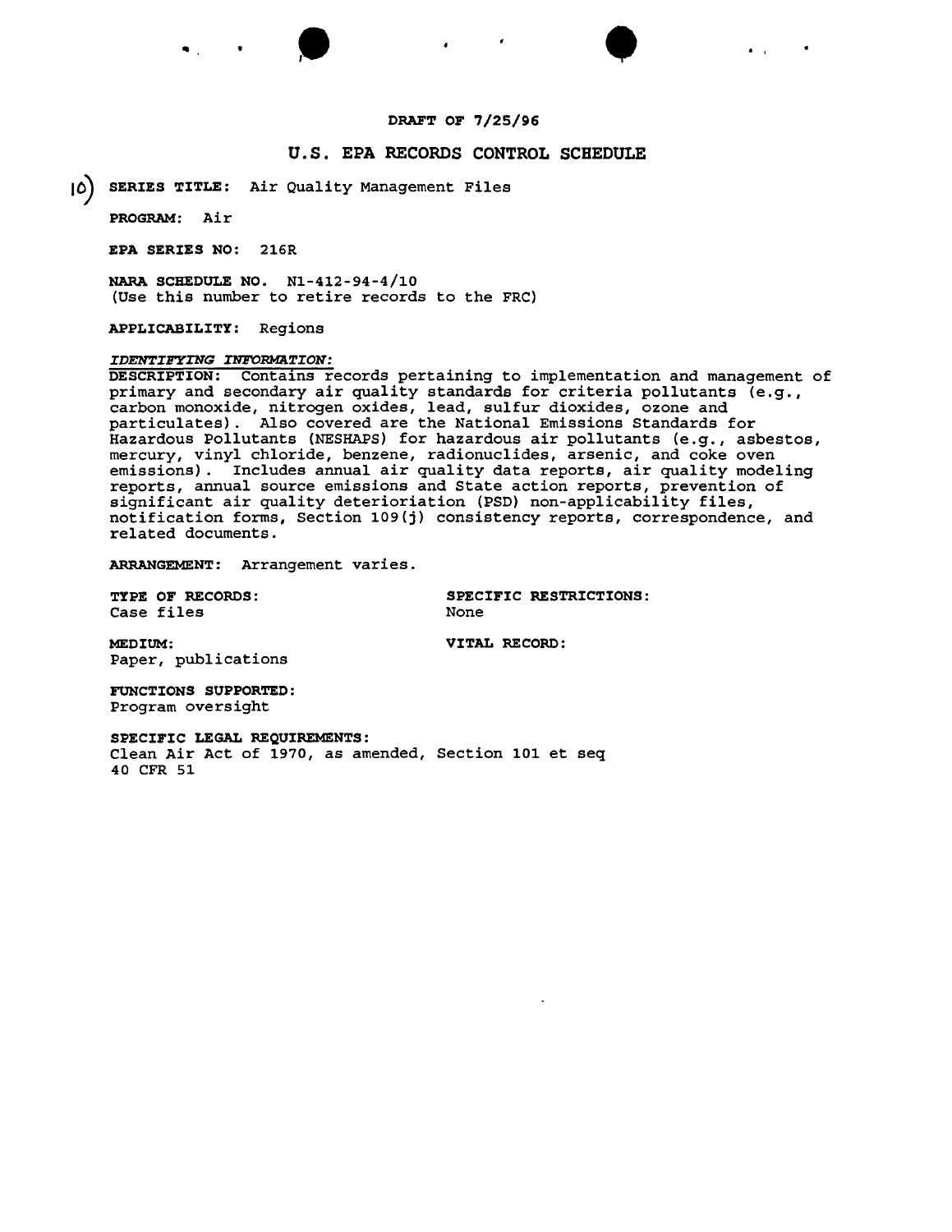EPA SERIES NO. 216R

*DISPOSITION INFO~TION:*

'.

Disposable

FINAL DISPOSITION: TRANSFER TO FRC PERMITTED: Yes

FILE BREAK INSTRUCTIONS: Break file annually; bring forward active materials.

DISPOSITION INSTRUCTIONS: Keep inactive material in office up to 2 years after file break, then retire to FRC. Destroy when 5 years old.

 $\bullet$ 

### *APPLICATION GUrDANCE:*

REASONS FOR DISPOSITION: Previously approved items have been combined and expanded to include records with similar statutory and regulatory requirements.

AGENCY-WIDE GUIDANCE: See EPA 217A for State Implementation Plans (SIPs) and EPA 218R for Transportation Control Plans Working Files. Records dealing specifically with EPA's oversight of State programs can be found in EPA 203R. See EPA 205A for permits.

Program offices may retain files in the office if they are likely to become an enforcement or compliance issue. EPA 207R covers enforcement action files and EPA 211A covers compliance. Records dealing with the development, review and approval of standards are covered in EPA 149A.

PROGRAM OFFICE GUIDANCE/ DESCRIPTIVE INFORMATION:

| CUSTODIAL INFORMATION:                          |                   |  |  |
|-------------------------------------------------|-------------------|--|--|
| CONTROLLING UNIT: Multiple units CONTACT POINT: |                   |  |  |
| Name:                                           | Name:             |  |  |
| Location:                                       | Mail Code:        |  |  |
| Inclusive Dates:                                | <b>Telephone:</b> |  |  |
| Volume on Hand (Feet):                          | Office:           |  |  |
| Annual Accumulation:                            | Room:             |  |  |

(feet or inches)

 $CONTROL$  *INFORMATION:* RELATED ITEMS: EPA 149A, EPA 203R, EPA 205A, EPA 207R, EPA 211A, EPA 217A, EPA 218R

PREVIOUSLY APPROVED BY NARA SCHEDULE NOS: NCl-412-76-1/II/5 and 18, NCl-412-83-4/31

| Approval        | Approval  | Entry       | Last     |
|-----------------|-----------|-------------|----------|
| <b>Date EPA</b> | Date NARA | <b>Date</b> | Modified |
|                 |           | 4/20/92     | 7/25/96  |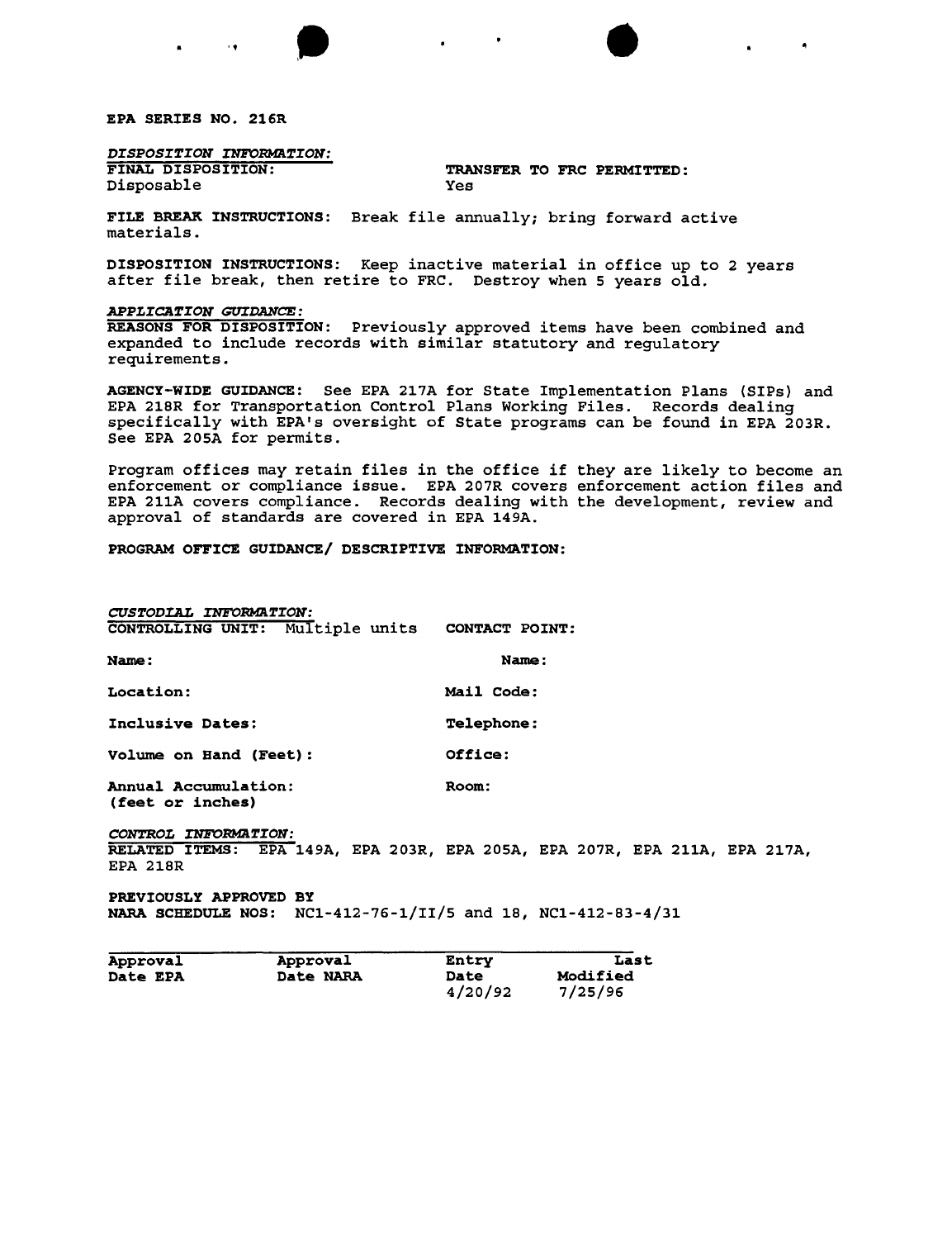# EPA SERIES NO. 219R

 $\bullet$   $\bullet$   $\bullet$ 

# u.s. EPA RECORDS CONTROL SCHEDULE

*II* SERIES TITLE: Radon Action Files

PROGRAM: Radiation

EPA SERIES NO: 219R

NARA SCHEDULE NO. Nl-412-94-4/11 (Use this number to retire records to the FRC)

APPLICABILITY: Regions

### *IDENTIFYING INFORMATION:*

DESCRIPTION: Records document the management and oversight of the Radon State Grant program and the Regional Radon Training Centers and technical assistance related to radon problem assessment, mitigation, and prevention. Consists of health risk surveys and data, reports, public notices and information, instructional materials, records of communication, and related correspondence.

ARRANGEMENT: Arranged by subject, thereunder chronologically.

Case files

TYPE OF RECORDS: SPECIFIC RESTRICTIONS:<br>Case files

Paper No. 2022 No. 2022 No. 2022 No. 2022 No. 2022 No. 2022 No. 2022 No. 2022 No. 2022 No. 2022 No. 2022 No. 20

MEDIUM: VITAL RECORD:

FUNCTIONS SUPPORTED: Program oversight

SPECIFIC LEGAL REQUIREMENTS:

Indoor Radon Abatement Act (Title III of the Toxic Substances Control Act), Section 301, et seq

Superfund Amendments and Reauthorization Act of 1986, Section 118(k) Stewart B. McKinney Homeless Assistance Act of 1988, Section 1091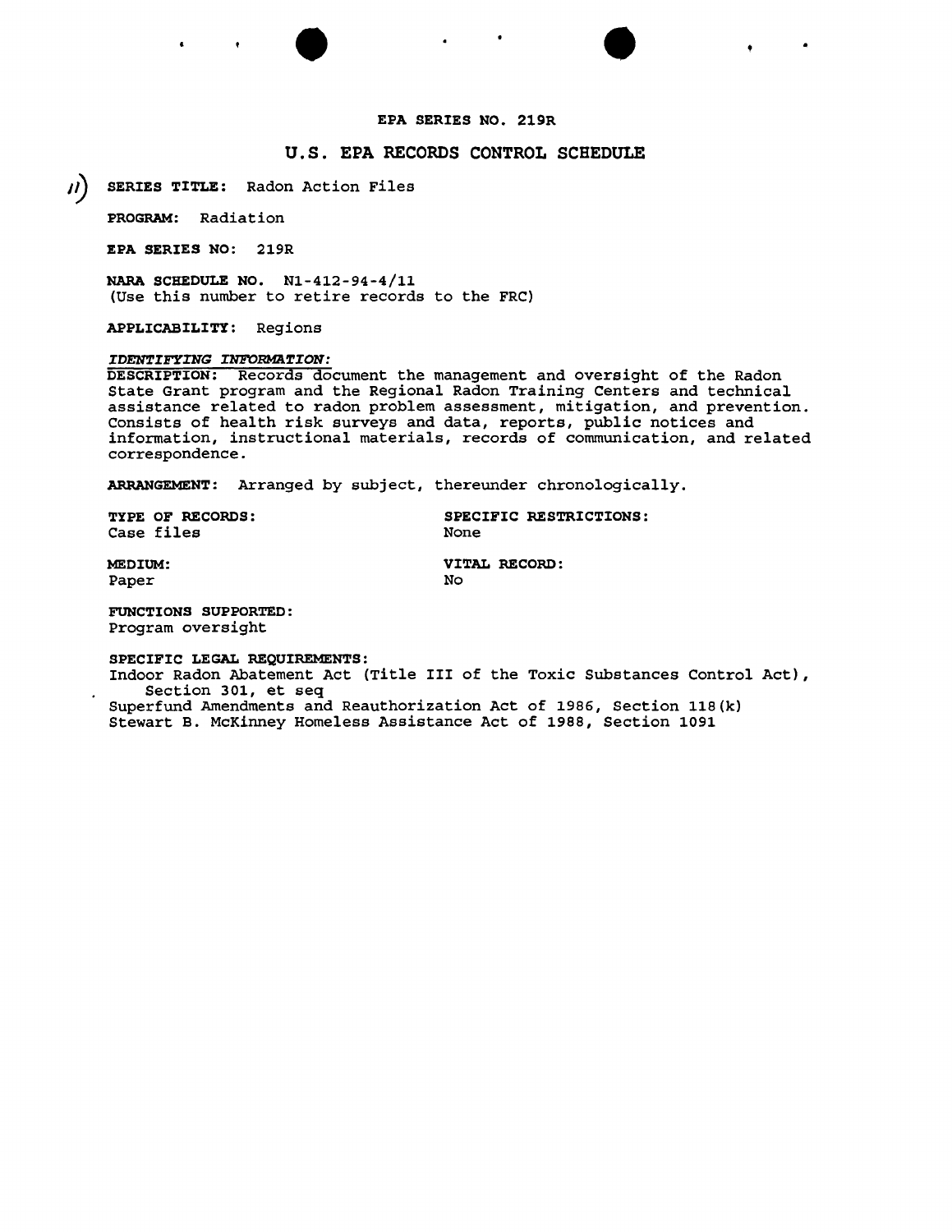EPA SERIES NO. 219R

# *DISPOSITION INFORMaTION:*

Disposable

TRANSFER TO FRC PERMITTED:<br>Yes

 $\bullet$ 

 $\bullet$   $\bullet$   $\bullet$   $\bullet$   $\bullet$ 

FILE BREAK INSTRUCTIONS: Break file annually; bring forward active materials.

DISPOSITION INSTRUCTIONS: Keep inactive materials in office at least 5 years after file break, then retire to FRC. Destroy 10 years after file break.

## *APPLICATION GUrDANCE:*

REASONS FOR DISPOSITION: This item documents the requirement of the Indoor Radon Abatement Act of 1988 for development of programs to evaluate radon mitigation and provision of information on proficient contractors to the public. The 10 year retention meets administrative needs.

AGENCY-WIDE GUIDANCE: Copies of grant documents may be filed in this series; the official record copy is scheduled as EPA 003A. See EPA 200A for disposition information on training materials.

PROGRAM OFFICE GUIDANCE/ DESCRIPTIVE INFORMATION:

| CUSTODIAL INFORMATION:                          |                   |
|-------------------------------------------------|-------------------|
| CONTROLLING UNIT: Multiple units CONTACT POINT: |                   |
| Name:                                           | Name:             |
| Location:                                       | <b>Mail Code:</b> |
| Inclusive Dates:                                | <b>Telephone:</b> |
| Volume on Hand (Feet):                          | Office:           |
| Annual Accumulation:<br>(feet or inches)        | Room:             |
| CONTROL INFORMATION:                            |                   |

RELATED ITEMS: EPA 003A, EPA 200A

PREVIOUSLY APPROVED BY NARA SCHEDULE NOS:

| Approval | Approval  | Entry           | Last                 |
|----------|-----------|-----------------|----------------------|
| Date EPA | Date NARA | Date<br>6/17/92 | Modified<br>12/14/94 |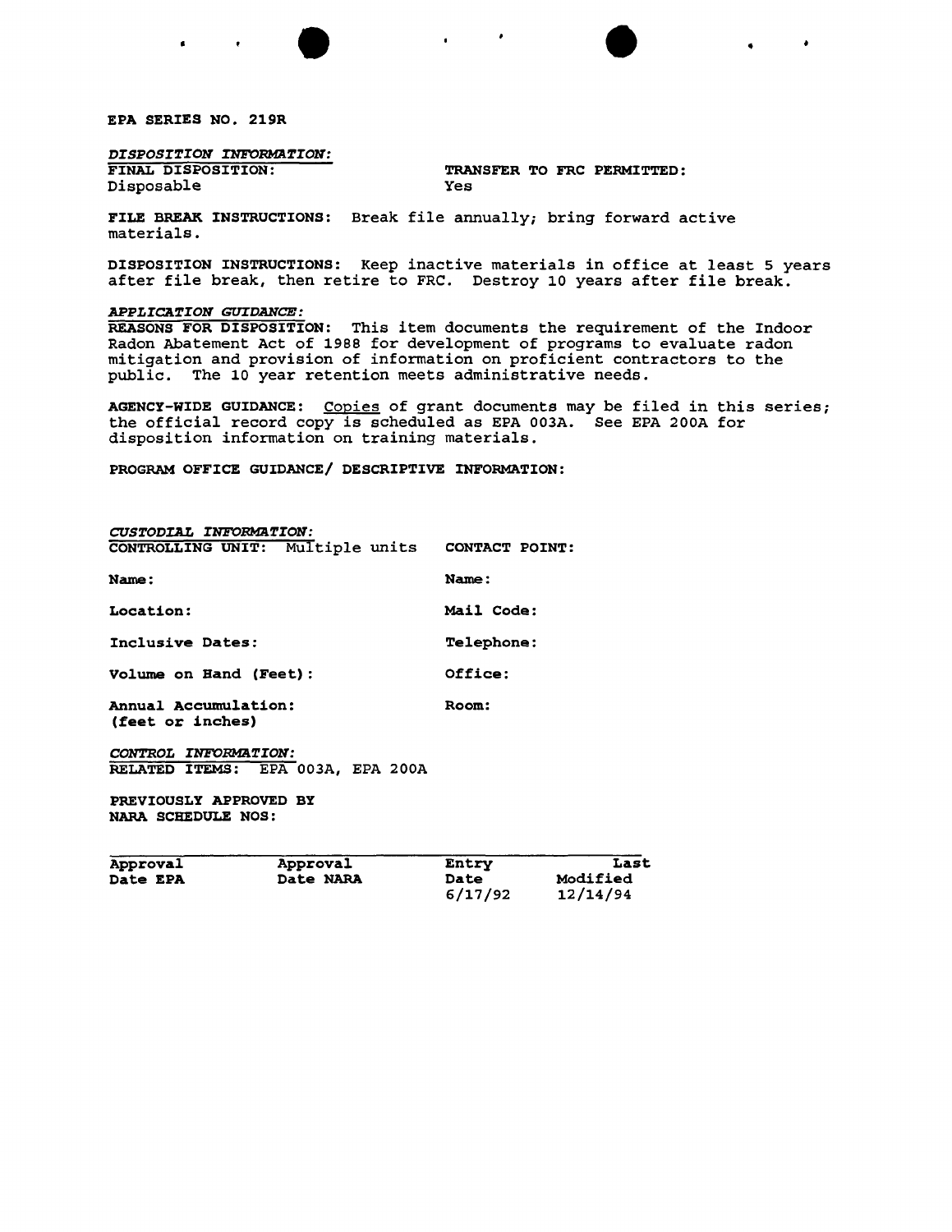## EPA SERIES NO. 220R

 $\bullet$   $\bullet$   $\bullet$   $\bullet$   $\bullet$ 

# u.s. EPA RECORDS CONTROL SCHEDULE

[2] SERIES TITLE: Radiation Facility/Site Files

Willdiam

PROGRAM: Radiation

EPA SERIES NO: 220R

NARA SCHEDULE NO.  $N1-412-94-4/12$ (Use this number to retire records to the FRC)

APPLICABILITY: **Regions** 

### *IDENTIFYING* INFO

DESCRIPTION: Documents relating to investigation of radiologically contaminated sites, *radioactive* waste disposal, and industrial sources of radionuclides as pollutants under NESHAPS (National Emissions Standards for Hazardous Pollutants). Consists of sampling data and data summaries, reports, meeting notes and minutes, environmental impact statements, public notices, and correspondence with Soate and local governments, citizens, and other Federal agencies.

ARRANGEMENT: Arranged by State, thereunder by facility or site.

Case files

TYPE OF RECORDS: SPECIFIC RESTRICTIONS:

MEDIUM:  $\hbox{WTHL}$  RECORD: Paper, photographs, publications, maps and architectural materials

FUNCTIONS SUPPORTED: Program operations

#### SPECIFIC LEGAL REQUIREMENTS:

Atomic Energy Act of 1954, as amended, 42 USC 2011 et seq Marine Protection, Research and Sanctuaries Ac $\bigcirc$  of 1972, 42 USC 1401, et seq Clean Air Act, Section 112, as amended, 42 USC 01, et seq Low-Level Radioactive Waste Policy Amendment Act of 1985, 42 USC 2012(b)-2021 Uranium Mill Tailings Radiation Control Act of 1978, 42 USC 7901, et seq 40 CFR 61 40 CFR 192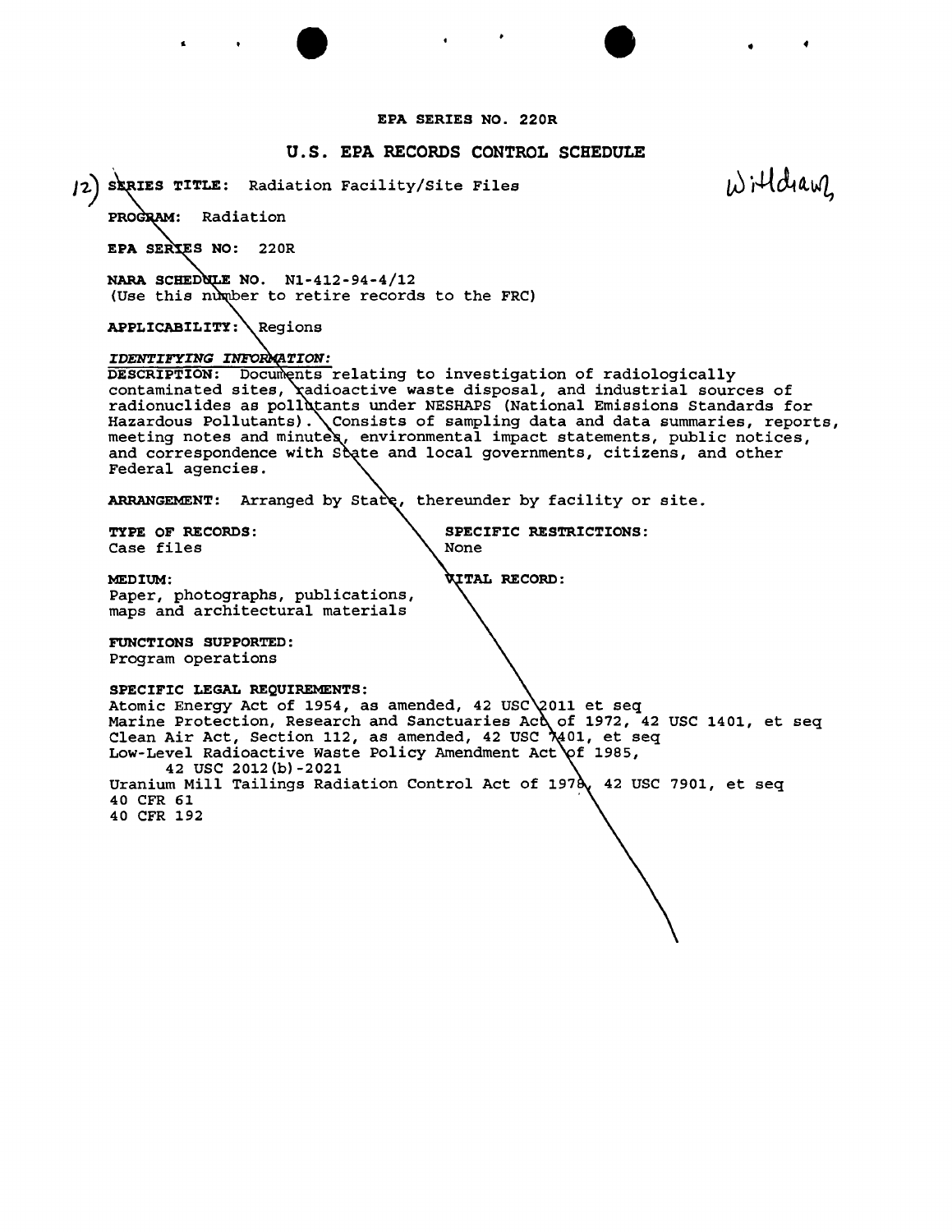EPA SERIES NO. 220R

DISROSITION INFORMATION: FINAL DISPOSITION: TRANSFER TO FRC PERMITTED: Disposable Yes FILE BREAK INSTRUCTIONS: Break file annually; bring forward active materials. DISPOSITION INSTRUCTIONS: Keep inactive files in office up to 5 years after file break, then $\operatorname{\tt v}$ etire to FRC. Destroy 10 years after file break. *APPLICATION* GUIDAN REASONS FOR DISPOSITION: This series constitutes essential documentation of EPA's responsibilitie§ relating to radiological protection of human health. Retention is based on  $\alpha$  program estimate of useful life of the records. AGENCY-WIDE GUIDANCE: This item applies to radiation facility files held in Regional offices which are responsible for retiring them to the FRC. Records related to site or facility  $\chi$ iles of other program offices, such as Superfund, may be maintained in those offices and retired under the appropriate site or facility series. All other co $\grave{\chi}$ ies can be destroyed when no longer needed. Non-radioactive NESHAPS are scheduled as EPA 216R. PROGRAM OFFICE GUIDANCE/ DESCRIPTIVE INFORMATION: *CUSTODIAL INFORMATION:* CONTROLLING UNIT: Multiple units CONTACT POINT: Name: Name: Location: Mail Code: Inclusive Dates: Telephone Volume on Hand (Feet): 0ffice: Annual Accumulation: Room: (feet or inches) *CONTROL INFORMATION:* RELATED ITEMS: EPA 216R PREVIOUSLY APPROVED BY NARA SCHEDULE NOS: Approval Approval Entry Last<br>Date EPA Date NARA Date Modified Date EPA Date NARA Date  $6/17/92$ 6/17/92 12/27/94

 $\bullet$   $\bullet$   $\bullet$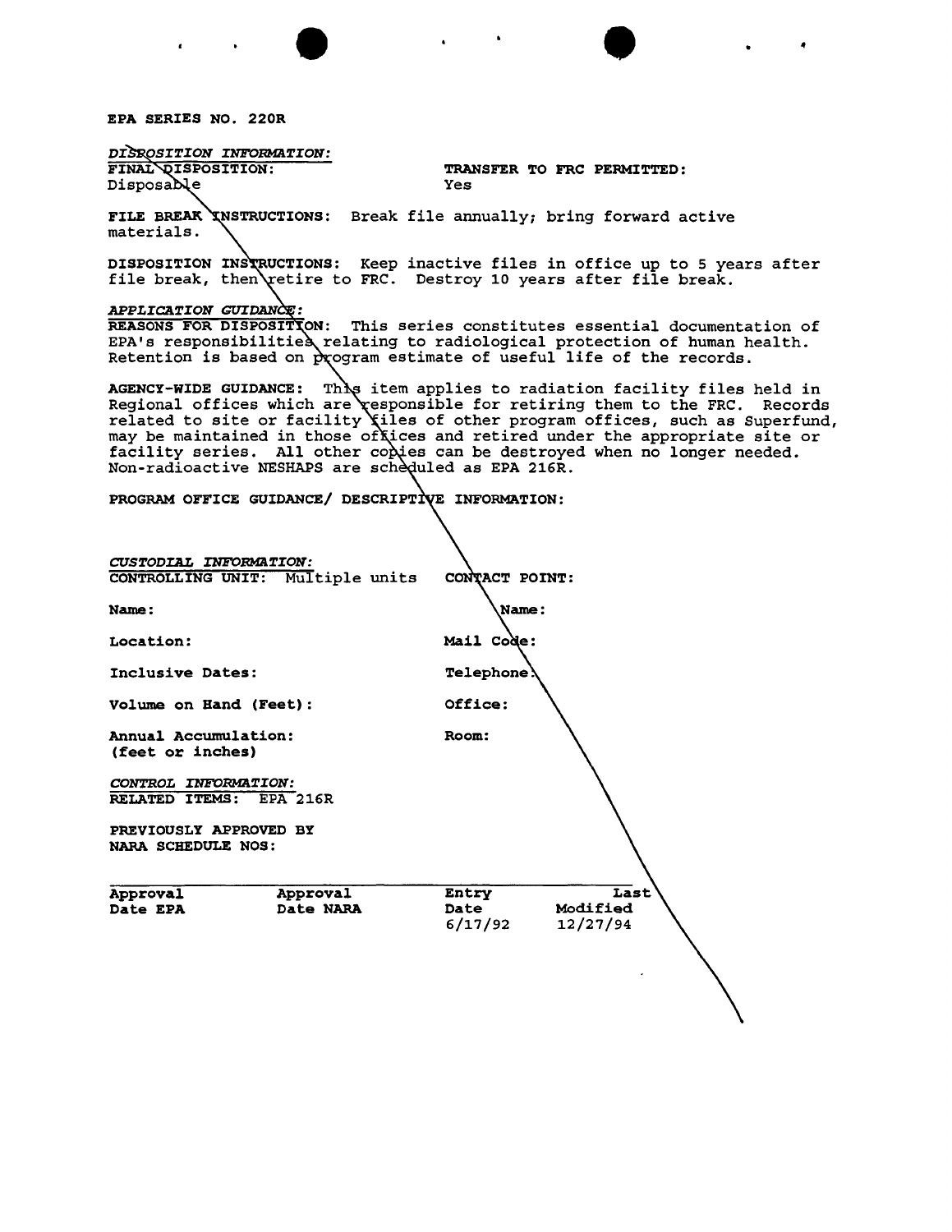$\bullet$   $\bullet$   $\bullet$   $\bullet$ EPA SERIES NO. 222R U.S. EPA RECORDS CONTROL SCHEDULE J~) SER <sup>S</sup> TITLE: Nuclear Accident Response Files **PROGRAM** Radiation *LAJ+Ad14uM* EPA SERIES NO: 222R NARA SCHEDULE NO.  $N1-412-94-4/13$ (Use this number to retire records to the FRC) APPLICABILITY: *IDENTIFYING* INFORMA DESCRIPTION: This sexies consists of documents relating to EPA's role in monitoring and assessing effects of radiation exposure to human health from accidents involving rad $\lambda$  active materials, and providing guidance and advic $\epsilon$ to Federal, State, and  $1$ o $\chi$ al officials on when and how to take protectio actions. Includes State and local emergency response plans, inspection reports, correspondence, and safety analysis reports. ARRANGEMENT: Arranged by subject. TYPE OF RECORDS: SPECIFIC RESTRICTIONS: Case files MEDIUM: VITAL RECORD: Paper FUNCTIONS SUPPORTED: Program oversight SPECIFIC LEGAL REQUIREMENTS: Atomic Energy Act of 1954, as amended 40 CFR 190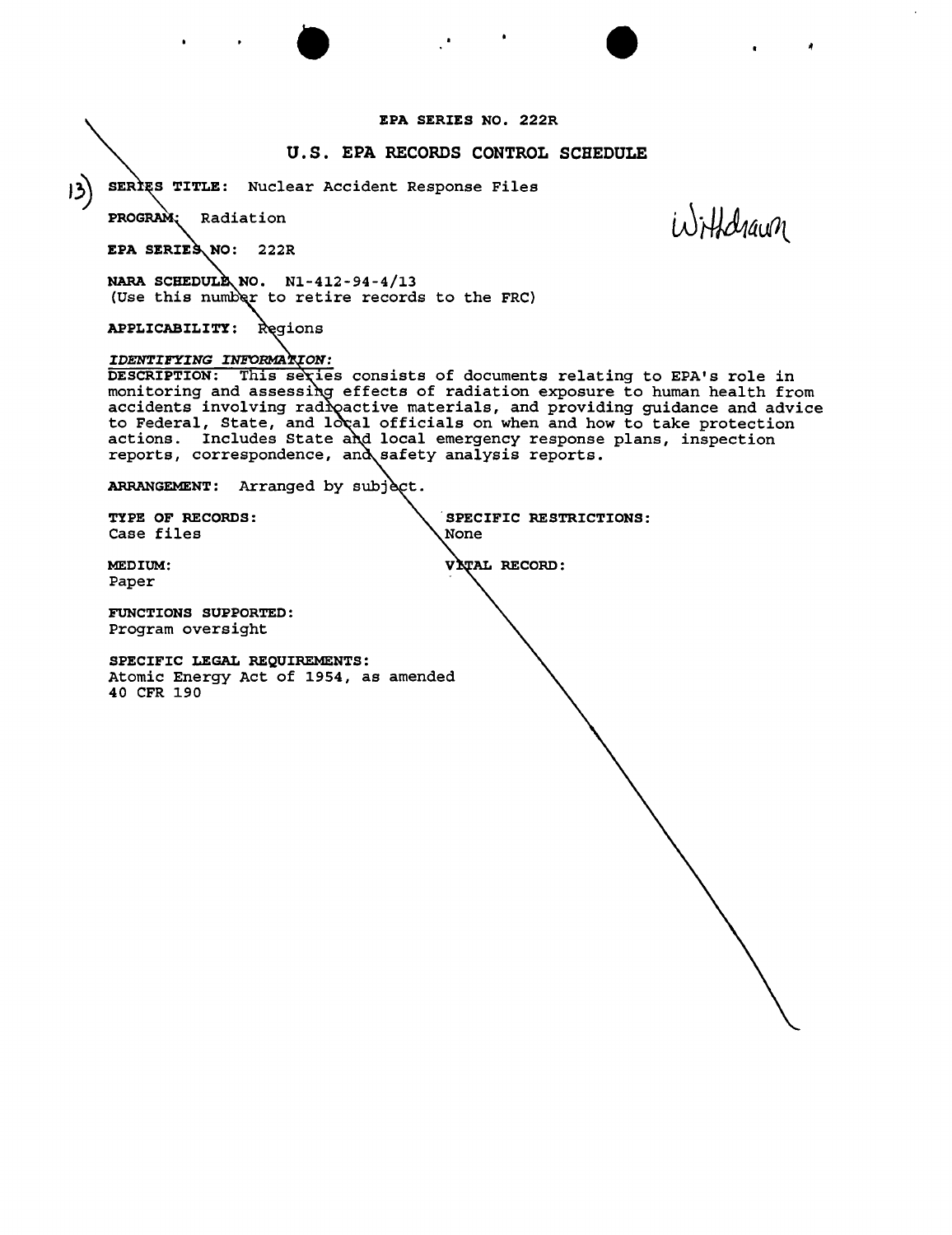EPA SERIES NO. 222R

 $\mathbf{r} = \left\{ \begin{array}{ll} 0 & \mathbf{r} \in \mathbb{R}^n, \ \mathbf{r} \in \mathbb{R}^n, \ \mathbf{r} \in \mathbb{R}^n, \ \mathbf{r} \in \mathbb{R}^n, \ \mathbf{r} \in \mathbb{R}^n, \ \mathbf{r} \in \mathbb{R}^n, \ \mathbf{r} \in \mathbb{R}^n, \ \mathbf{r} \in \mathbb{R}^n, \ \mathbf{r} \in \mathbb{R}^n, \ \mathbf{r} \in \mathbb{R}^n, \ \mathbf{r} \in \mathbb{R}^n, \ \$ 

| DISPOSITION INFORMATION:                                                                                                  |                                                                                                                                                                                                                                                   |
|---------------------------------------------------------------------------------------------------------------------------|---------------------------------------------------------------------------------------------------------------------------------------------------------------------------------------------------------------------------------------------------|
| FINAL DISPOSITION:<br><b>Disposablè\</b><br>Yes                                                                           | TRANSFER TO FRC PERMITTED:                                                                                                                                                                                                                        |
|                                                                                                                           |                                                                                                                                                                                                                                                   |
| FILE BREAK INSTRUCTIONS: Break file annually; bring forward active<br>materials.                                          |                                                                                                                                                                                                                                                   |
|                                                                                                                           | DISPOSITION INSTRUCTIONS: Keep inactive materials in office up to 2 years<br>after file break, then retire to FRC. Destroy 5 years after file break.                                                                                              |
| <b>APPLICATION GUIDANCE:</b><br>activities of the Agency and is consistent with similar records.<br>needs of the program. | REASONS FOR DISPOSITION: \Previously approved item NC1-412-85-18/5 has been<br>expanded to include similax records related to nuclear accident response<br>Retention<br>is consistent with related oversight records and meets the administrative |
| AGENCY-WIDE GUIDANCE: Draft repoxts may be destroyed after receipt of<br>211R covers compliance.                          | finals. Program may retain records in the office if they are likely to become<br>an enforcement or compliance issue. \EPA 207R covers enforcement actions; EPA                                                                                    |
| PROGRAM OFFICE GUIDANCE/ DESCRIPTIVE INCORMATION:                                                                         |                                                                                                                                                                                                                                                   |
|                                                                                                                           |                                                                                                                                                                                                                                                   |
| CUSTODIAL INFORMATION:<br>CONTROLLING UNIT: Multiple units CONTACT POINT:                                                 |                                                                                                                                                                                                                                                   |
| <b>Name:</b>                                                                                                              | <b>Name:</b>                                                                                                                                                                                                                                      |
| <b>Location:</b>                                                                                                          | Mail Code:                                                                                                                                                                                                                                        |
| Inclusive Dates:                                                                                                          | <b>Telephone:</b>                                                                                                                                                                                                                                 |
| Volume on Hand (Feet):                                                                                                    | Office:                                                                                                                                                                                                                                           |
| <b>Annual Accumulation:</b><br>(feet or inches)                                                                           | Room:                                                                                                                                                                                                                                             |
| CONTROL INFORMATION:<br>RELATED ITEMS: EPA 207R, EPA 211R                                                                 |                                                                                                                                                                                                                                                   |
| PREVIOUSLY APPROVED BY<br>$NC1 - 412 - 85 - 18/5$<br>NARA SCHEDULE NOS:                                                   |                                                                                                                                                                                                                                                   |
| Approval<br>Approval<br>Date EPA<br><b>Date NARA</b>                                                                      | Last<br>Entry<br>Modified<br>Date<br>6/17/92<br>12/15/94                                                                                                                                                                                          |

 $\bullet$   $\bullet$   $\bullet$ 

 $\blacksquare$ 

 $\bullet$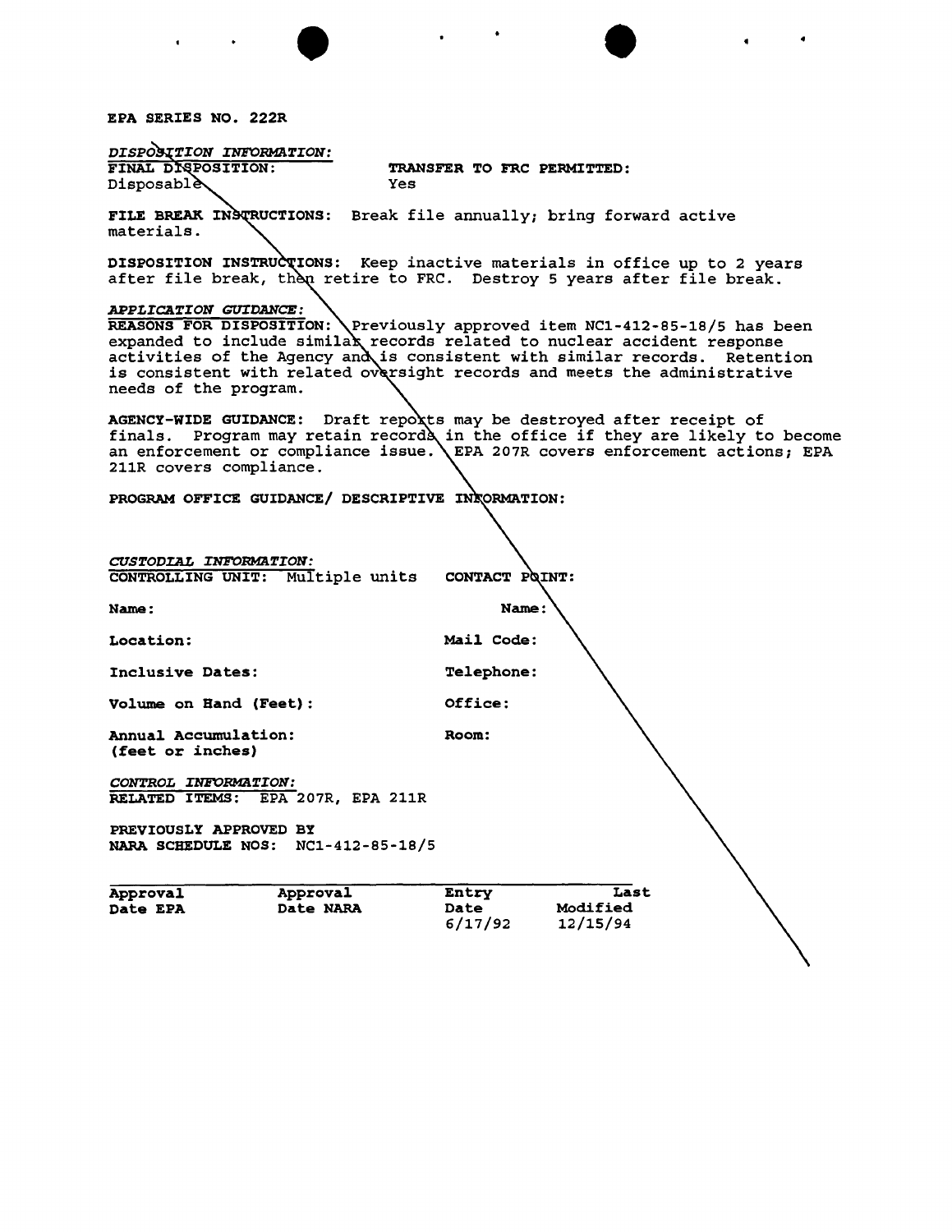# DRAFT OF 10/18/95

 $\bullet$   $\bullet$   $\bullet$   $\bullet$   $\bullet$ 

 $\blacksquare$ 

# U.S. EPA RECORDS CONTROL SCHEDULE

*Iq)* SERIES TITLE: Pesticides Facilities Files

PROGRAM: Pesticides

EPA SERIES NO: 225R

NARA SCHEDULE NO. Nl-412-94-4/14 (Use this number to retire records to the FRC)

APPLICABILITY: Regions

### *IDENTIFYING INFORMATION:*

DESCRIPTION: Contains documents relating to the manufacture, distribution, and application of pesticides products. Includes registration applications, registrations, investigation reports and supporting papers, certification forms, correspondence, and other related records.

ARRANGEMENT: Arrangement varies.

TYPE OF RECORDS: SPECIFIC RESTRICTIONS: Case files Confidential Business Information

MEDIUM: VITAL RECORD: Paper

FUNCTIONS SUPPORTED: Program operations

SPECIFIC LEGAL REQUIREMENTS:

Federal Insecticide, Fungicide, and Rodenticide Act, as amended, Section 12 40 CFR 167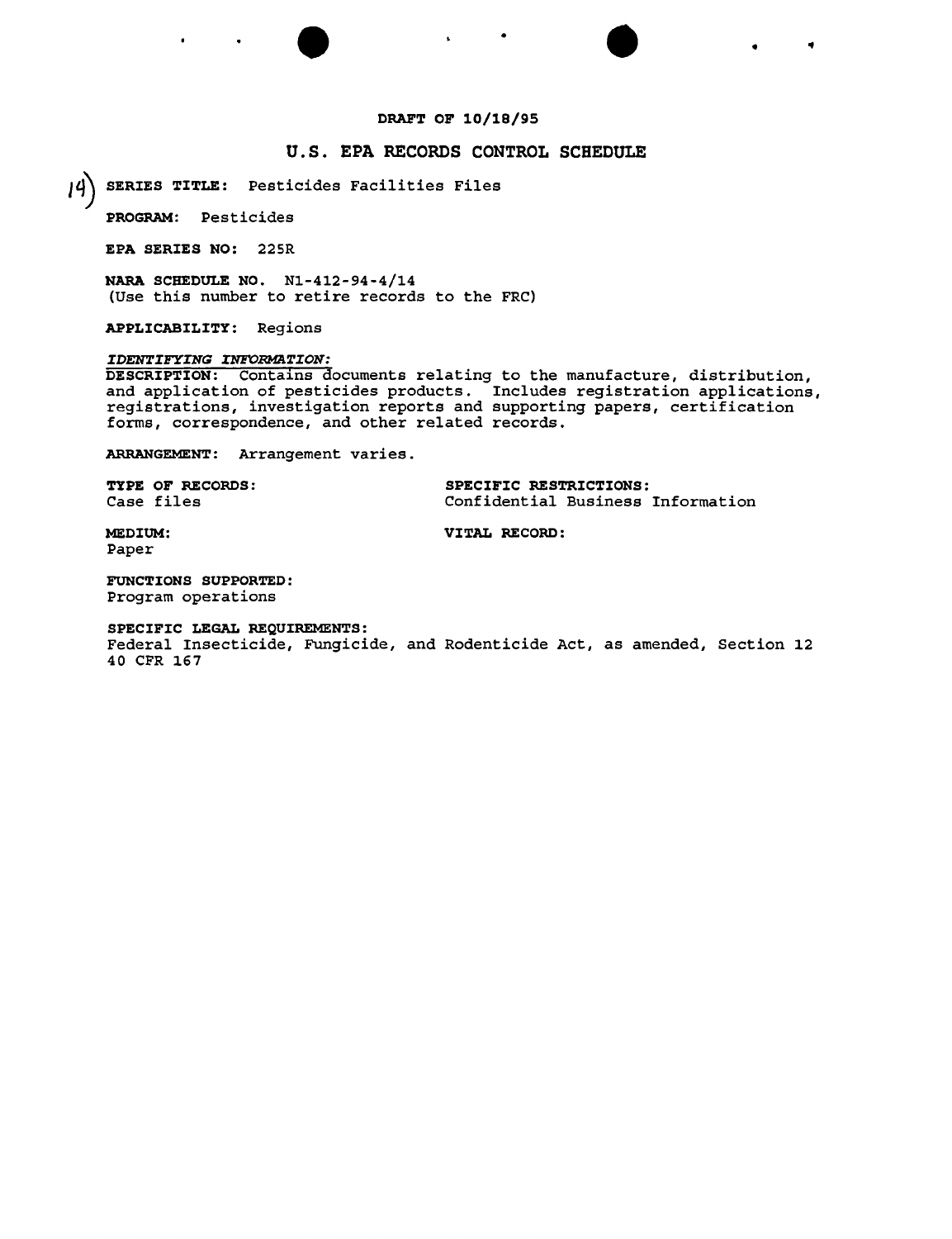### EPA SERIES NO. 225R

 $\ddot{\phantom{a}}$ 

*DISPOSITION INFORMATION:*<br>FINAL DISPOSITION: Disposable

TRANSFER TO FRC PERMITTED:<br>Yes

 $\blacktriangleleft$ 

• • ..

FILE BREAK INSTRUCTIONS: Break file annually; bring forward active materials.

DISPOSITION INSTRUCTIONS: Keep inactive materials in office up to 5 years after file break, then retire to FRC. Destroy when 10 years old.

### *APPLICATION GUIDANCE:*

REASONS FOR DISPOSITION: Combines items 10 and 13 from NCl-412-76-1/II. Retention period has been made consistent so all related records are treated in a uniform fashion.

AGENCY-WIDE GUIDANCE: Program offices may retain files in the office if they are likely to become an enforcement or compliance issue. EPA 207R covers enforcement action files and EPA 211A covers compliance files. See EPA 226R for pesticides imports.

As required by 36 CFR 1228.58, records with special restrictions such as confidential business information (CBI) or those exempted from disclosure by statute such as the Privacy Act must be shredded or otherwise definitively destroyed with witness disposal for records destroyed by contractors.

# PROGRAM OFFICE GUIDANCE/DESCRIPTIVE INFORMATION:

| <b>CUSTODIAL INFORMATION:</b><br>CONTROLLING UNIT: Multiple units | CONTACT POINT:    |
|-------------------------------------------------------------------|-------------------|
| Name:                                                             | Name:             |
| Location:                                                         | Mail Code:        |
| Inclusive Dates:                                                  | <b>Telephone:</b> |
| Volume on Hand (Feet):                                            | Office:           |
| Annual Accumulation:<br>(feet or inches)                          | <b>Room:</b>      |

CONTROL INFORMATION: RELATED ITEMS: EPA 207R, EPA 211A, EPA 226R

PREVIOUSLY APPROVED BY NARA SCHEDULE NOS: NCl-412-76-1/II/10 and 13

| Approval        | Approval  | Entry   | Last            |
|-----------------|-----------|---------|-----------------|
| <b>Date EPA</b> | Date NARA | Date    | <b>Modified</b> |
|                 |           | 8/13/92 | 10/18/95        |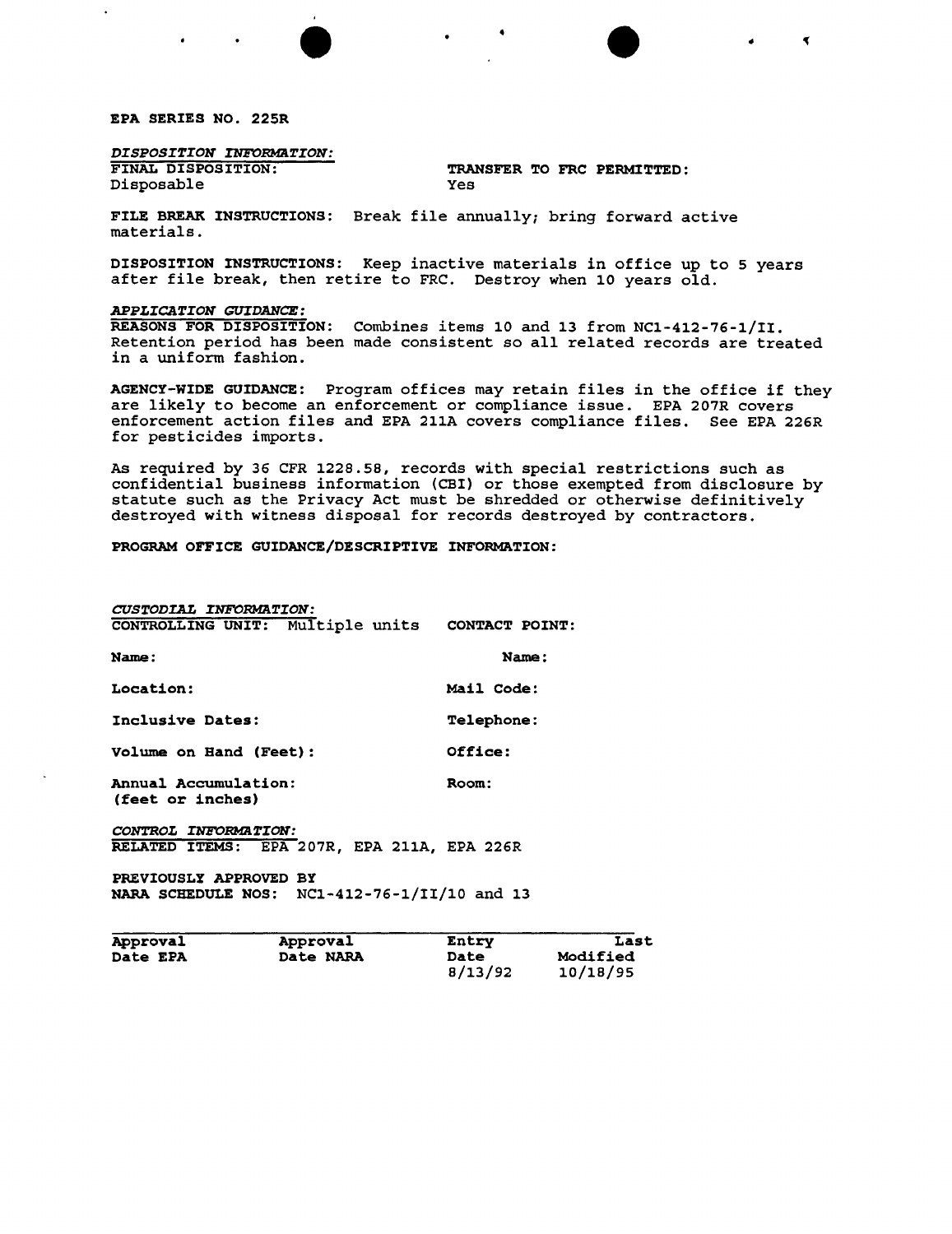# DRAFT OF 12/15/94

# U.S. EPA RECORDS CONTROL SCHEDULE

SERIES TITLE: Pesticides Imports Files *I~*

.

• •

PROGRAM: Pesticides

EPA SERIES NO: 226R

NARA SCHEDULE NO. Nl-412-94-4/15 (Use this number to retire records to the FRC)

APPLICABILITY: Regions

*IDENTIFYING INFORMATION:* 

DESCRIPTION: Contains records on source and destination of pesticides imports into the united States. Documents include Notices of Arrival of Pesticides and Services (EPA form 3540-1) and attached registration label of product.

ARRANGEMENT: Arranged chronologically.

Case files

TYPE OF RECORDS: SPECIFIC RESTRICTIONS None

 $\blacktriangledown$ 

MEDIUM: VITAL RECORD: Paper, forms

FUNCTIONS SUPPORTED: Program operations

SPECIFIC LEGAL REQUIREMENTS: Federal Insecticide, Fungicide, and Rodenticide Act, as amended, Section 17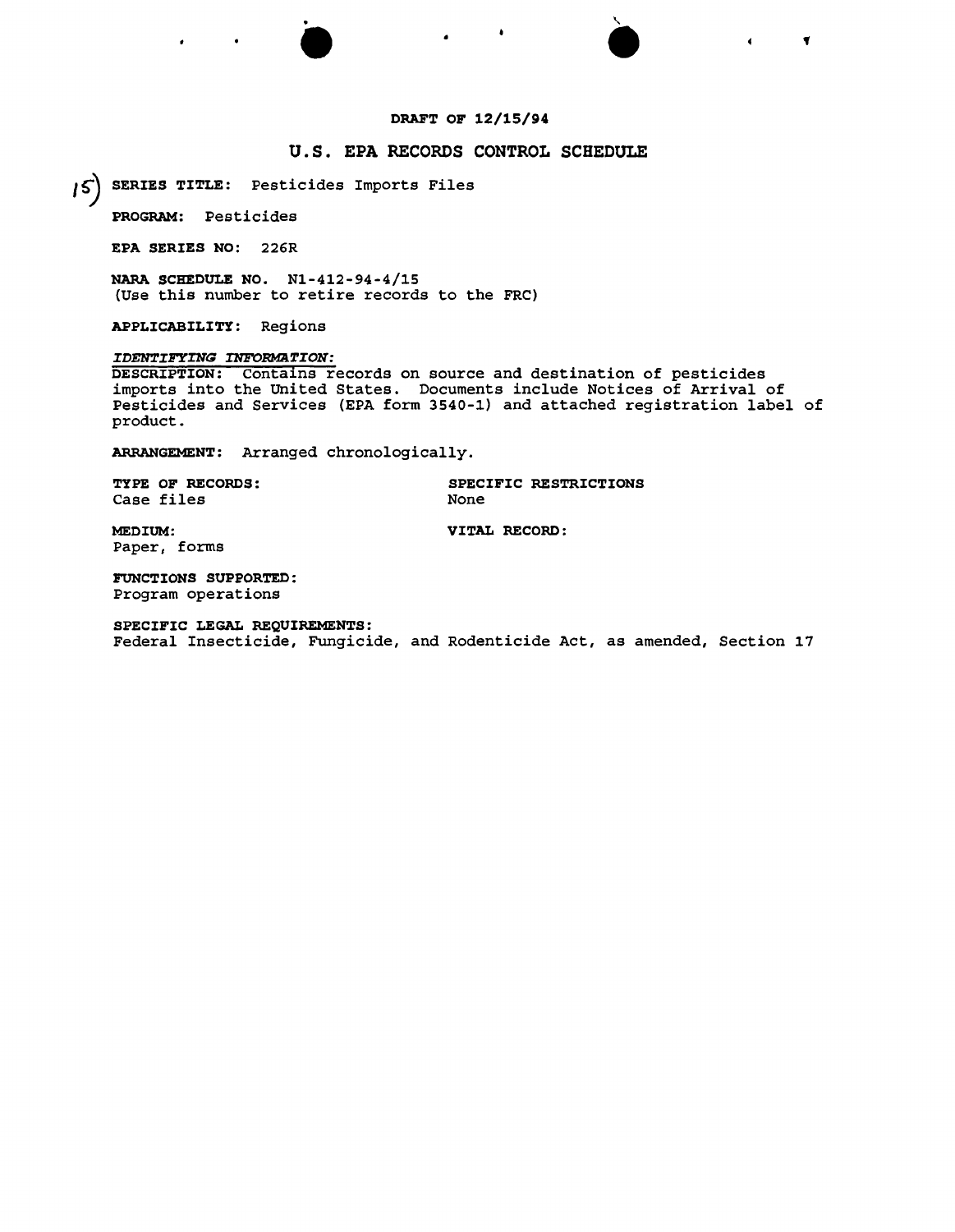EPA SERIES NO. 226R

*DISPOSITION INFORMaTION:*

TRANSFER TO FRC PERMITTED: Disposable Yes

FILE BREAK INSTRUCTIONS: Break file annually; bring forward active materials.

DISPOSITION INSTRUCTIONS: Keep inactive materials in office 1 year after file break, then retire to FRC. Destroy 5 years after file break.

 $\bullet$   $\bullet$   $\bullet$   $\bullet$   $\bullet$   $\bullet$   $\bullet$ 

*APPLICATION GUIDANCE:* REASONS FOR DISPOSITION: Five year retention is based on the program's estimate of the useful life of the records.

AGENCY-WIDE GUIDANCE: Pesticides Facilities Files are scheduled as EPA 225R.

PROGRAM OFFICE GUIDANCE/DESCRIPTIVE INFORMATION:

*CUSTODIAL INFORMaTION:* CONTROLLING UNIT: Multiple units CONTACT POINT: Name: Name: Location: Mail Code: Inclusive Dates: Telephone: Volume on Hand (Feet): Office: Annual Accumulation: Room: (feet or inches) *CONTROL INFORMaTION:* RELATED ITEMS: EPA 225R PREVIOUSLY APPROVED BY NARA SCHEDULE NOS: **Contract Contract** 

| Approval        | Approval  | Entry           | Last                        |
|-----------------|-----------|-----------------|-----------------------------|
| <b>Date EPA</b> | Date NARA | Date<br>8/18/92 | <b>Modified</b><br>12/15/94 |
|                 |           |                 |                             |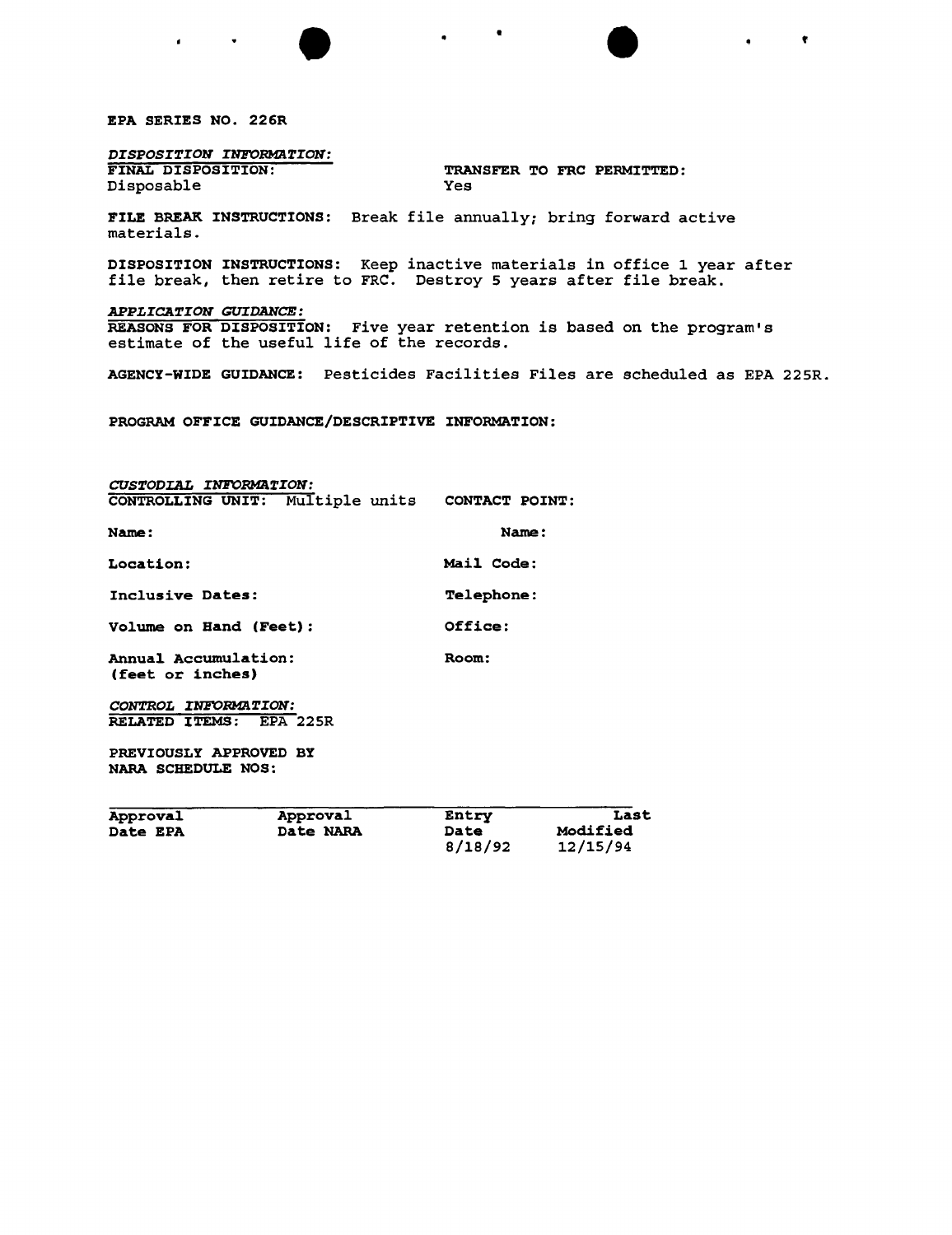# DRAFT OF 12/15/94

 $\bullet$  , and the set of  $\bullet$  , and  $\bullet$ 

# u.s. EPA RECORDS CONTROL SCHEDULE

*J*<sup>6</sup> SERIES TITLE: Toxic Substances Facility Files

PROGRAM: Toxic Substances

EPA SERIES NO: 227R

NARA SCHEDULE NO. N1-412-94-4/16 (Use this number to retire records to the FRC)

APPLICABILITY: Regions

### *IDENTIFYING INFORMATION:*

DESCRIPTION: Contains documents relating to the manufacture, processing, or distribution of chemical substances for commercial purposes. Includes copies of release inventory reports, investigation forms, notification forms, data summaries and reports, correspondence, and related documents.

ARRANGEMENT: Arranged by State or facility.

| <b>TYPE OF RECORDS:</b> | SPECIFIC RESTRICTIONS:            |
|-------------------------|-----------------------------------|
| <b>Case files</b>       | Confidential Business Information |

MEDIUM: VITAL RECORD:

Paper

FUNCTIONS SUPPORTED: Program operations

SPECIFIC LEGAL REQUIREMENTS: Toxic Substances Control Act, as amended, Section 8 40 CFR 710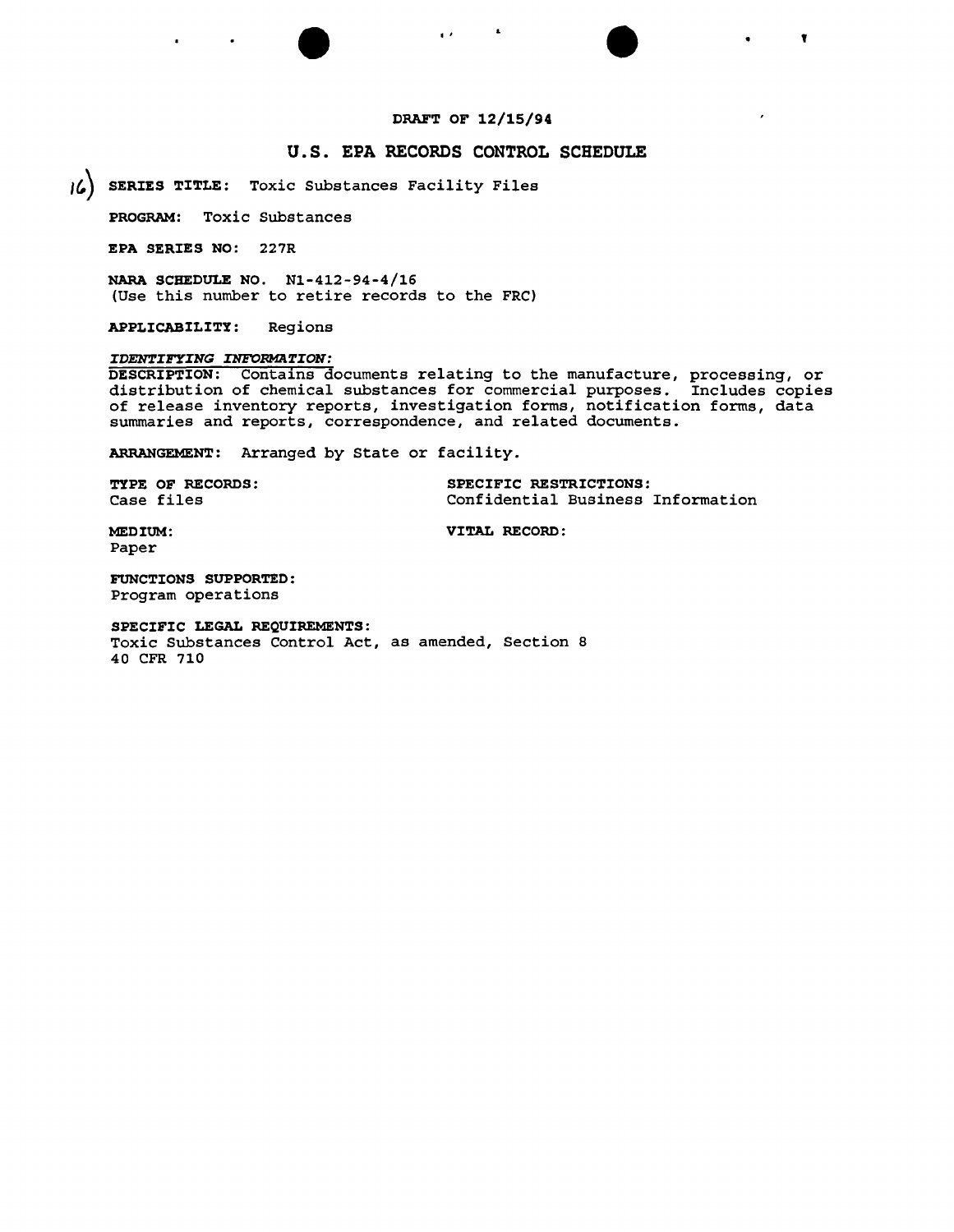EPA SERIES NO. 227R

*DISPOSITION INFORMaTION:* Disposable

TRANSFER TO FRC PERMITTED:<br>Yes

•

FILE BREAK INSTRUCTIONS: Break file annually; bring forward active materials.

DISPOSITION INSTRUCTIONS: Keep inactive files in office up to 5 years after file break, then retire to FRC. Destroy 10 years after file break.

 $\bullet$  .  $\bullet$  .  $\bullet$ 

### *APPLICATION GUIDANCE:*

REASONS FOR DISPOSITION: This series constitutes essential documentation of EPA's responsibilities relating to control of toxic substances. Retention is based on the program's estimate of the useful life of the records.

AGENCY-WIDE GUIDANCE: This item applies to toxic substances facility files held in Regional offices which are responsible for retiring them to the FRC. Records related to site or facility files of other program offices, such as Superfund, may be maintained in those offices and retired under the appropriate site or facility series.

Program offices may retain files in the office if they are likely to become an enforcement or compliance issue. EPA 207R covers enforcement action files and EPA 211R covers compliance files. See EPA 224A for files relating to submission of information on toxic chemical releases under EPCRA 313.

As required by 36 CFR 1228.58, records with special restrictions such as confidential business information (CBI) or those exempted from disclosure by statute such as the privacy Act must be shredded or otherwise definitively destroyed with witness disposal for records destroyed by contractors.

 $8/24/92$ 

PROGRAM OFFICE GUIDANCE/DESCRIPTIVE INFORMATION:

| CUSTODIAL INFORMATION:                                             | CONTROLLING UNIT: Multiple units CONTACT POINT: |                      |                         |  |
|--------------------------------------------------------------------|-------------------------------------------------|----------------------|-------------------------|--|
|                                                                    |                                                 |                      |                         |  |
| Name:                                                              |                                                 | Name:                |                         |  |
| Location:                                                          |                                                 | Mail Code:           |                         |  |
| Inclusive Dates:                                                   |                                                 | <b>Telephone:</b>    |                         |  |
| Volume on Hand (Feet):<br>Annual Accumulation:<br>(feet or inches) |                                                 | Office:              | Room:                   |  |
|                                                                    |                                                 |                      |                         |  |
| CONTROL INFORMATION:                                               |                                                 |                      |                         |  |
|                                                                    | RELATED ITEMS: EPA 207R, EPA 211R, EPA 224A     |                      |                         |  |
| PREVIOUSLY APPROVED BY<br><b>NARA SCHEDULE NOS:</b>                |                                                 |                      |                         |  |
| Approval<br>Date EPA                                               | Approval<br>Date NARA                           | Entry<br><b>Date</b> | Last<br><b>Modified</b> |  |
|                                                                    |                                                 | 8/24/92              | 12/15/94                |  |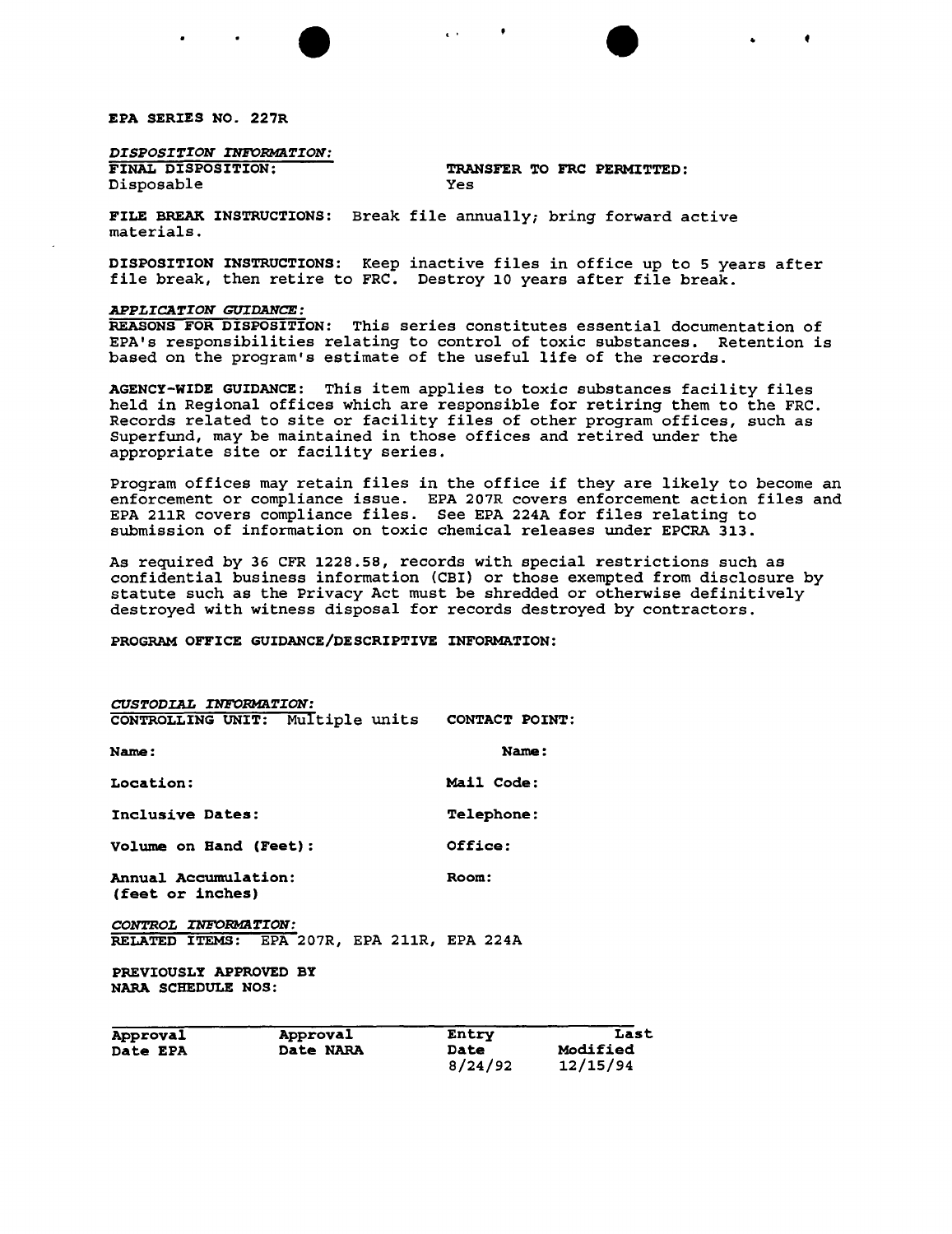### DRAFT OF 4/30/96

# U.S. EPA RECORDS CONTROL SCHEDULE

 $\bullet$   $\bullet$   $\bullet$   $\bullet$ 

}~ SERIES TITLE: RCRA Generators, Transporters, and TSD Facilities Files

PROGRAM: RCRA

EPA SERIES NO: 478A

NARA SCHEDULE NO. Nl-412-94-4/17 (Use this number to retire records to the FRC)

APPLICABILITY: Agency-wide

### *IDENTIFYING INFORMATION:*

DESCRIPTION: Records relate to RCRA generators, transporters, and TSD (treatment, storage and disposal) facilities as required by Subtitle C of the Resource Conservation and Recovery Act. Includes notification forms, permit applications and modifications, background and supporting documentation, public notices, drafts and final permits, comments and records of public meetings, fact sheets, exception reports, appeals, import and export notifications, closure and post-closure documents, inspection reports, court orders, manifests, delistings, correspondence, financial assurance documents, records relating to interim status, and other related records.

ARRANGEMENT: Arranged by generator, transporter or facility.

TYPE OF RECORDS: SPECIFIC RESTRICTIONS Case files Confidential Business Information Enforcement Sensitive Information

MEDIUM: VITAL RECORD:

Paper, photographs, publications, maps and architectural materials, forms

FUNCTIONS SUPPORTED: Program operations and permitting

### SPECIFIC LEGAL REQUIREMENTS:

Resource Conservation and Recovery Act, as amended, Section 3005 40 CFR 260-270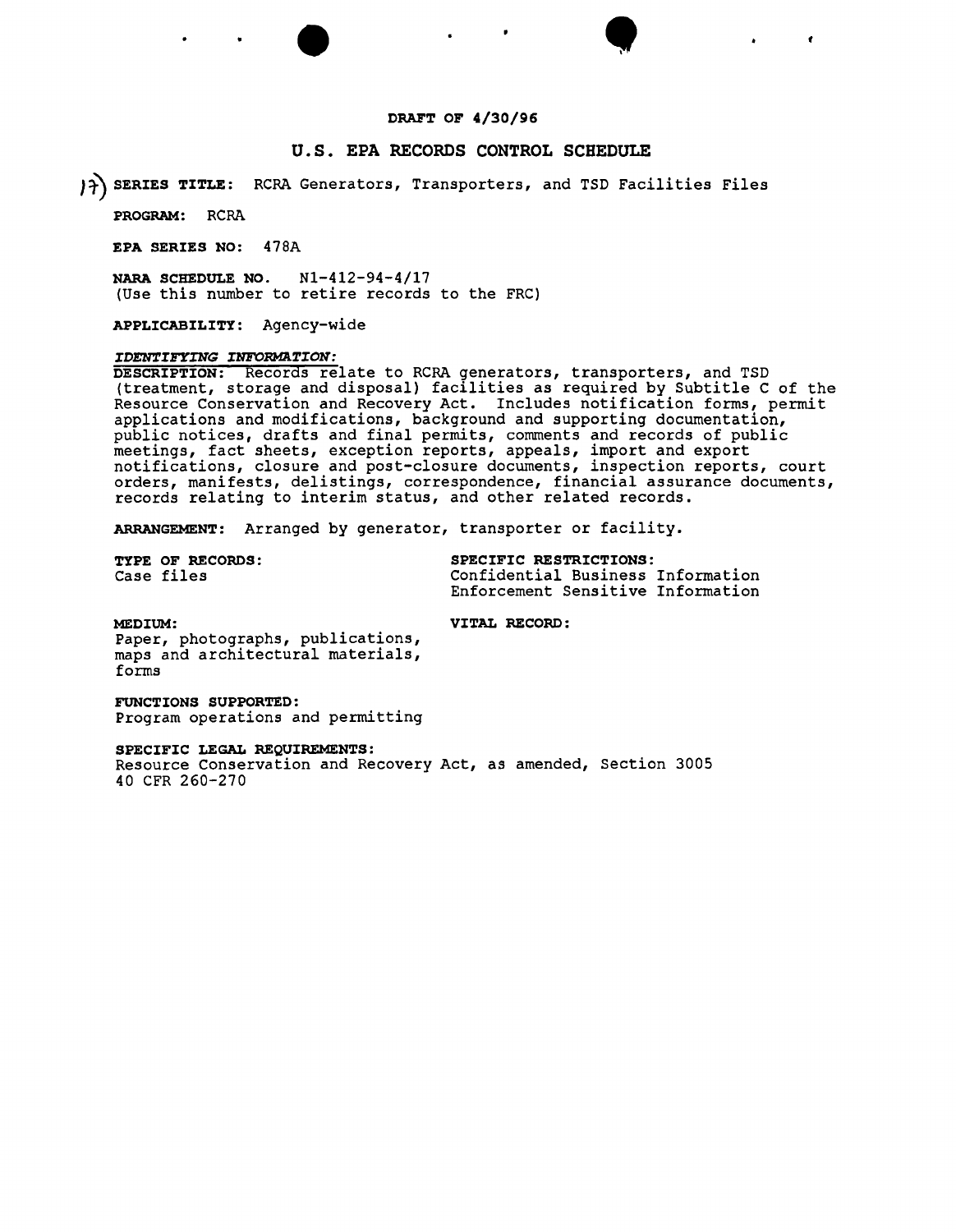EPA SERIES NO. 47SA

*DISPOSITION INFORMATION:*<br>FINAL DISPOSITION: a. RCRA land disposal permits: Permanent Yes

TRANSFER TO FRC PERMITTED:

 $\bullet$   $\bullet$   $\bullet$   $\bullet$ 

b. All others: Disposable Yes

All others refers to generators, transporters, and TSD facilities (except land disposal) as well as facilities which comply with regulations without following the usual permit process.

FILE BREAK INSTRUCTIONS: Break file at permit renewal or termination; bring forward active materials (e.g., current permit).

### DISPOSITION INSTRUCTIONS:

a. Keep inactive materials in office up to 5 years after file break, then retire to FRC. Transfer to NARA 20 years after file break.

b. Keep inactive materials in office up to 5 years after file break, then retire to FRC. Destroy 10 years after file break.

With FRC approval, records may be retired to FRC prior to designated time if volume warrants.

### *APPLICATION GUIDANCE:*

REASONS FOR DISPOSITION: This combines previously scheduled items 2 and 3 of NCl-4l2-85-20. Land disposal permits have been changed to permanent retention to provide a basis for on-going monitoring of possible public health threats to ground water. RCRA land disposal sites pose the same long term threats that Superfund sites do and merit the same retention. These files contain information that would prove invaluable for remedial action if it should be determined that such action is warranted. CBI documents are sent to Headquarters for review.

AGENCY-WIDE GUIDANCE: If authorized States maintain disposable records for retention periods identified above, the program office may decide to review the records in the State offices rather than maintain copies in Regional offices and destroy the copies it receives.

Draft permits may be destroyed after approval of the final permit.

Notification forms which have been withdrawn or cancelled prior to issuance of a permit are subject to the same retention as the permits.

If land disposal permits are included or combined with other permits, they may be separated if practical and volume warrants.

The program office may retain files in the office if they are likely to become a compliance or enforcement issue. See EPA 211A for Compliance Files and EPA<br>207R for Enforcement Action Files. EPA 210R covers Administrative Records. 207R for Enforcement Action Files. EPA 2l0R covers Administrative Records. Corrective Actions are scheduled as EPA 206R; EPA 252A covers RCRIS; and State Program Authorizations/Approvals are EPA 204A. Permits for other programs are scheduled as EPA 205A.

As required by 36 CFR 1228.58, records with special restrictions such as confidential business information (CBI) or those exempted from disclosure by statute such as the Privacy Act must be shredded or otherwise definitively destroyed with witnessed disposal for records destroyed by contractors.

### PROGRAM OFFICE GUIDANCE/DESCRIPTIVE INFORMATION: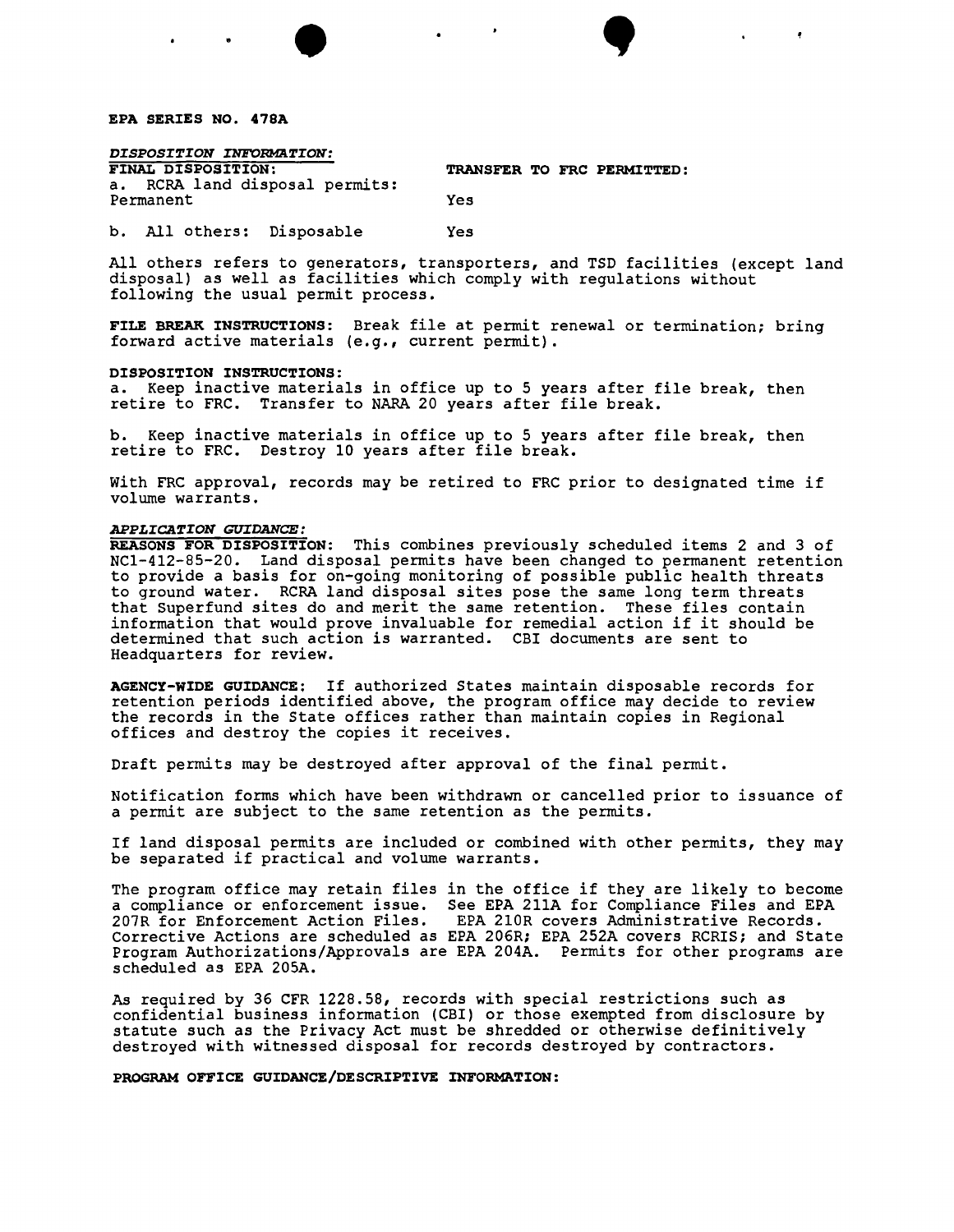# EPA SERIES NO. 47SA

 $\bullet$ 

 $\bullet$ 

| CUSTODIAL INFORMATION:                   |                       |
|------------------------------------------|-----------------------|
| CONTROLLING UNIT: Multiple units         | <b>CONTACT POINT:</b> |
| Name:                                    | Name:                 |
| Location:                                | Mail Code:            |
| Inclusive Dates:                         | <b>Telephone:</b>     |
| Volume on Hand (Feet):                   | Office:               |
| Annual Accumulation:<br>(feet or inches) | Room:                 |

*CONTROL INFORMATION:*

RELATED ITEMS: EPA 204A, EPA 205A, EPA 206R, EPA 207R, EPA 210R, EPA 211A, EPA 252A

 $\bullet$   $\bullet$   $\bullet$   $\bullet$   $\bullet$   $\bullet$ 

 $\mathbf{z} = \mathbf{z} + \mathbf{z}$ 

PREVIOUSLY APPROVED BY NARA SCHEDULE NOS: NCl-412-85-20/2 and 3

| Approval        | Approval  | Entry  | Last            |
|-----------------|-----------|--------|-----------------|
| <b>Date EPA</b> | Date NARA | Date   | <b>Modified</b> |
|                 |           | 3/3/93 | 4/30/96         |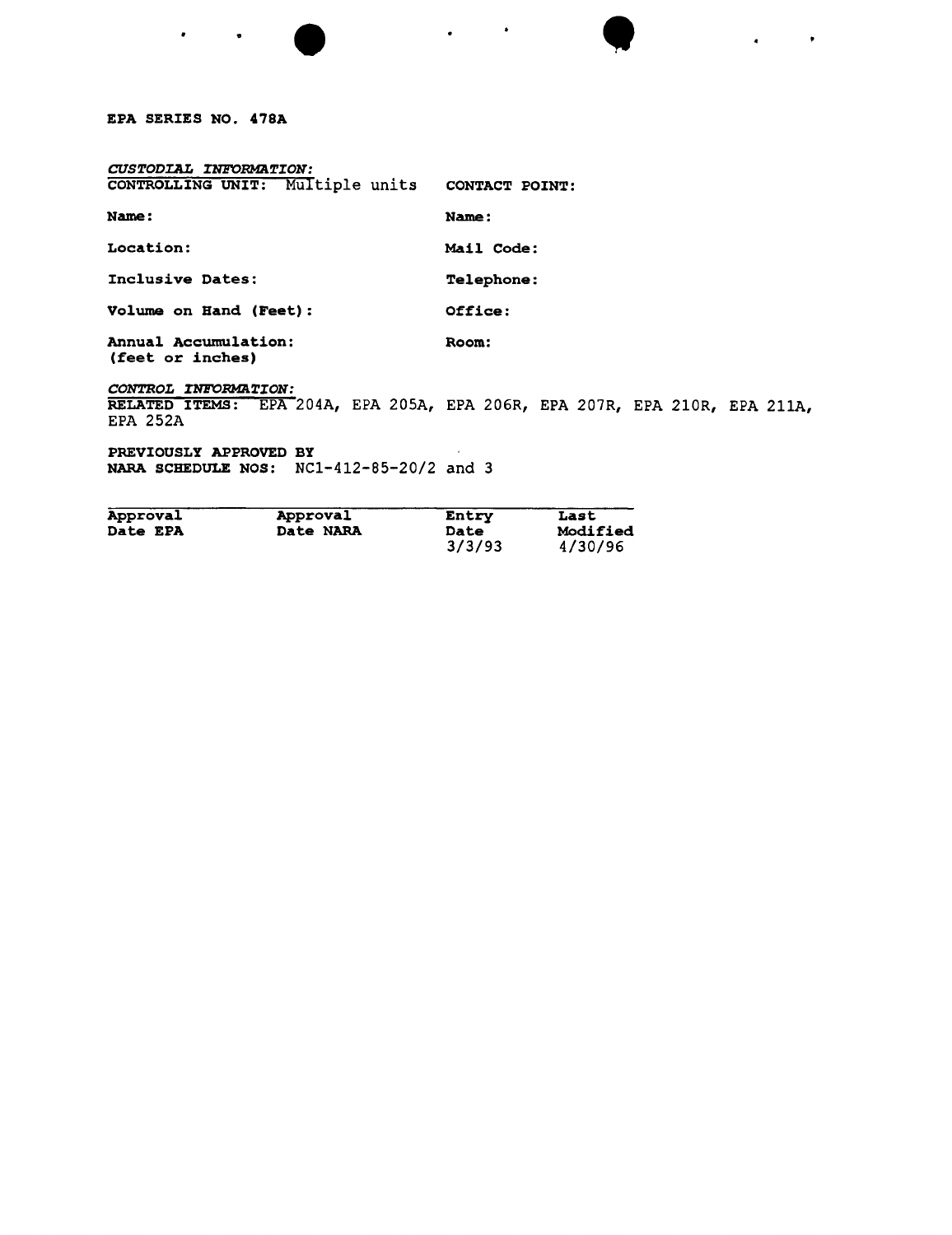# **DRAFT OF 2/28/95**

), where  $\mathcal{L}$  is the contract of  $\mathcal{L}$  is the contract of  $\mathcal{L}$  , we have  $\mathcal{L}$ 

# **U.S. EPA RECORDS CONTROL SCHEDULE**

I~)**SERIES TITLE:** *oil* Removal Contingency Plans

**PROGRAM:** *oil*

**EPA SERIES NO:** 093R

**NARA SCHEDULE NO.** Nl-412-94-4/18

**APPLICABILITY:** Regions

# *IDENTIFYING INFORMATION:*

**DESCRIPTION:** Cons1sts of State, local, and regional contingency plans for *oil* removal, providing for the coordination of the total response to an *oil* discharge so that contingency organizations can function independently, in conjunction with each other, or *in* conjunction with the National and Regional Response Teams established by the National *oil* and Hazardous Materials Pollution Contingency Plan. Copies are widely distributed to State, local, and other Federal agencies.

**ARRANGEMENT:** Arrangement varies.

Case files

**TYPE OF RECORDS:**<br>
Case files<br>
None<br>
None<br>
None

• • ..

**MEDIUM: VITAL RECORD:** Paper

**FUNCTIONS SUPPORTED:** Program operations

**SPECIFIC LEGAL REQUIREMENTS:**

Federal Water Pollution Control Act, as amended, Section 11(j)(1)(B) 40 CFR 109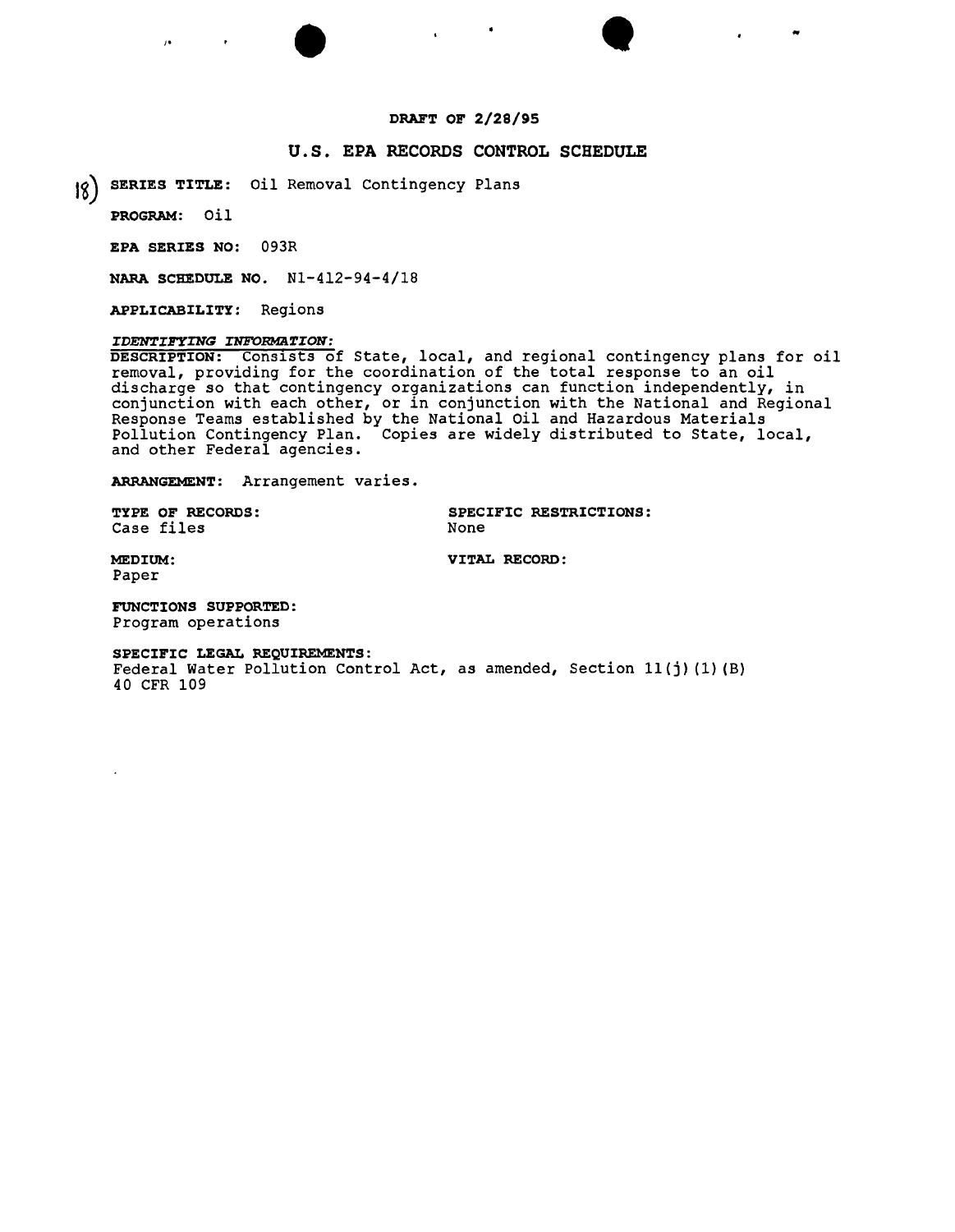EPA SERIES 093R

*DISPOSITION INFORMaTION:*

Disposable

TRANSFER TO FRC PERMITTED:<br>No

FILE BREAK INSTRUCTIONS: Break file when superseded.

DISPOSITION INSTRUCTIONS: Destroy when no longer needed.

# *APPLICATION GUIDANCE:*

REASONS FOR DISPOSITION: Current plans are retained only for immediate reference during emergency situations. Originating jurisdictions are responsible for record copies.

AGENCY-WIDE GUIDANCE: Programs should retain only current version of each jurisdictional plan.

 $\bullet$ ,  $\bullet$ ,  $\bullet$ 

PROGRAM OFFICE GUIDANCE/DESCRIPTIVE INFORMATION:

| <b>CUSTODIAL INFORMATION:</b><br>CONTROLLING UNIT: Multiple units | CONTACT POINT:    |
|-------------------------------------------------------------------|-------------------|
| Name:                                                             | Name:             |
| Location:                                                         | Mail Code:        |
| Inclusive Dates:                                                  | <b>Telephone:</b> |
| Volume on Hand (Feet):                                            | Office:           |
| Annual Accumulation:<br>(feet or inches)                          | Room:             |
| CONTROL INFORMATION:<br><b>RELATED ITEMS:</b>                     |                   |
| PREVIOUSLY APPROVED BY<br>NARA SCHEDULE NOS:                      |                   |

| Approval        | Approval         | Entry       | Last     |
|-----------------|------------------|-------------|----------|
| <b>Date EPA</b> | <b>Date NARA</b> | <b>Date</b> | Modified |
|                 |                  | 6/21/93     | 2/28/95  |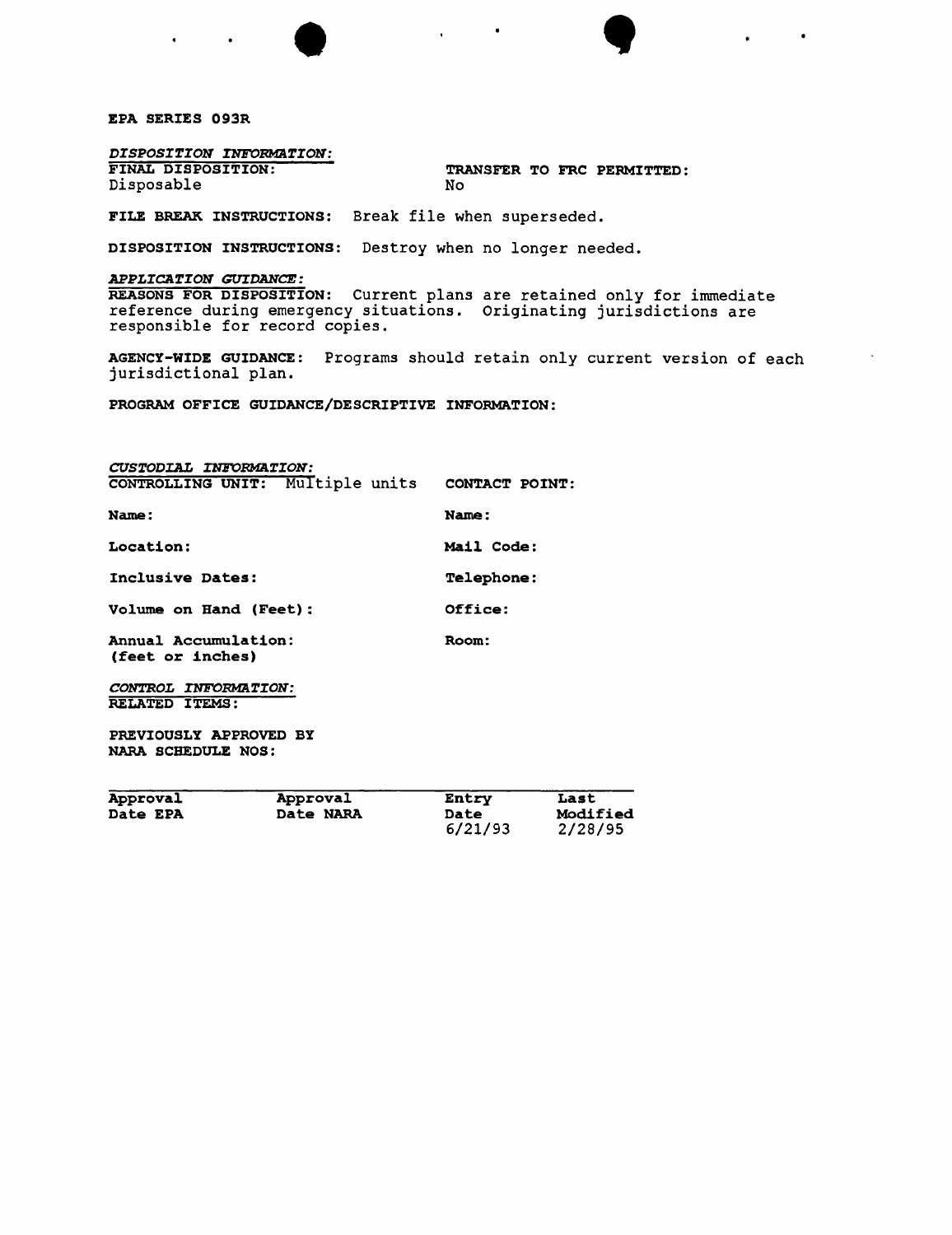## **DRAFT OF 2/28/95**

 $\bullet$ 

ł

# **u.s. EPA RECORDS CONTROL SCHEDULE**

**,q) SERIES TITLE:** CFC Certificates

**PROGRAM: Air**

**EPA SERIES NO:** 228R

**NARA SCHEDULE NO.** N1-412-94-4/19 (Use this number to retire records to the FRC)

**APPLICABILITY:** Regions

### *IDENTIFYING INFORMATION:*

**DESCRIPTION:** Contains CFC (chlorofluorocarbon) certificates received by Regional offices under the Clear *Air* Act Amendments of 1990. Consists of MVAC (motor vehicle air conditioning) Recover/Recycle or Recover Equipment Certification Form and EPA Refrigerant Recovery or Recycling Device Acquisition certification Form.

**ARRANGEMENT:** Arrangement varies.

Forms None

**TYPE OF RECORDS: SPECIFIC RESTRICTIONS:**

Paper

**MEDIUM: VITAL RECORD:**<br>Paper Mo

**FUNCTIONS SUPPORTED:** Enforcement activities

# **SPECIFIC LEGAL REQUIREMENTS:**

Clean *Air* Act, as amended in 1990, Public Law 101-549, Title VI - Stratospheric Ozone Protection, Sections 608 and 609 40 CFR 82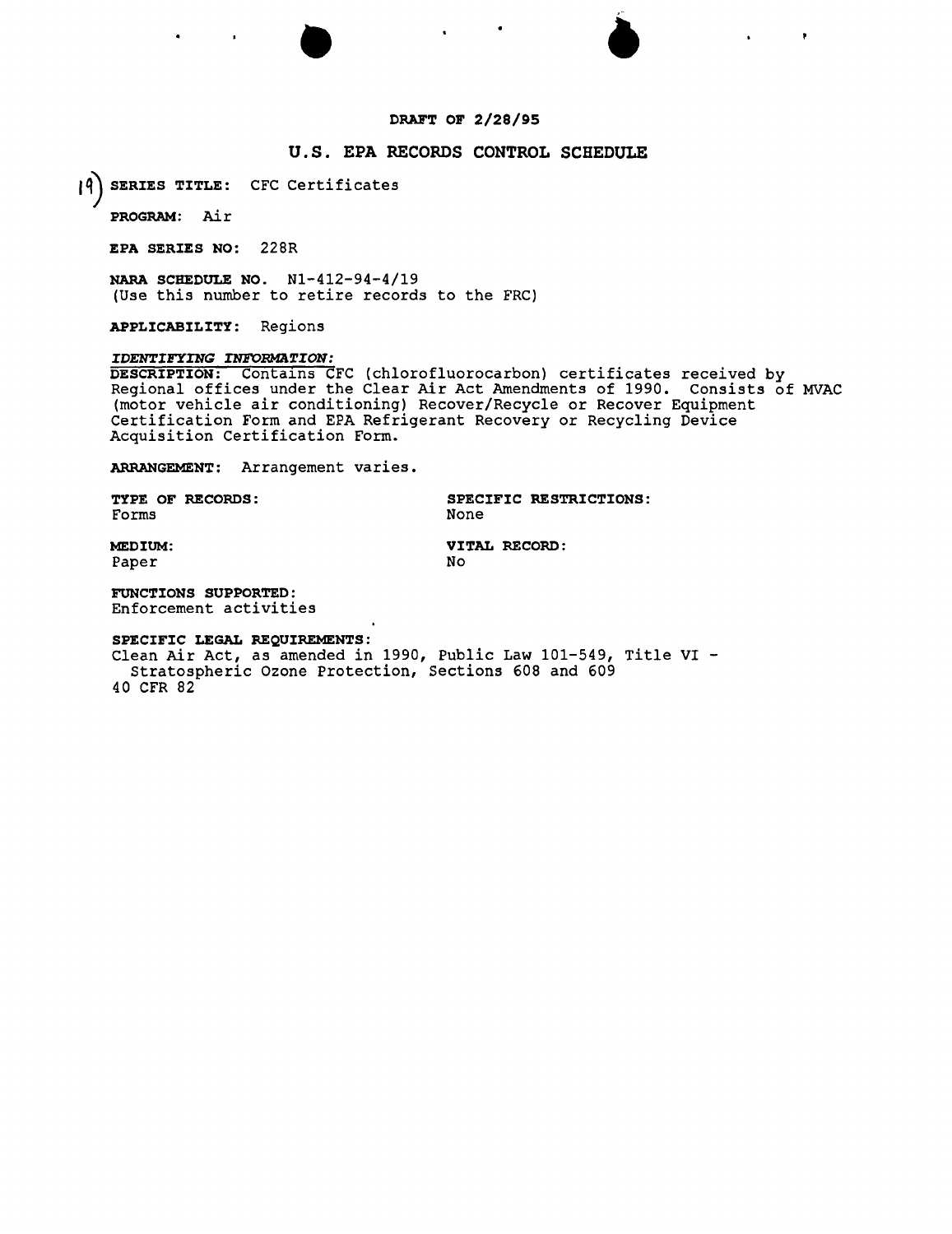EPA SERIES NO. 228R

# *DISPOSITION INFORMaTION:*

Disposable

# TRANSFER TO FRC PERMITTED:<br>Yes

 $\bullet$ 

9/25/93 2/28/95

FILE BREAK INSTRUCTIONS: Break file annually; bring forward active materials.

DISPOSITION INSTRUCTIONS: Keep inactive material in office 6 months after file break, then retire to FRC. Destroy when 5 years old.

### *APPLICATION GUIDANCE:*

REASONS FOR DISPOSITION: Records document the requirements set forth in the CAA Amendment of 1990, Title VI, Sections 608 and 609 requiring individuals and owners of any appliance containing and/or using a Class I or II SUbstance for household commercial purposes to submit certification forms to the appropriate EPA office. The 5 year retention meets program needs.

AGENCY-WIDE GUIDANCE:

PROGRAM OFFICE GUIDANCE/DESCRIPTIVE INFORMATION:

•

| Approval<br>Date EPA                         | Approval<br>Date NARA                           | <b>Entry</b><br><b>Date</b> | Last<br>Modifie |
|----------------------------------------------|-------------------------------------------------|-----------------------------|-----------------|
| PREVIOUSLY APPROVED BY<br>NARA SCHEDULE NOS: |                                                 |                             |                 |
| CONTROL INFORMATION:<br>RELATED ITEMS:       |                                                 |                             |                 |
| Annual Accumulation:<br>(feet or inches)     |                                                 | Room:                       |                 |
| Volume on Hand (Feet):                       |                                                 | Office:                     |                 |
| Inclusive Dates:                             |                                                 | <b>Telephone:</b>           |                 |
| Location:                                    |                                                 | Mail Code:                  |                 |
| Name:                                        |                                                 | Name:                       |                 |
|                                              | CONTROLLING UNIT: Multiple units CONTACT POINT: |                             |                 |
| CUSTODIAL INFORMATION:                       |                                                 |                             |                 |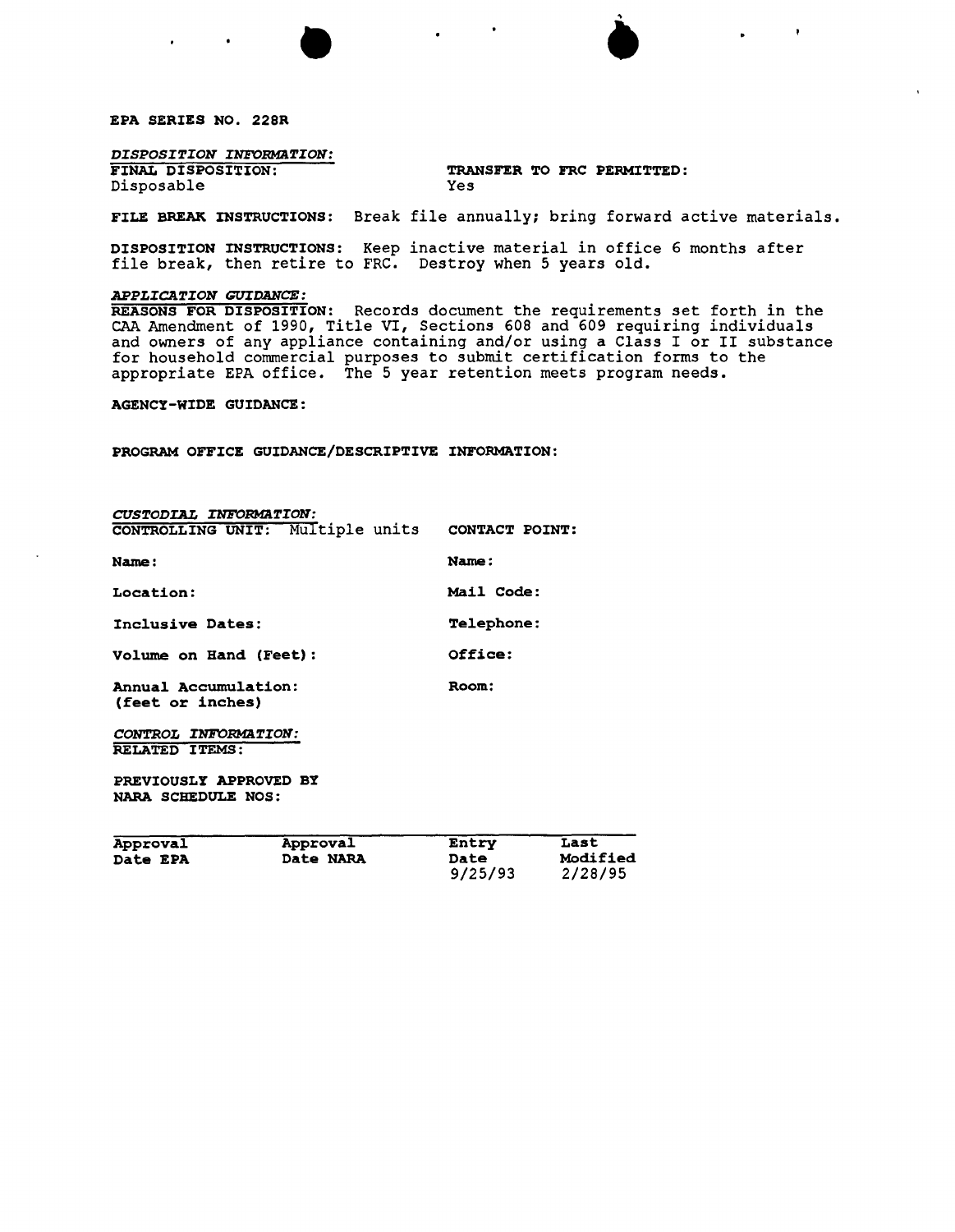### **DRAFT OF 11/26/96**

# **u.s. EPA RECORDS CONTROL SCHEDULE**

SERIES TITLE: Permit Appeal Files  $20)$ 

> **PROGRAM:** AN Programs

**EPA SERIES** 236R

**NARA SCHEDULE NO.** Nl-412-94-4/20 (Use this number to retire records to the FRC)

• I

**APPLICABILITY:**

### *IDENTIFYING INFORMATION:*

**DESCRIPTION:** Contains records used to document the appeal process of permits issued by EPA regional offices. Includes copies of the administrative record, requests for evidentiary hearings, responses and/or petitions for review and responses, reply briefs, hearing transcripts, research, settlement records, orders, motions and final decisi $\delta$ qs of the Regional Administrator, Administrative Law Judge and/or Ev'dentiary Appeal Board.

VITAL RECORD:

**ARRANGEMENT:** Arranged by site or

**TYPE OF RECORDS:**<br>
Case files<br> **ICACCE Enforcement** Sensitive Enforcement Sensitive Information

•

withdraw

**MEDIUM:** Paper

**FUNCTIONS SUPPORTED:** Permitting

### **SPECIFIC LEGAL REQUIREMENTS:**

Clean Water Act, as amended, Sections 402, 404 Clean Air Act, as amended, section 502 Safe Drinking Water Act, as amended, Sections 1401, et 40 CFR 52 40 CFR 123 40 CFR 14<sup>T</sup><br>40 CFR 122 40 CFR 124 40 CFR 220 40 CFR 122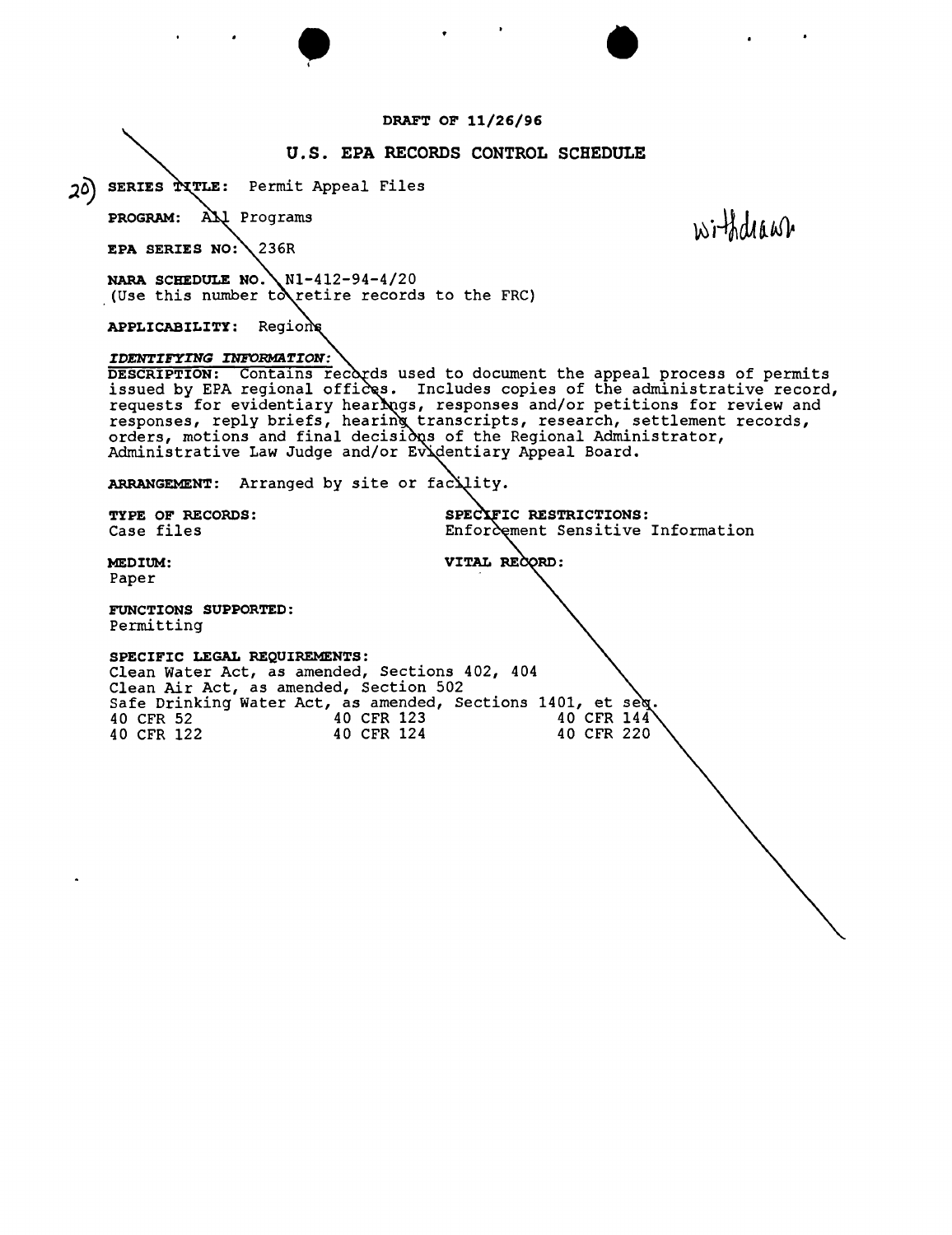### EPA SERIES NO. 236R

*DISPOSITION INFORMATION:*

TRANSFER TO FRC PERMITTED:

Reçord copy: Disposable, except landmark or precedent cases which are permanent as designated by the Regional Administrator or the Regional Administrator's designee Yes

FILE BREAK INSTRUCTIONS: Break file when final decision on appeal is handed down.

 $\bullet$ 

DISPOSITION INSTRUCTIONS:

a. Routine action. Keep inactive materials in office up to 2 years after file break, then rectire to FRC. Destroy when 10 years old.

b. Landmark action: Reep inactive materials in office up to 5 years after file break, then retire  $\chi$ o FRC. Transfer to the National Archives in 5 year blocks when most recent record is 20 years old.

#### *APPLICATION GUIDANCE:*

REASONS FOR DISPOSITION: A 10 year retention for routine appeals ensures that at least one permit renewal cyc *is* completed prior to destruction of the records and allows review of any  $\bm{\lambda}$  pevious appeals. Permanent retention of landmark cases provides a history  $\partial \xi$  Agency decisions.

AGENCY-WIDE GUIDANCE: This schedule covers records maintained in the Office of Regional Counsel who is responsible for maintaining the record copy and implementing the disposition, including selecting landmark cases for recommendation to the Regional Administrator or the Regional Administrator's designee. Examples of possible landmark status would be appeals which require a hearing. If records are maintained in othex program offices, they are to be maintained for the same length of time as statèd in the disposition instructions.

Copies of these records may be filed with other records series (for example, with permits) and destroyed with those files or when no longer needed. All other copies may be destroyed when no longer needed.

See EPA 205A for Permits for programs other than RCRA, and EPA 478R for RCRA.

PROGRAM OFFICE GUIDANCE/DESCRIPTIVE INFORMATION:

*CUSTODIAL INFORMATION:* CONTROLLING UNIT: Multiple units CONTACT POINT: Name: Name: Location: Mail Code: Inclusive Dates: Telephone: Volume on Hand (Feet): Office: Room:

Annual Accumulation: (feet or inches)

CONTROL *INFORMATION:* RELATED ITEMS: EPA 20SA, EPA 478R